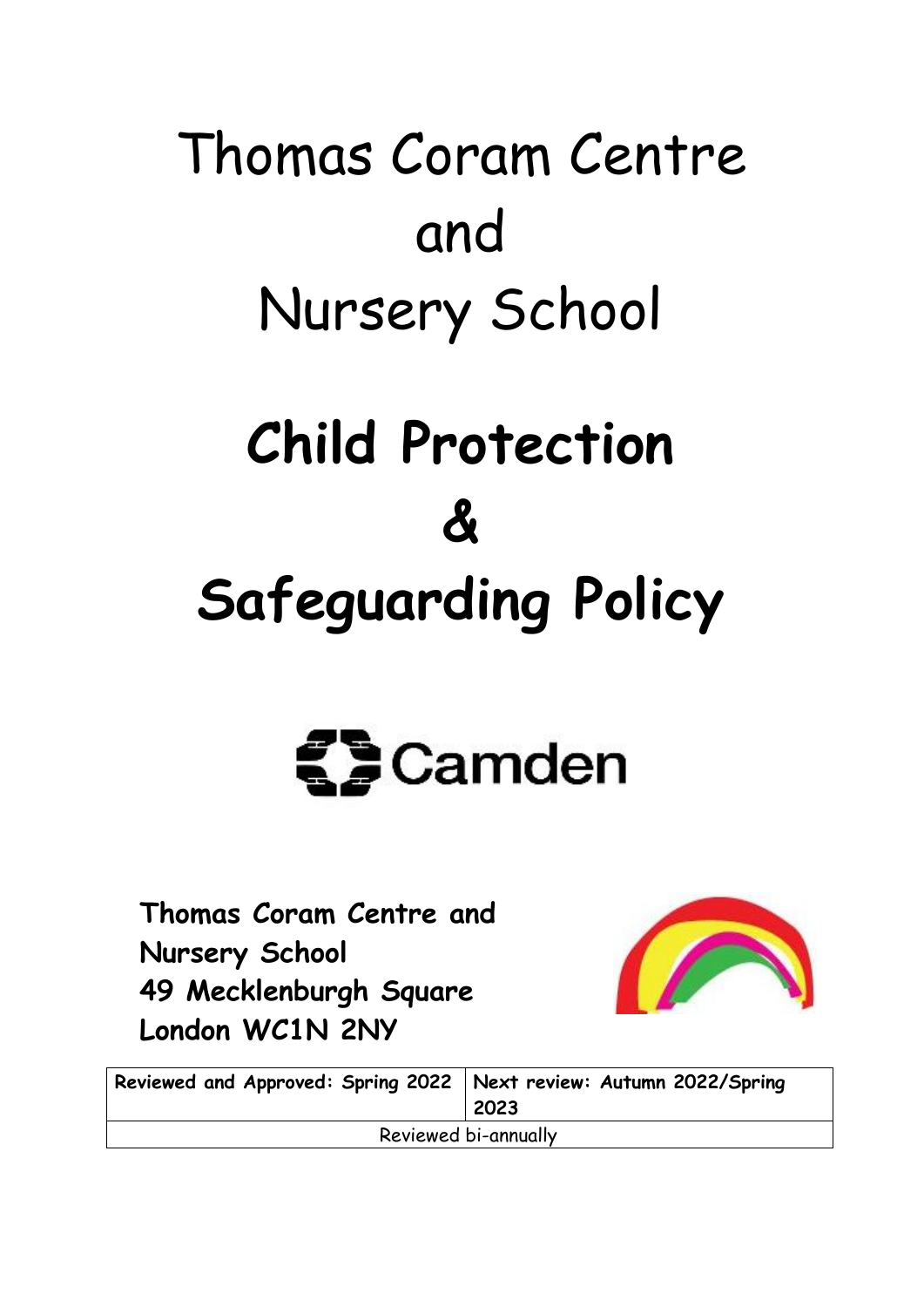# **CONTENTS**

#### **Key contacts**

#### **PART A – CORE OPERATIONAL AND POLICIES**

- **1 Purpose of policy**
- **2 Linked policies**
- **3 Roles and responsibilities**
- **4 Safeguarding children**
- **5 Child protection procedures**
- **6 Early years settings in schools**
- **7 Health and safety/risk assessment**

#### **PART B – ADDITIONAL SAFEGUARDING POLICIES**

- **B1 Non collection of children**
- **B2 Missing from education and home educated**
- **B3 Peer on peer abuse**
- **B4 Harmful sexual behaviour**
- **B5 Prevention of radicalisation**
- **B6 Mandatory reporting of FGM**
- **B7 Online safety**
- **B8 Looked after children and care leavers**
- **B9 Children with SEND**
- **B10 Safeguarding vulnerable groups**
- **B11 Extra-familial harm and exploitation 34**
- **B12 Children experiencing mental health problems**
- **B13 Other relevant policies**
- **Appendix 1: Child Protection Definitions and Indicators 40**
- **Appendix 2: Safeguarding children monitoring/incident form**
- **Appendix 3: School's safeguarding checklist**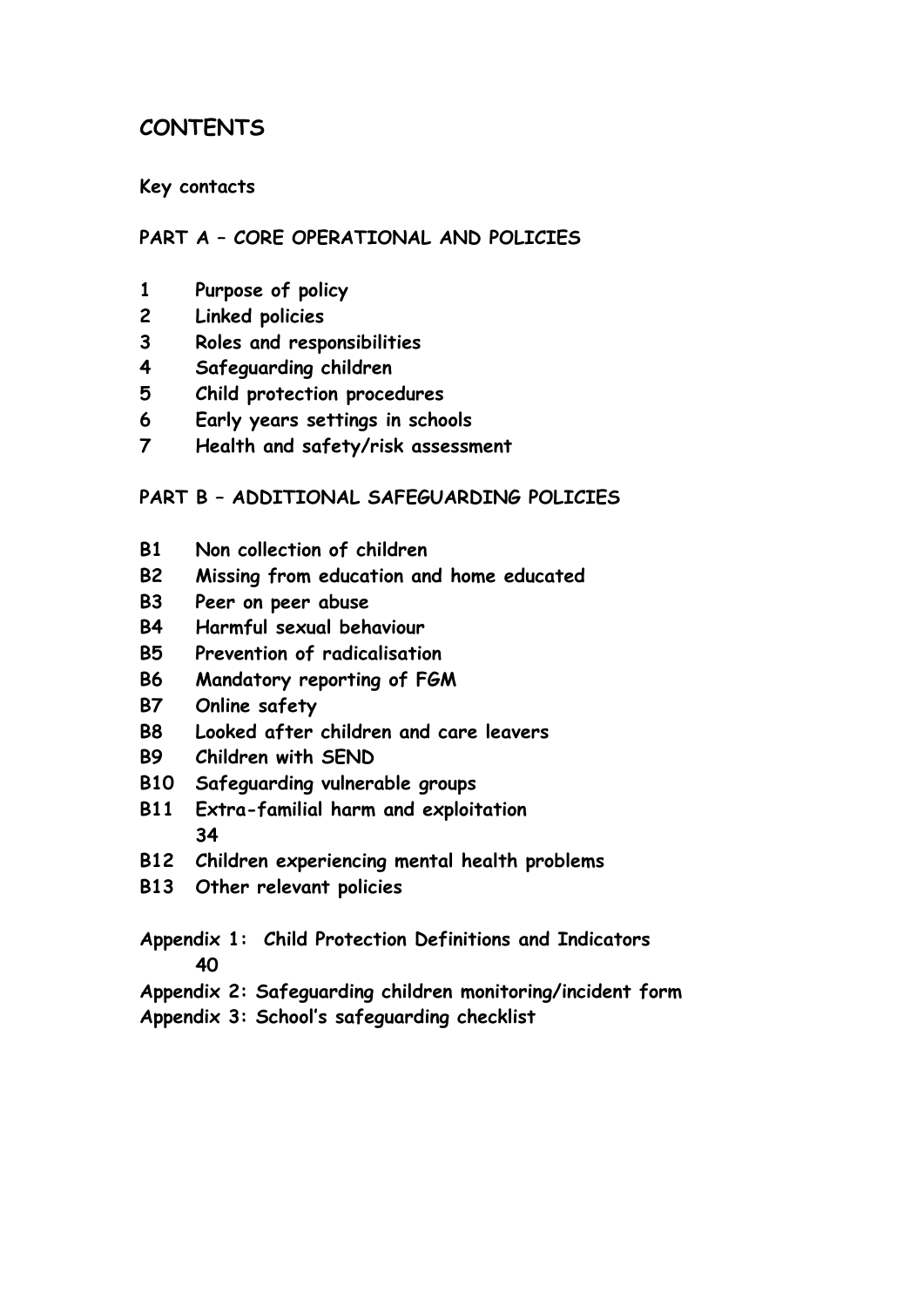#### **Key contacts**

*School*

**Name of school: Thomas Coram Centre**

**Headteacher:** Name: Perina Holness Contact details: 020 7520 0385

#### **Designated safeguarding lead:** Name: Perina Holness

Contact details: 020 7520 0385

#### **Deputy designated safeguarding lead:** Name: Jan Stillaway, Marcia Frazer Contact details: 020 7520 0385

#### **Designated LAC teacher:**

Name: Perina Holness Contact details: 020 7520 0385

#### **Nominated governor for child protection:**

Name: Sue Parry Davies Contact details: 020 7520 0385 / details available from the office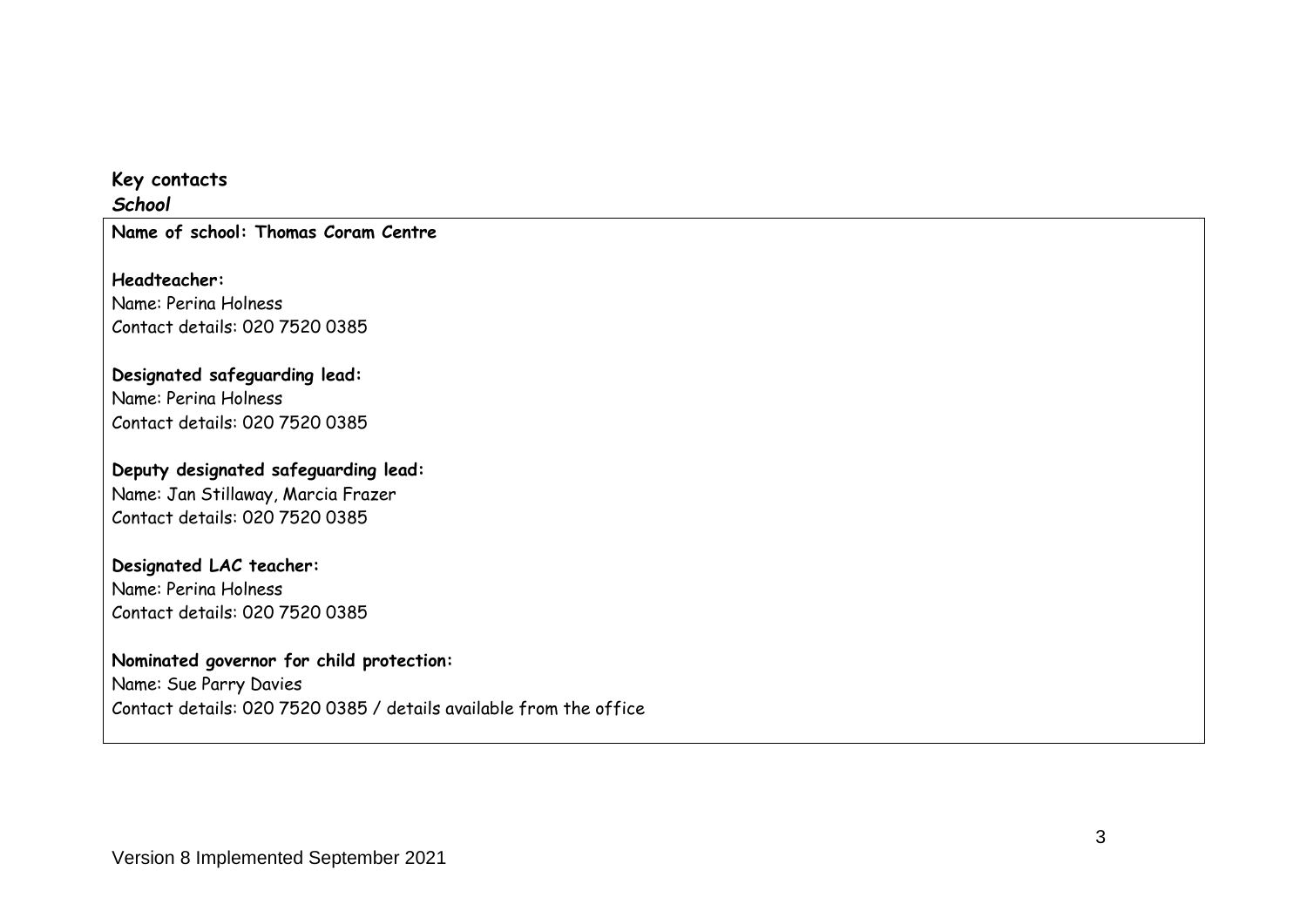#### *London Borough of Camden*

**Child protection lead officer and Local Authority Designated Officer (LADO):** Name: Sophie Kershaw Deputy LADO: John Lawrence-Jones Contact details: 020 7974 4556

#### **Safeguarding lead officers:**

Name: Michelle O'Regan (Head of Service – Children in Need)-Tel: 020 7974 1905 Name: Tracey Murphy (Service manager) Tel: 020 7974 4103 Name: Patricia Williams (Service manager) Tel: 020 7974 1558

# **Children's Contact Service/MASH team:**

Manager: Jade Green-Tel: 020 7974 1553/3317

#### **Online safety contact officer:** Name: Jenni Spencer- Tel: 020 7974 2866

#### **Prevent Education Officer**

Name: Jane Murphy- Tel: 020 7974 1008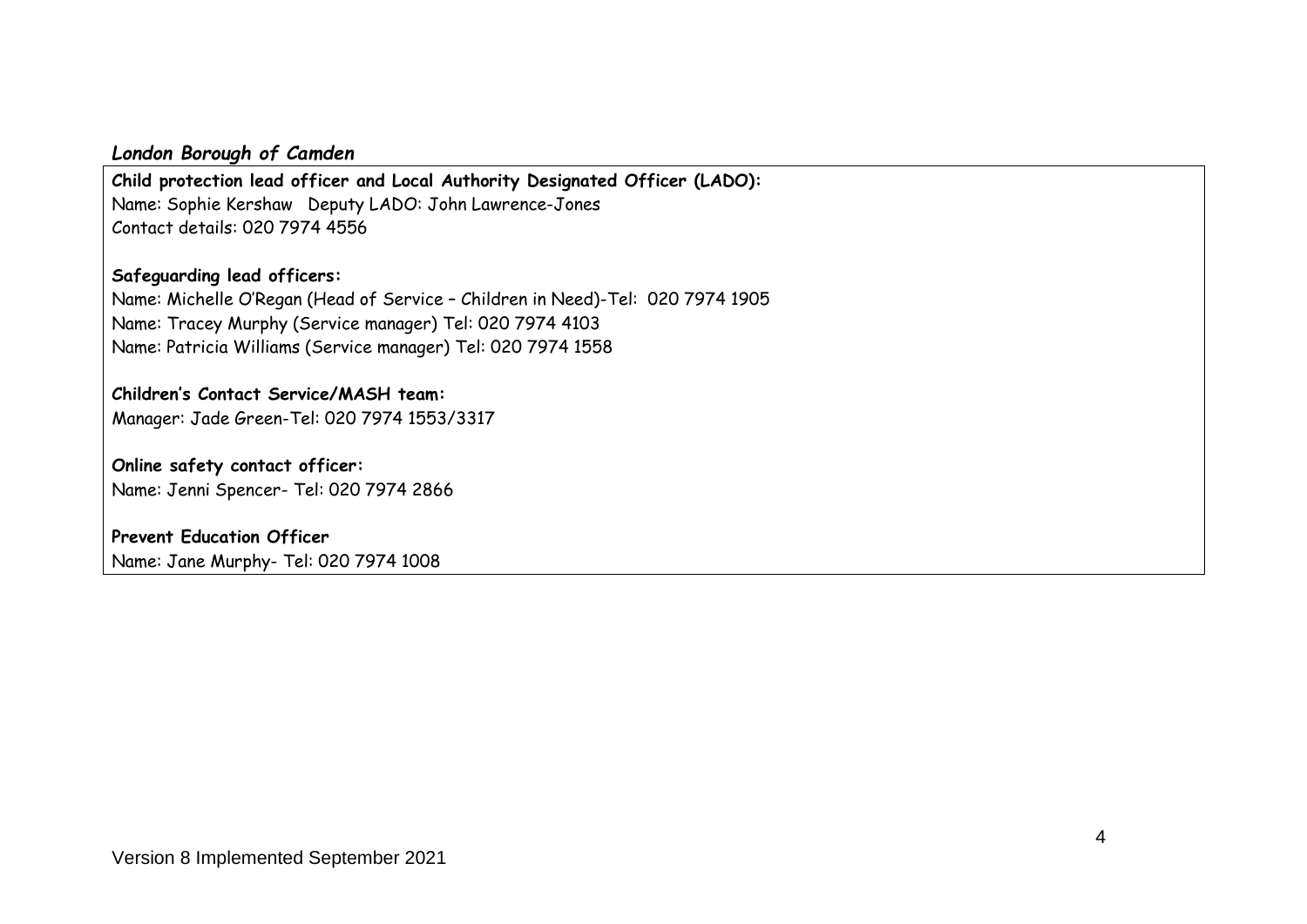# **Part A: Core operational policies and procedures**

# 1 Purpose of policy

This policy sets out how the school will meet its statutory duty under section 175 of the Education Act 2002 to safeguard and promote the welfare of children and help them to achieve good outcomes. The school will achieve this by providing a safe learning environment and ensuring school staff have the skills and knowledge to take action where children need extra support from early help services or require a social work service because they are in need or need to be protected from harm.

Thomas Coram Centre takes a holistic approach to safeguarding, and children's safety and welfare will be the key focus when developing policies so that the school environment and culture is one where:

- pupils know how to raise concerns, feel safe to raise concerns and are confident that their concerns will be taken seriously;
- staff are equipped to deal sensitively and effectively with concerns and disclosures;
- inclusive and anti-discriminatory behaviour is an expectation for staff and pupils;
- all forms of bullying, harassment and discrimination, or inappropriate, sexualised or offensive language and behaviour are not tolerated;
- the wishes and feelings of pupils are taken into account at all times.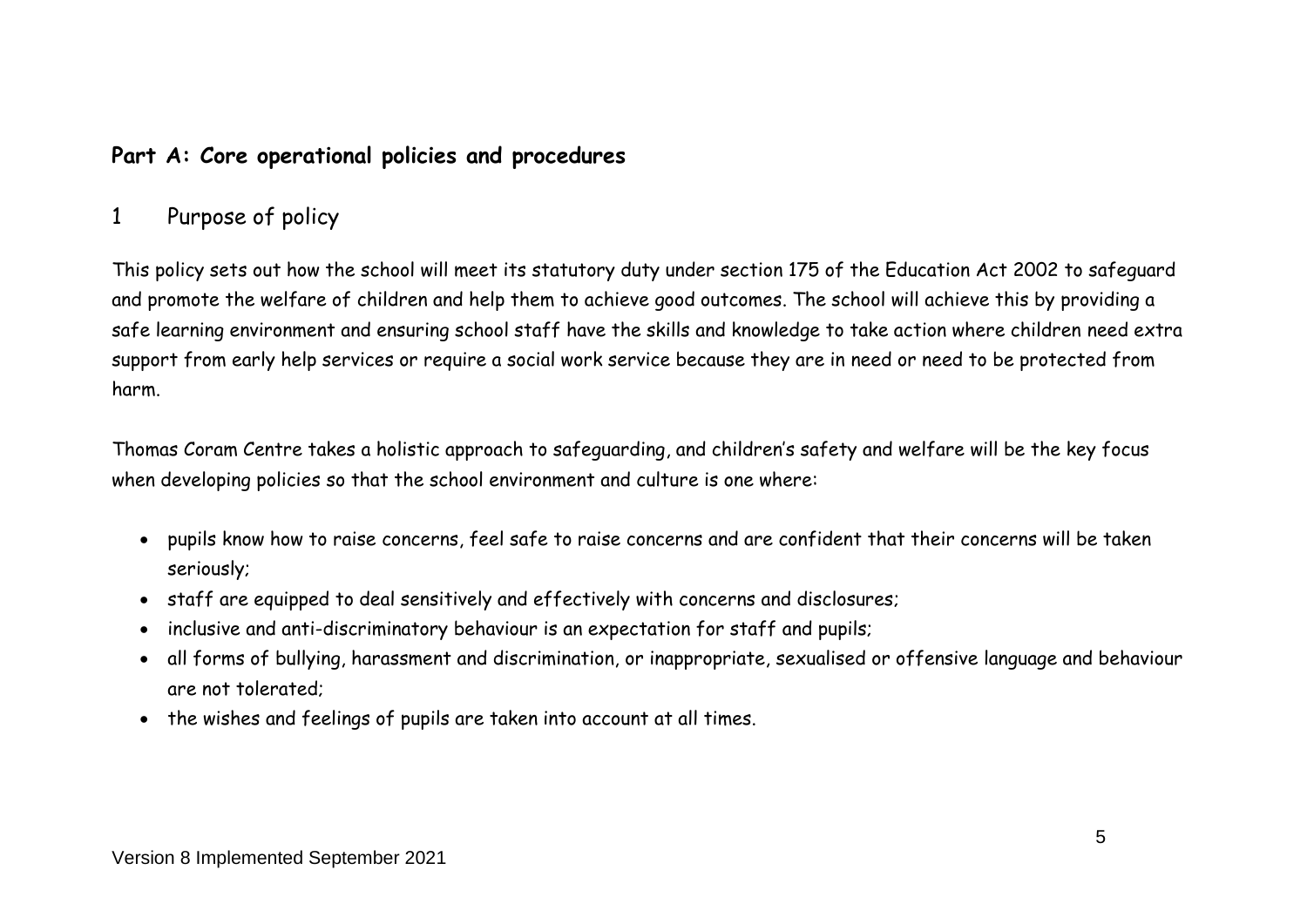# 2 Linked policies

The following polices make up the schools safeguarding and child protection responses and contribute to a safe learning environment:

- Safer recruitment and staff conduct policy for schools and colleges
- CSCP guidance on dealing with allegations against staff and volunteers

# 3 Roles and responsibilities

#### **3.1 Camden Supporting People Directorate**

The Directorate includes Children's Safeguarding and Social Work (CSSW), Early Intervention and Prevention divisions and Camden Learning and these services will support the school to safeguard and promote the welfare of pupils by:

- co-ordinating the delivery of integrated children's services within the borough, including an early help service
- providing statutory social work services under the Children Act 1989
- providing the school with advice, support and guidance, model policies and procedures, training and dedicated lead officers with responsibility for child protection, safeguarding and online safety
- dealing with allegations against members of staff and volunteers through the Local Authority Designated Officer (LADO)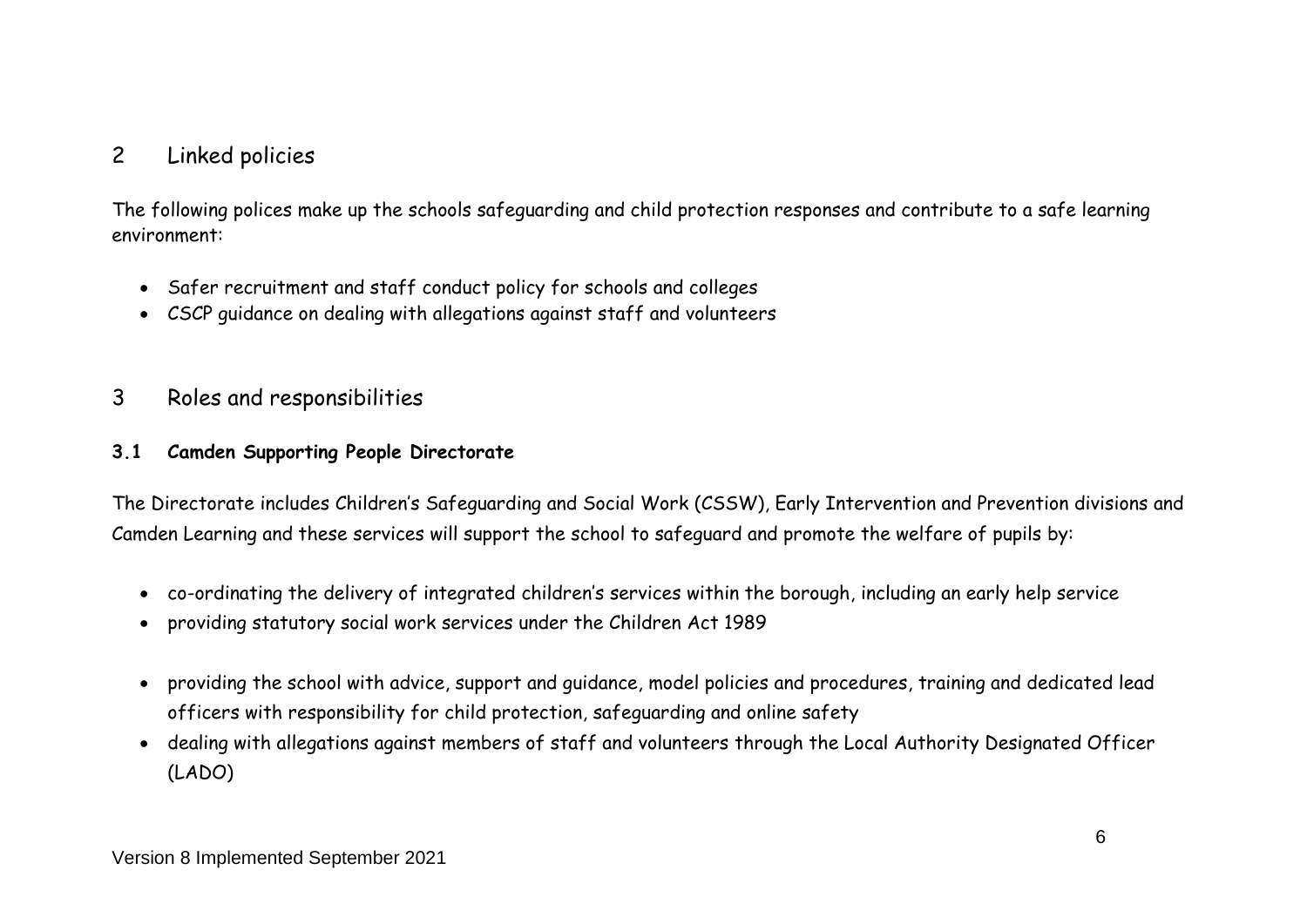taking responsibility for those children who are missing from or not in education, including children who are known to be home educated.

#### **3.2 Governing body**

The governing body will ensure that the school meets its statutory duties with regard to safeguarding and protecting pupils and that processes are in place to enable staff to understand the nature of safeguarding children in education and their role and responsibilities in doing so. In particular, the governing body will ensure the following:

- The school has the following policies in place and that these are regularly monitored, reviewed and updated where necessary;
	- o safeguarding and child protection policies and procedures covering early help, online safety, extra-familial harm and peer on peer abuse that are consistent with Camden Safeguarding Children Board procedures and Camden's internal policies
	- o a staff code of conduct policy including policies covering staff/pupil relationships and communications and staff use of social media
	- o a behaviour policy that includes measures for bullying and harassment, including prejudice based and discriminatory bullying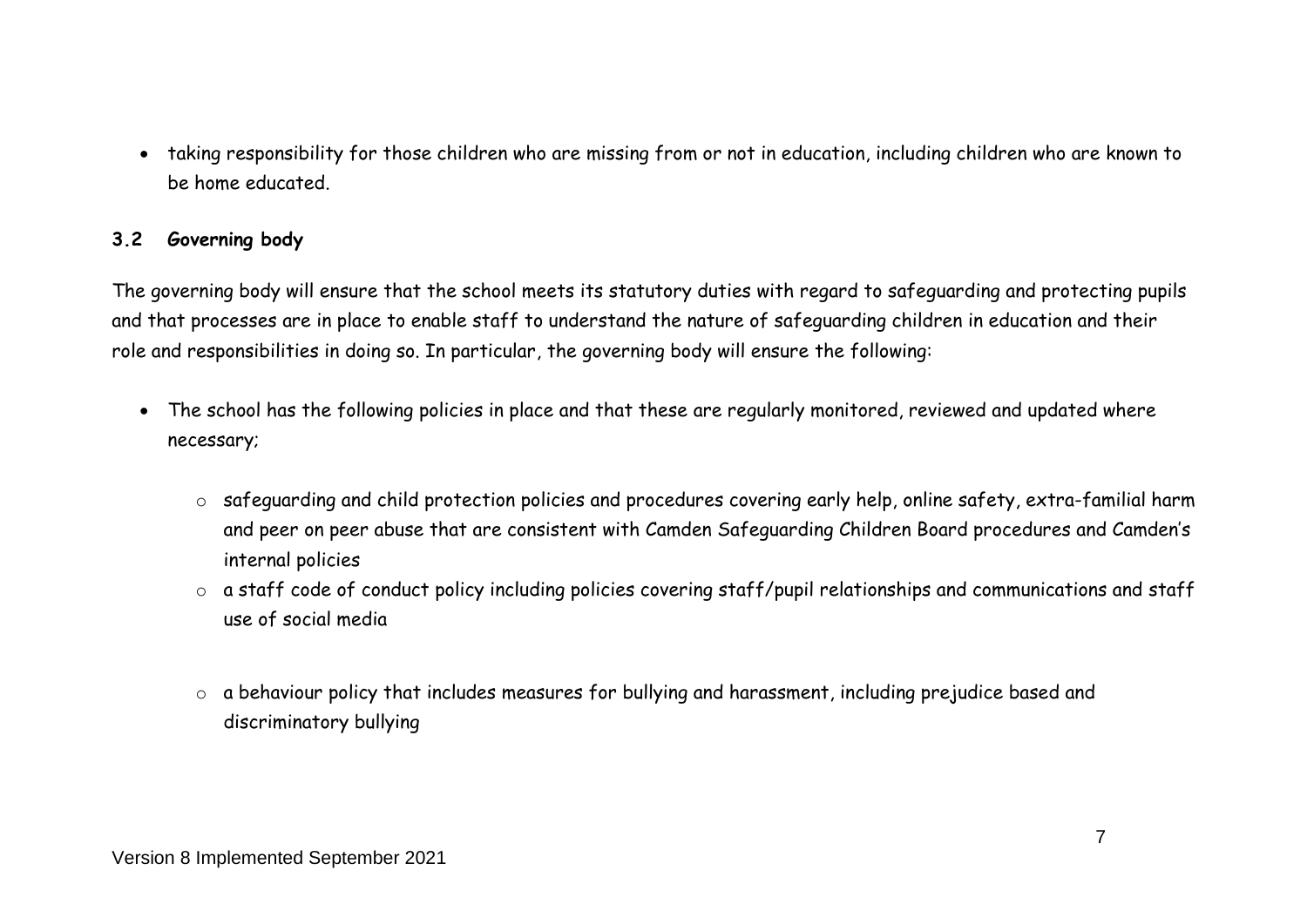- o a procedure for responding to incidents where children go missing from education, particularly where there are repeated incidents that suggest potential safeguarding risks may be present.
- The school is able to work jointly with other agencies in order to ensure pupils can access help and support from early help services and statutory social work services and that children's plans are implemented and monitored.
- There is a nominated governor with responsibility for liaising with Camden on safeguarding and child protection matters and who links with the LADO in the event of an allegation against the head teacher.
- A senior member of staff is appointed as the designated safeguarding lead with responsibility for carrying out the statutory duties as set out in this policy, the individual is given sufficient time and resources to carry out their responsibilities and that another member of staff is appointed to deputise in their absence.
- There is a designated teacher nominated to promote the educational achievement of looked after children and previously looked after children and that this person has received appropriate training for the role.
- Staff receive a thorough induction on joining and are given copies of all relevant safeguarding and child protection polices and the staff code of conduct policy.
- Staff are confident that they can raise issues with leaders where there are concerns about safeguarding practice at the school/college and there are robust whistleblowing procedures in place.
- Steps are taken to ensure parents and pupils are aware of the school/college's safeguarding and child protection policies and procedures.
- Governors take steps to ensure children are given opportunities within the curriculum to learn how to keep themselves safe, including on-line.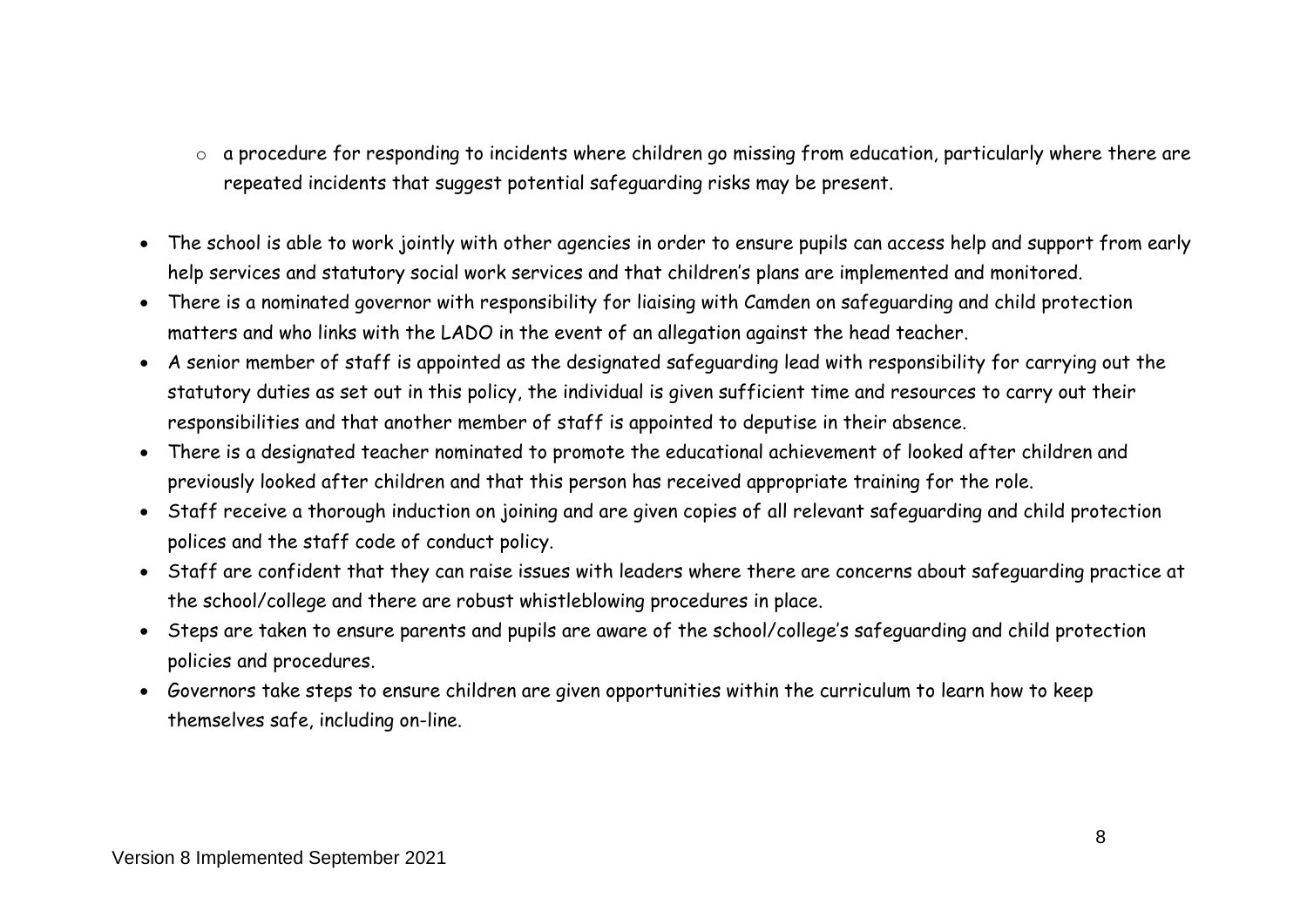- The school/college has appropriate written procedures in place to ensure safer recruitment practices and reasonable checks on visitors to the school, to deal with allegations against staff or volunteers and to report matters to the Disclosure and Barring Service as required, and that these policies are consistent with statutory guidance and reviewed on an annual basis.
- At least 1 member of the governing body has undertaken accredited safer recruitment training.
- All staff receive safeguarding and child protection training at least every 2 years and receive regular updates from the designated safeguarding lead to ensure they remain up to date with new legislation.
- The school has procedures in place to deal with allegations made against other pupils.
- Children's wishes and feelings are taken into account when deciding on what action to take or services to provide to protect individual children and there is a robust system in place for gaining feedback from pupils.

#### **3.3** *S***chools and head teachers/senior leadership team**

The head teacher and senior leadership team will ensure that the school meets its statutory safeguarding duty by ensuring the following:

- All staff are aware of their role and responsibilities for safeguarding under Part 1 of the guidance, *Keeping children safe in education (2021).*
- Staff are inducted thoroughly in line with section 5.1 of the *Safer recruitment and staff conduct policy for schools and colleges*.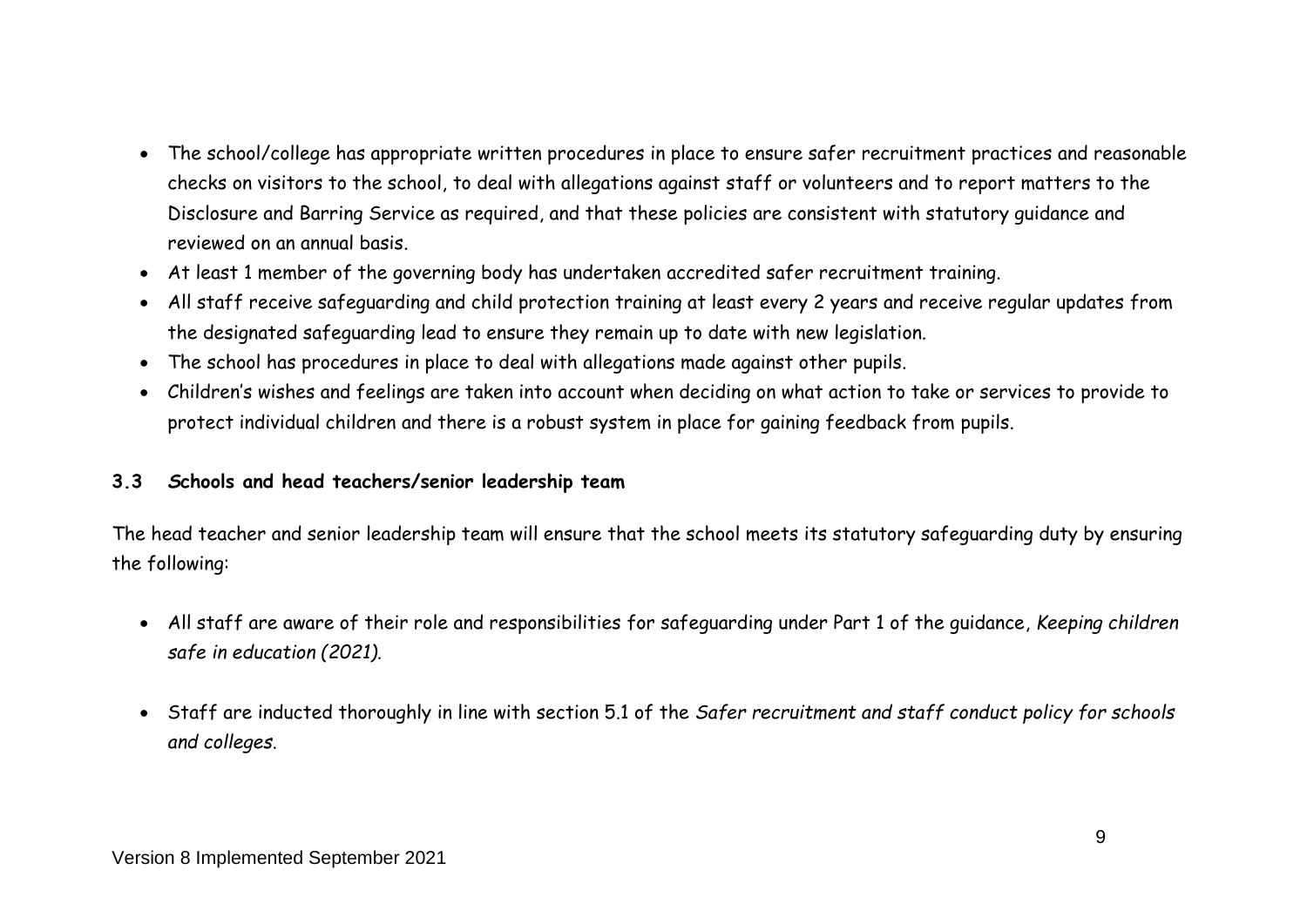- All staff are able to identify those children who need extra help and can make appropriate referrals to early help services.
- All staff are vigilant to harm and abuse, are able to identify those children for whom there are safeguarding and child protection concerns and can make appropriate referrals to CSSW.
- Staff are able to work in partnership with other agencies to safeguard children, including providing early help support, contributing to assessments and the implementation of the child's plan, attending network meetings and case conferences, monitoring children's progress and liaising with social workers.
- Safer recruitment practice is followed when recruiting to posts and appropriate action is taken whenever an allegation is made against a member of staff in line with the policy *Safer recruitment and staff conduct policy for schools and colleges*.
- The school offers a safe environment for staff and pupils to learn.
- Safeguarding issues are brought to the attention of the governing body.

# **3.4 Role of the designated safeguarding lead**

The role of the designated safeguarding lead and their deputy is to take lead responsibility for safeguarding and child protection within the school and to be available during school hours for staff to discuss safeguarding concerns.

The designated safeguarding lead (and their deputy) will: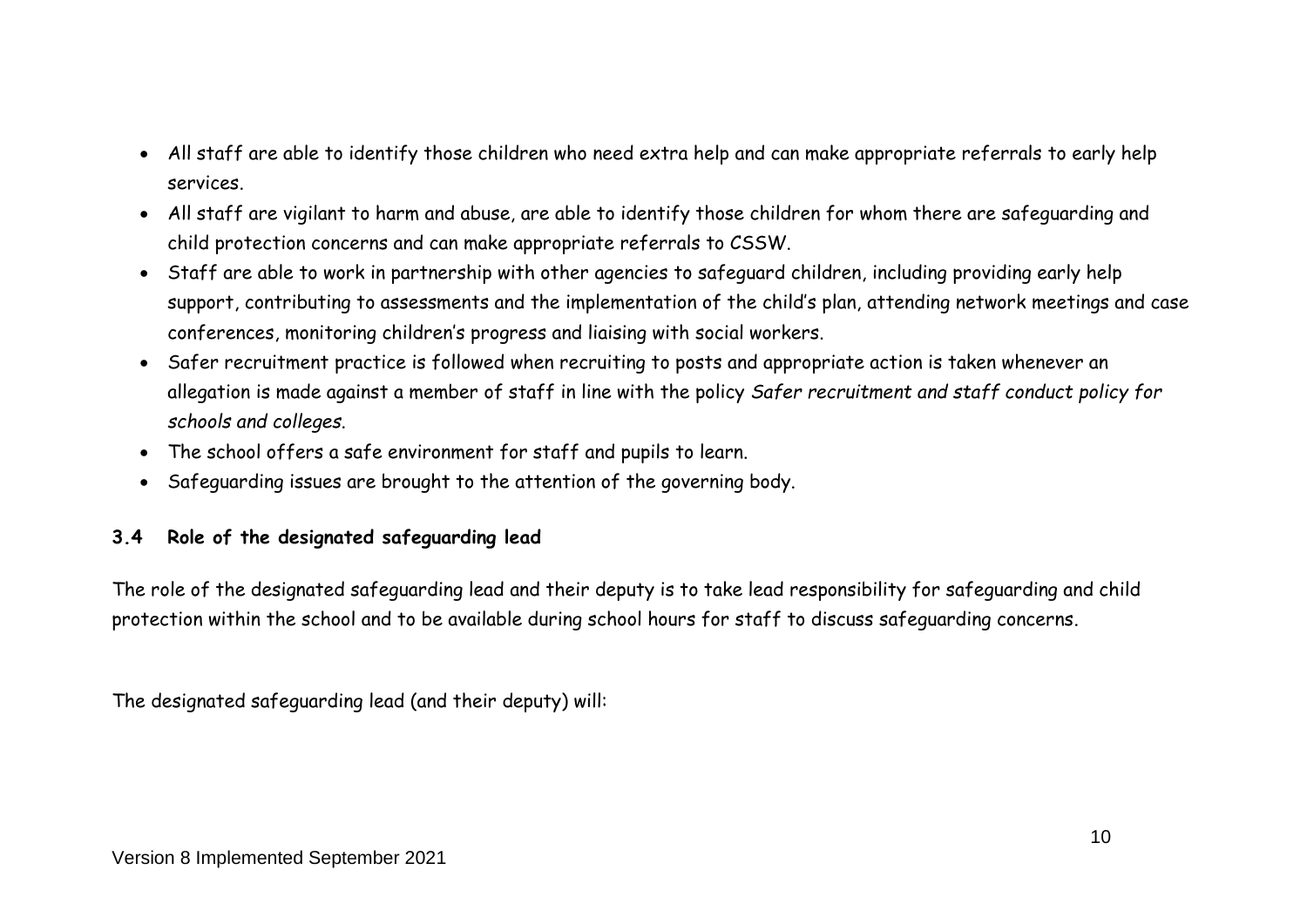- liaise with and manage referrals to relevant agencies such as CSSW, the LADO, the Channel Panel, the Police and the Disclosure and Barring Service (DBS);
- keep the head teacher and deputy head teacher and the board of governors informed of on-going safeguarding and child protection issues and enquiries;
- provide advice and guidance for staff on safeguarding and child protection issues and making referrals and support them through the referral process;
- ensure the school's safeguarding and child protection policies are up to date and consistent with Camden's Safeguarding Children Partnership policies and that policies are reviewed annually;
- ensure all staff, including temporary staff, are aware of and understand policies and procedures and are able to implement them through robust induction processes;
- attend regular training, including Prevent awareness training, and the designated teachers meetings hosted by Camden in order to keep up to date with new policy, emerging issues and local early help, safeguarding and child protection procedures and working practices;
- provide regular updates received from Camden to all staff members and governors on any changes in safeguarding or child protection legislation (updated information will be provided by Camden at the designated teachers meeting and safeguarding trainers via 6 weekly bulletins; designated safeguarding leads will be responsible for communicating this information to staff immediately; they may decide to hold workshops or discuss in staff meetings);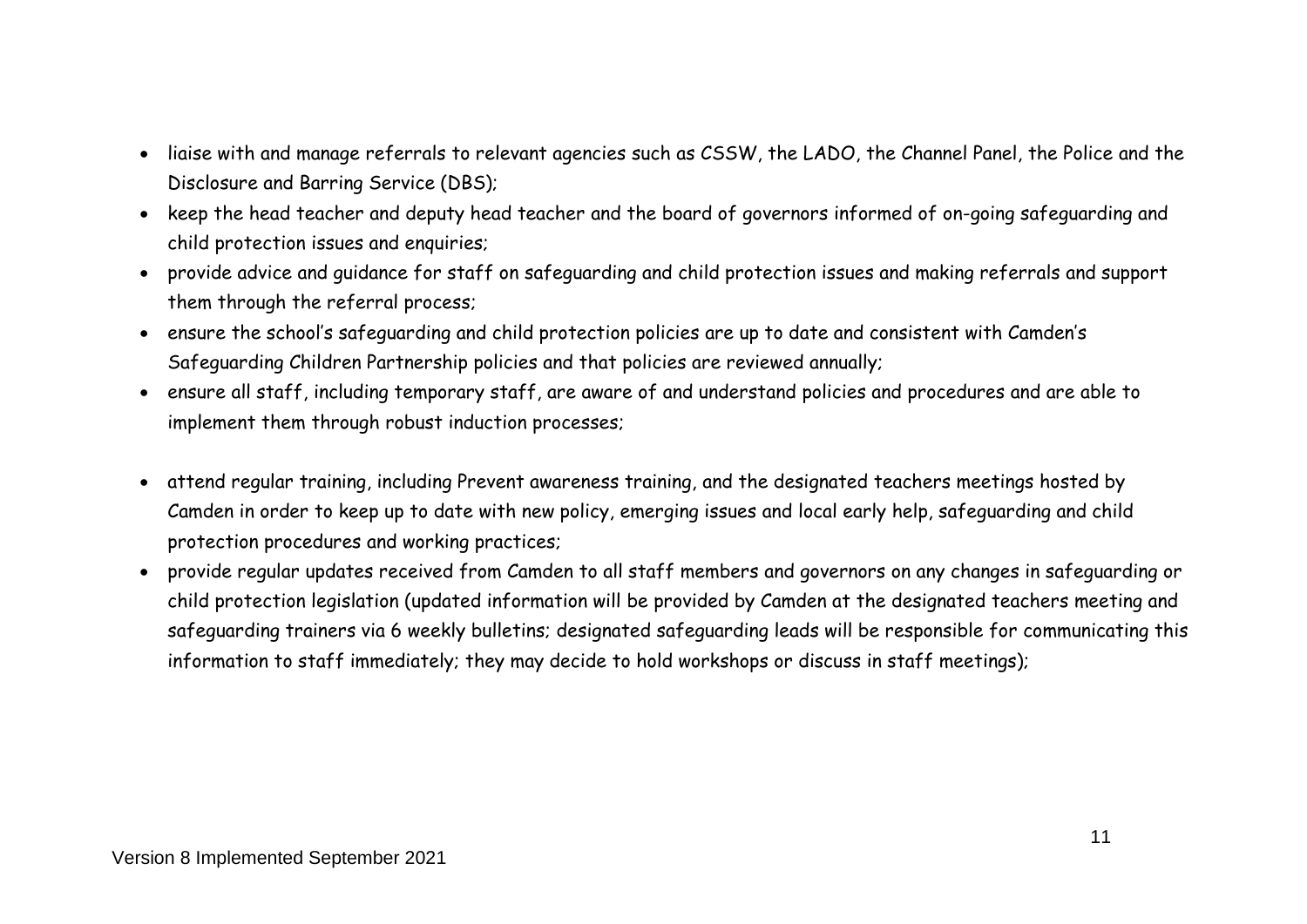- have an awareness of those children who may be more vulnerable to poor educational outcomes due to safeguarding and other issues such as children in need, children with child protection plans, children with mental health issues, young carers and children who have special educational needs;
- liaise with the SENCO when considering any safeguarding action for a child with special needs;
- liaise with CAMHS team as appropriate where there safeguarding concerns are linked to mental health issues;
- raise awareness with staff on how children's vulnerabilities and exposure to safeguarding issues such as neglect, abuse and trauma can negatively influence their educational attainment and behaviour and how staff can work to meet these challenges and improve outcomes;
- liaise with the designated teacher for LAC whenever there are safeguarding concerns relating to a looked after child or previously looked after child;
- oversee child protection systems within the school, including the management of records, ensuring confidentiality, standards of recording, and referral processes;
- provide a link between the school and other agencies, particularly CSSW and the Camden Safeguarding Children Partnership;
- ensure staff, including temporary staff, receive appropriate safeguarding and child protection training every 2 years, including online safety training, to identify the early signs of peer-on-peer abuse including sexual abuse;
- ensure parents are fully aware of the school/college policies and procedures and that they are kept informed and involved;
- encourage a culture where children are listened to, their views taken into account and where they are encouraged to participate in keeping themselves safe;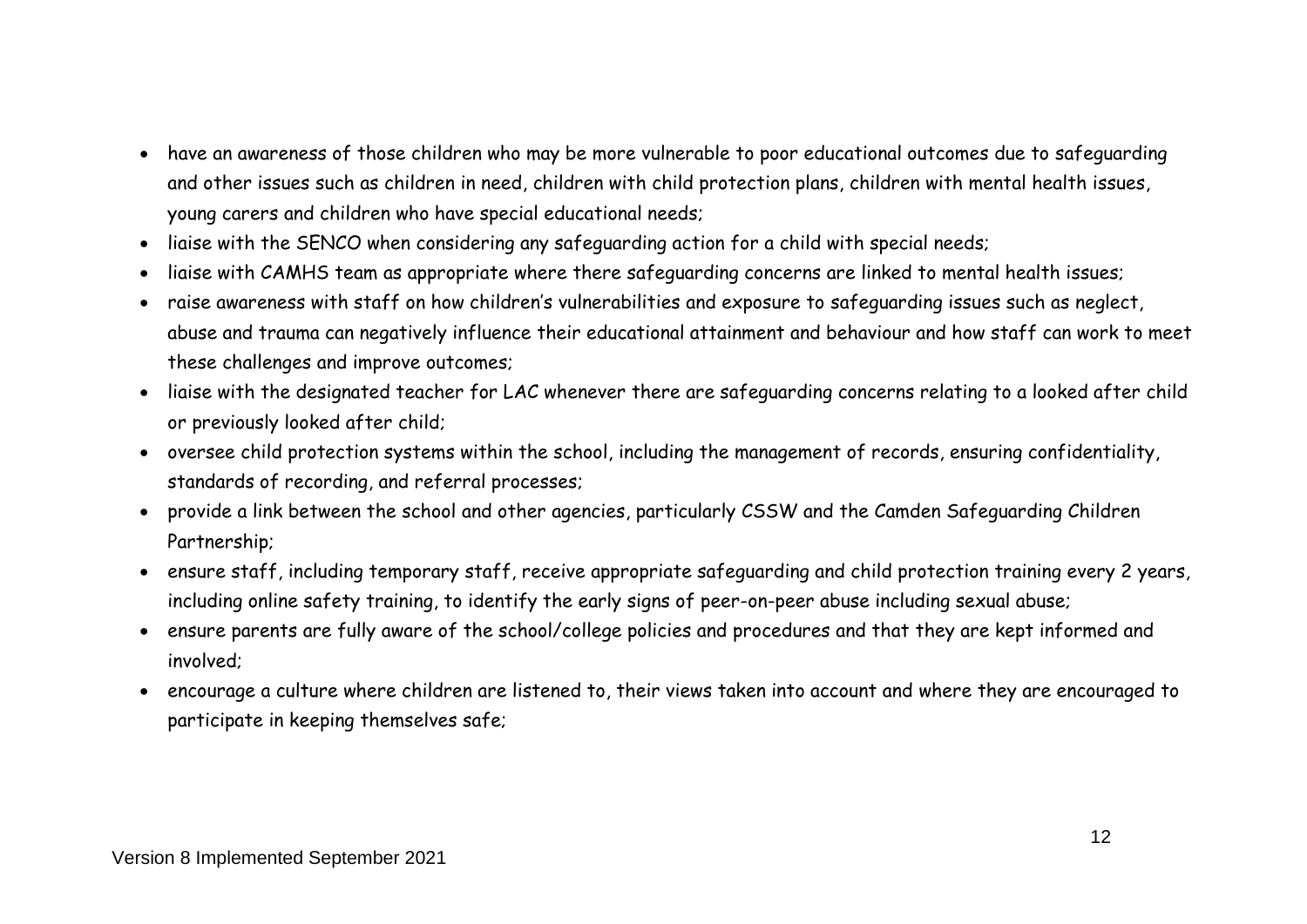ensure relevant records are passed on appropriately when children transfer to other schools and where appropriate, share relevant information with schools or colleges to enable continued support the child on transfer.

#### **3.5 Working with parents and carers**

The school recognises the importance of working in partnership with parents and carers to ensure the welfare and safety of pupils.

The school will:

- make parents aware of the school's statutory role in safeguarding and promoting the welfare of pupils, including the duty to refer pupils on where necessary, by making all school policies available on the school website or on request;
- provide opportunities for parents and carers to discuss any problems with class teachers and other relevant staff;
- consult with and involve parents and carers in the development of school policies to ensure their views are taken into account;
- ensure a robust complaints system is in place to deal with issues raised by parents and carers;
- provide advice and signpost parents and carers to other services and resources where pupils need extra support.

#### **Additional procedures**

*Schools should also be aware of the additional guidance available from the DfE on dealing with issues around parental responsibility:*

*<https://www.gov.uk/government/publications/dealing-with-issues-relating-to-parental-responsibility>*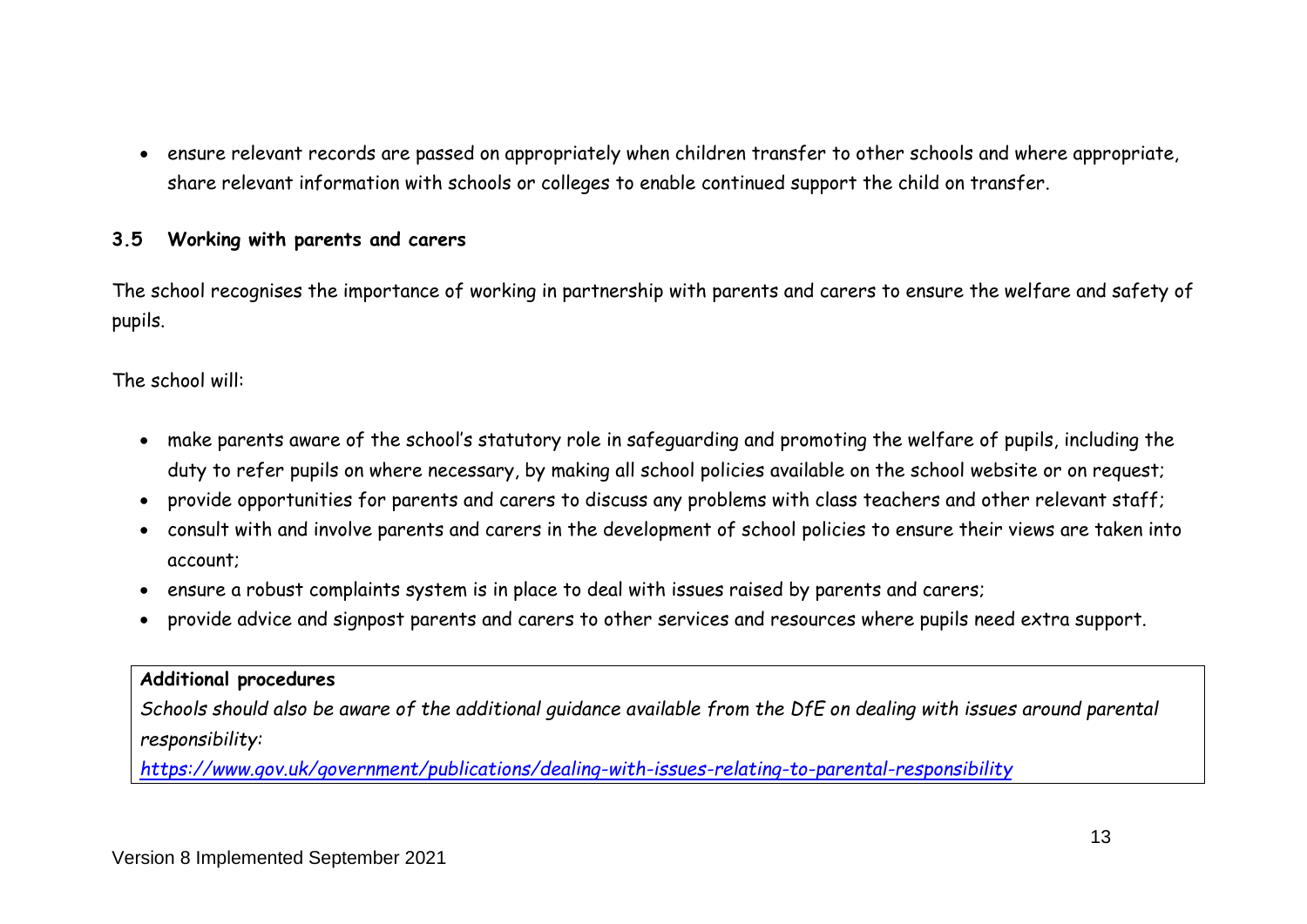#### **3.6 Multi-agency working**

The school will work in partnership with relevant agencies in order to meet its obligations under section 11 of the Children Act 2004 and *Working together to safeguard children* 2018.

As a relevant agency under the Camden Safeguarding Children Partnership (CSCP) safeguarding arrangements, the school recognises its vital role in safeguarding school-age children and its statutory duty to co-operate with the CSCP to ensure joint working with partner agencies in order to improve outcomes for children in Camden.

Governors, school managers and the senior leadership team will ensure these safeguarding arrangements are followed and that the school is able to raise any safeguarding issues and emerging trends with the CSCP via the CSCP Head teacher members and/or the Camden Learning representative.

Full details of the arrangements can be found at: [https://cscp.org.uk/wp-content/uploads/2019/06/Camden-Safeguarding-](https://cscp.org.uk/wp-content/uploads/2019/06/Camden-Safeguarding-Children-Partnership-Arrangements_Final_June_-2019.pdf)[Children-Partnership-Arrangements\\_Final\\_June\\_-2019.pdf](https://cscp.org.uk/wp-content/uploads/2019/06/Camden-Safeguarding-Children-Partnership-Arrangements_Final_June_-2019.pdf)

#### **3.7 Contacting the police**

In the event that a criminal offence takes place on the school premises or police assistance is needed to deal with incidents, the school/college will follow the guidance set out in the NSPCC guidance *When to call the police.*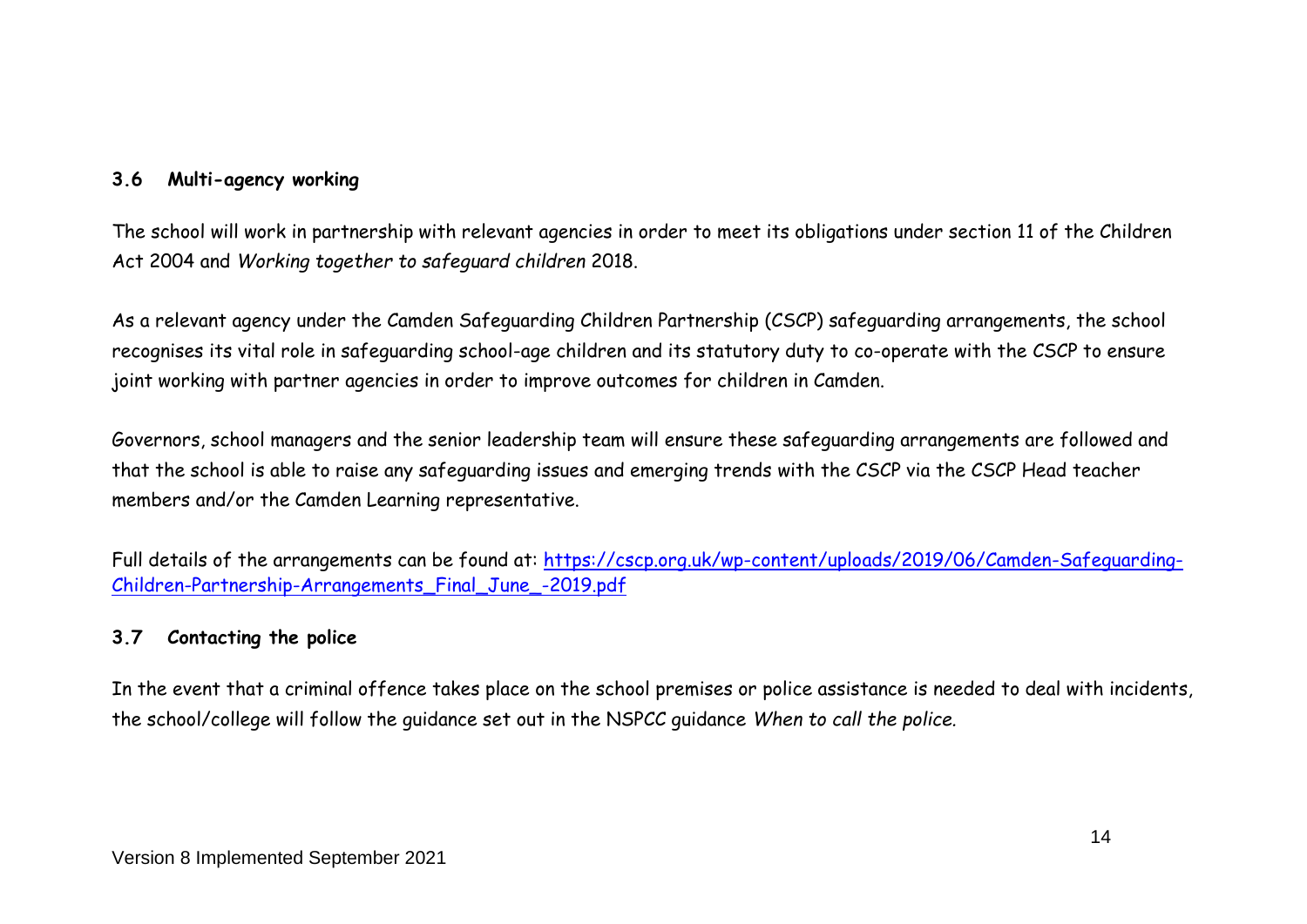[https://www.npcc.police.uk/documents/Children%20and%20Young%20people/When%20to%20call%20the%20police%20guid](https://www.npcc.police.uk/documents/Children%20and%20Young%20people/When%20to%20call%20the%20police%20guidance%20for%20schools%20and%20colleges.pdf) [ance%20for%20schools%20and%20colleges.pdf](https://www.npcc.police.uk/documents/Children%20and%20Young%20people/When%20to%20call%20the%20police%20guidance%20for%20schools%20and%20colleges.pdf)

#### **3.8 Operation Encompass**

The school will ensure that the school receives all police notifications of children who have been involved in domestic abuse incidents via Operation Encompass.

The designated safeguarding lead will inform relevant staff of any notification and agree what support (if any) the pupil should receive from the school.

# 4 Safeguarding children

The school will carry out its duty to safeguard pupils which is:

- protecting children from maltreatment
- preventing impairment of children's health or development
- ensuring children are growing up in circumstances consistent with the provision of safe and effective care
- undertaking that role so as to enable children to have optimum life chances so they can enter adulthood successfully.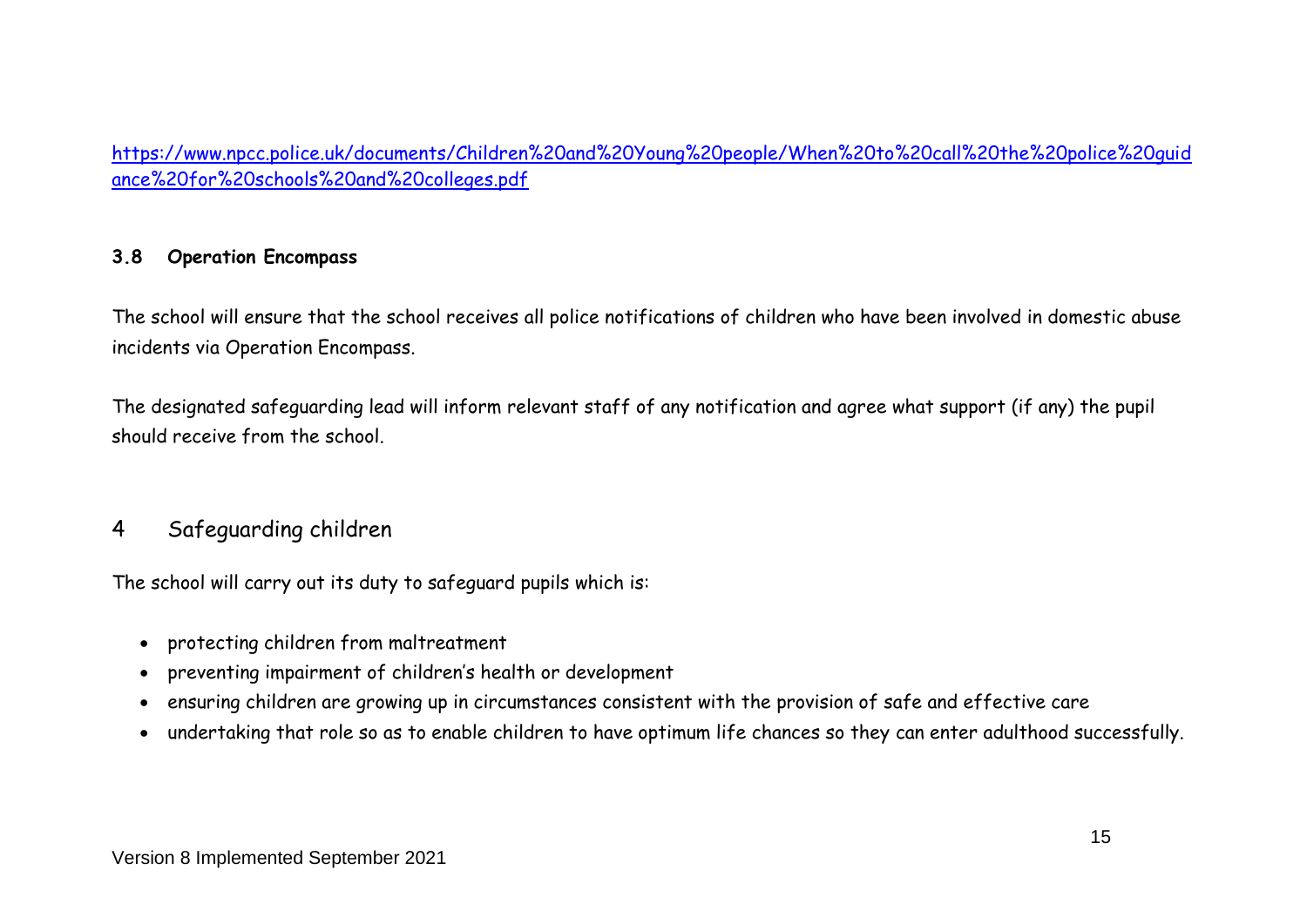The school will refer to Camden's thresholds and eligibility criteria (available at the link below) to help make decisions on the child's level of need and the appropriate service to refer on for services. Staff will consult with the designated safeguarding lead for advice and to discuss the case prior to making any referral for services.

### [Safeguarding children -](http://camden.gov.uk/ccm/navigation/social-care-and-health/safeguarding-children/?source=mega-menu) Camden Council

All referrals for a children's social care service will be made by way of an e-CAF referral to Camden's Children and Families Contact team. The team is Camden's "front door" for children's social care referrals and accepts referrals for all cases. Parental consent for referral will be sought but a referral will be made regardless of consent being given in cases where there are safeguarding concerns about the child and making a referral is a proportionate response to those concerns.

Staff will also share information and work in an integrated way to ensure a co-ordinated response from agencies to support families and meet the child's needs.

# **4.1 Early help cases**

Staff will identify children who need extra help at an early stage and provide help and support in order to prevent concerns from escalating. In particular, staff will be aware of the needs of the following groups of children whose circumstances may mean they will require early help:

o children with disabilities and additional needs, including those with special educational needs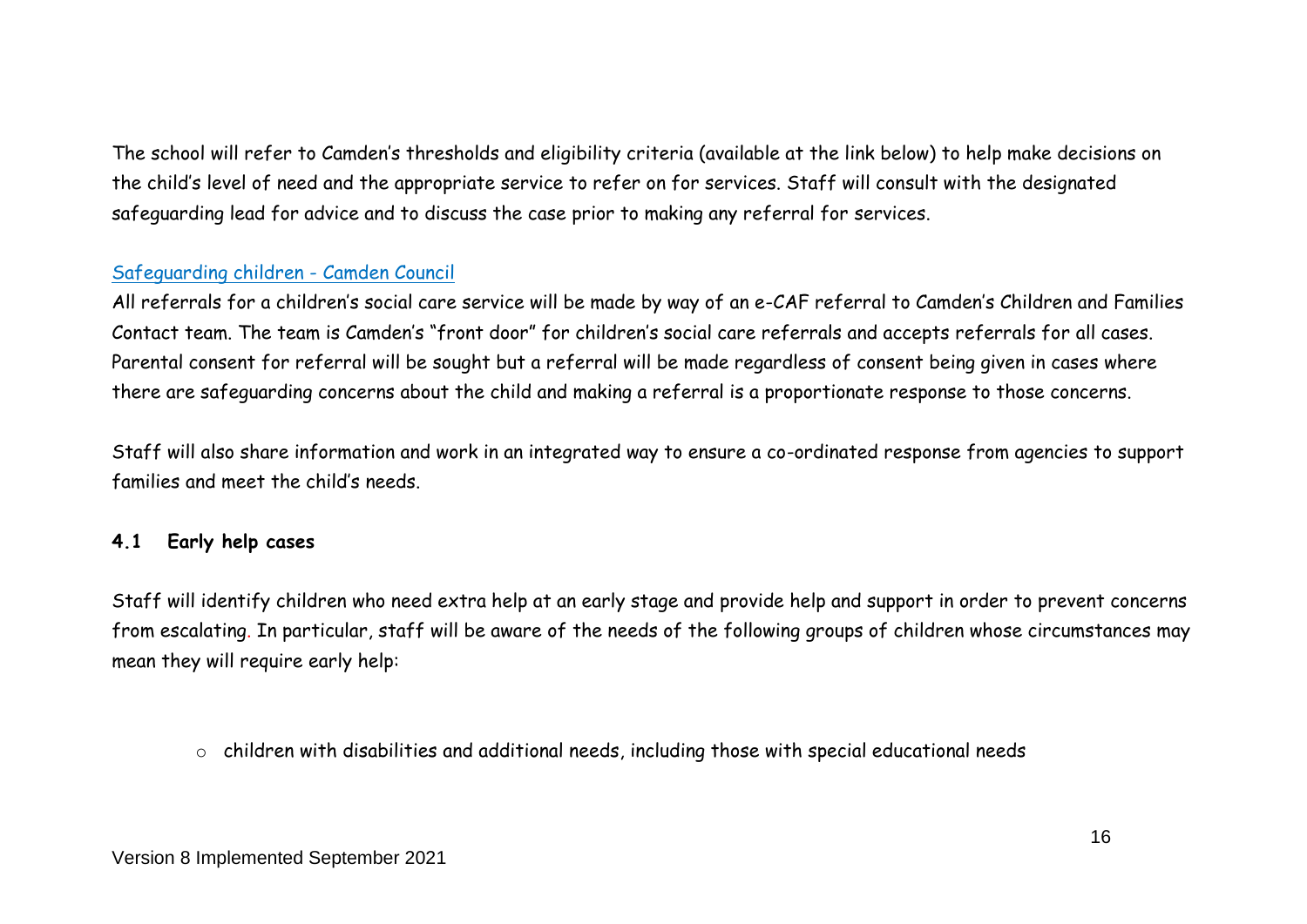- $\circ$  children with mental health needs
- o young carers
- o children showing early signs of being drawn into anti-social or criminal behaviour, including gangs and organised crime or county lines;
- o children who frequently go missing from home, school or care;
- o children who are misusing drugs or alcohol;
- o children at risk of exploitation through modern slavery and trafficking;
- o children whose home circumstances are negatively affected by adult substance misuse or mental ill health or domestic abuse;
- o children who have returned home from care;
- o children who show early signs of abuse or neglect;
- o children at risk of radicalisation;
- o children at risk from honour based abuse ie: FGM, forced marriage
- $\circ$  children who have a parent in prison or who are affected by parental offending;
- o privately fostered children;
- o children who are persistently absent from school including for part of the school day.
- Where the child's extra needs require services, consideration will be given to what early help support can be offered a child by the school/college.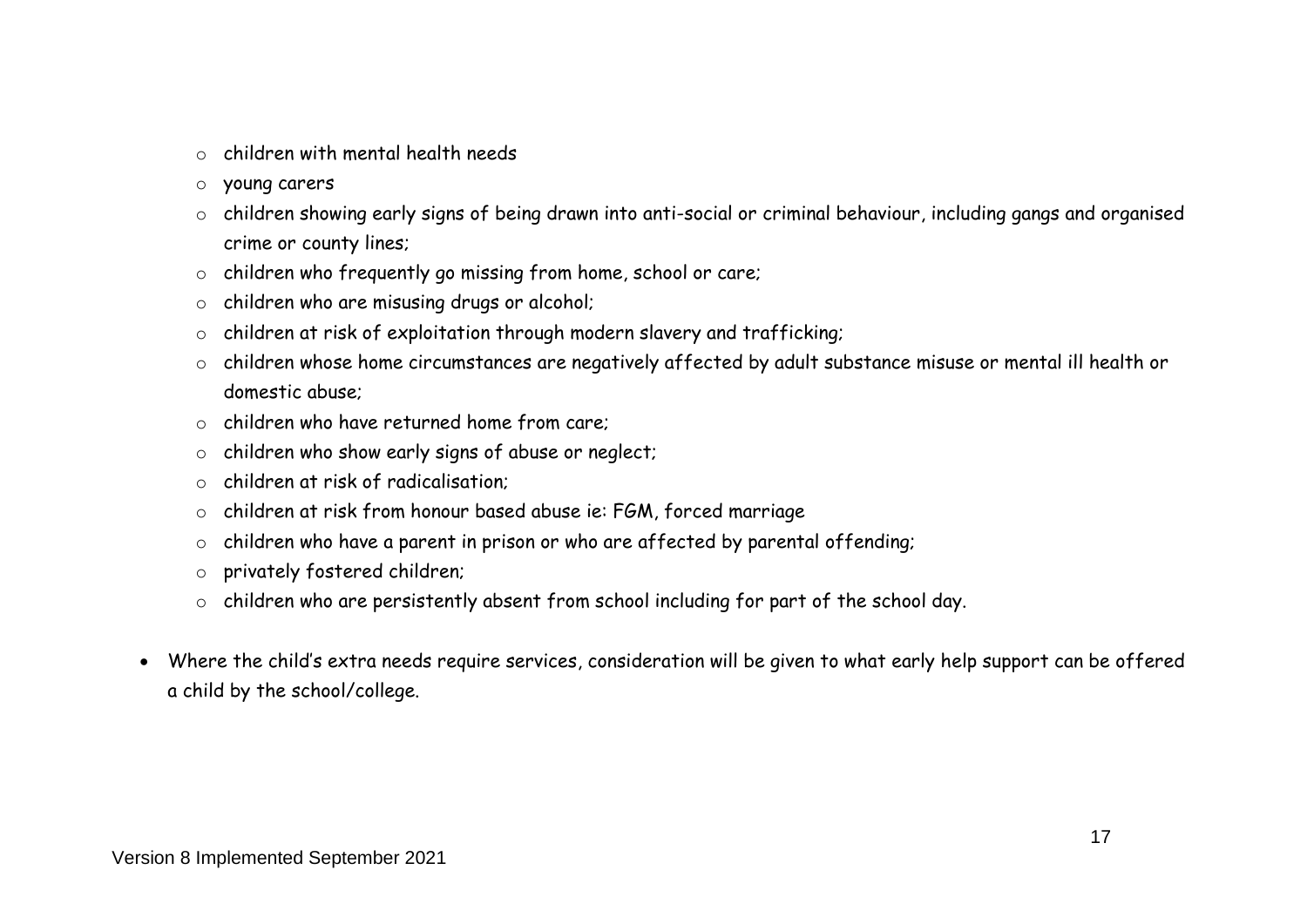- If the child requires an early help service from another agency, the school/college will make a referral to the Early Help service (via the Children and Families Contact team) for appropriate help and support. Staff will consult with parents prior to making any referral to discuss the matter and gain consent to refer the child.
- Where the child is receiving an Early Help service, the school/college will work as part of the Team around the Family and take up the role of lead professional where this is appropriate.
- Early help provision should be monitored and reviewed to ensure outcomes for the child are improving. If the school believes that this is not the case, consideration should be given making a referral for a statutory social work service.

#### **4.2 Referral for a statutory social work service**

Where there are concerns about a child's welfare, staff will act immediately by seeking the advice of the designated safeguarding lead or their deputy are most likely to have the most complete safeguarding overview. Following consultation the designated safeguarding lead should decide on whether to make a referral to CSSW via the Contact Service.

Where the referral raises concerns that the child is at risk of significant harm, the case will passed on to Camden's MASH team to gather relevant information from other agencies.

The Contact Service will inform the school/college within 1 working day of the outcome of any referral and what action CSSW will be taking. This may include any of the following: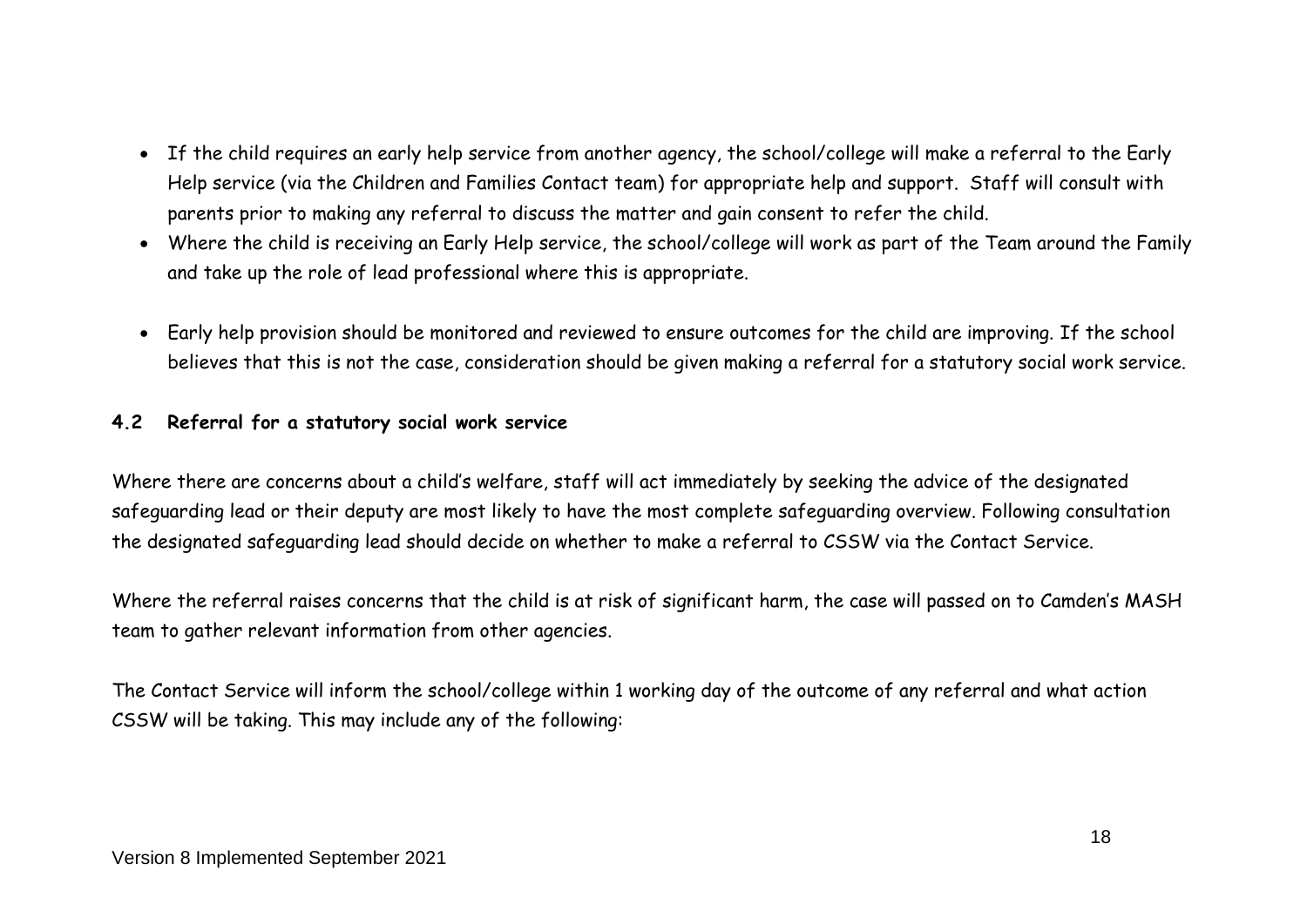- Carrying out a child and family assessment to identify the child's needs and establish if the child is a **child in need** under section 17 of the Children Act 1989. These are children (including disabled children) who are unlikely to meet a reasonable standard of health and development unless provided with services.
- Convening a **strategy meeting under child protection** procedures as set out in section 5 for any child where there are concerns about significant harm and/or taking any immediate action in order to protect the child.
- Providing services for the child and their family in the meantime whilst work is on-going (including details of services).
- 5 Child protection procedures

#### **5.1 Role of school**

The school will work to the following policy documents in order to support the protection of pupils who are at risk of significant harm.

- Working together to safeguard children *(DfE 2018)* <https://www.gov.uk/government/publications/working-together-to-safeguard-children--2>
- What to do if you're worried a child is being abused *(DfE2015)* [What to do if you're worried a child is being abused](https://www.gov.uk/government/publications/what-to-do-if-youre-worried-a-child-is-being-abused--2) - Publications - GOV.UK
- The London Safeguarding Children Board child protection procedures [London Safeguarding Children Board: Child Protection Procedures](http://www.londoncp.co.uk/)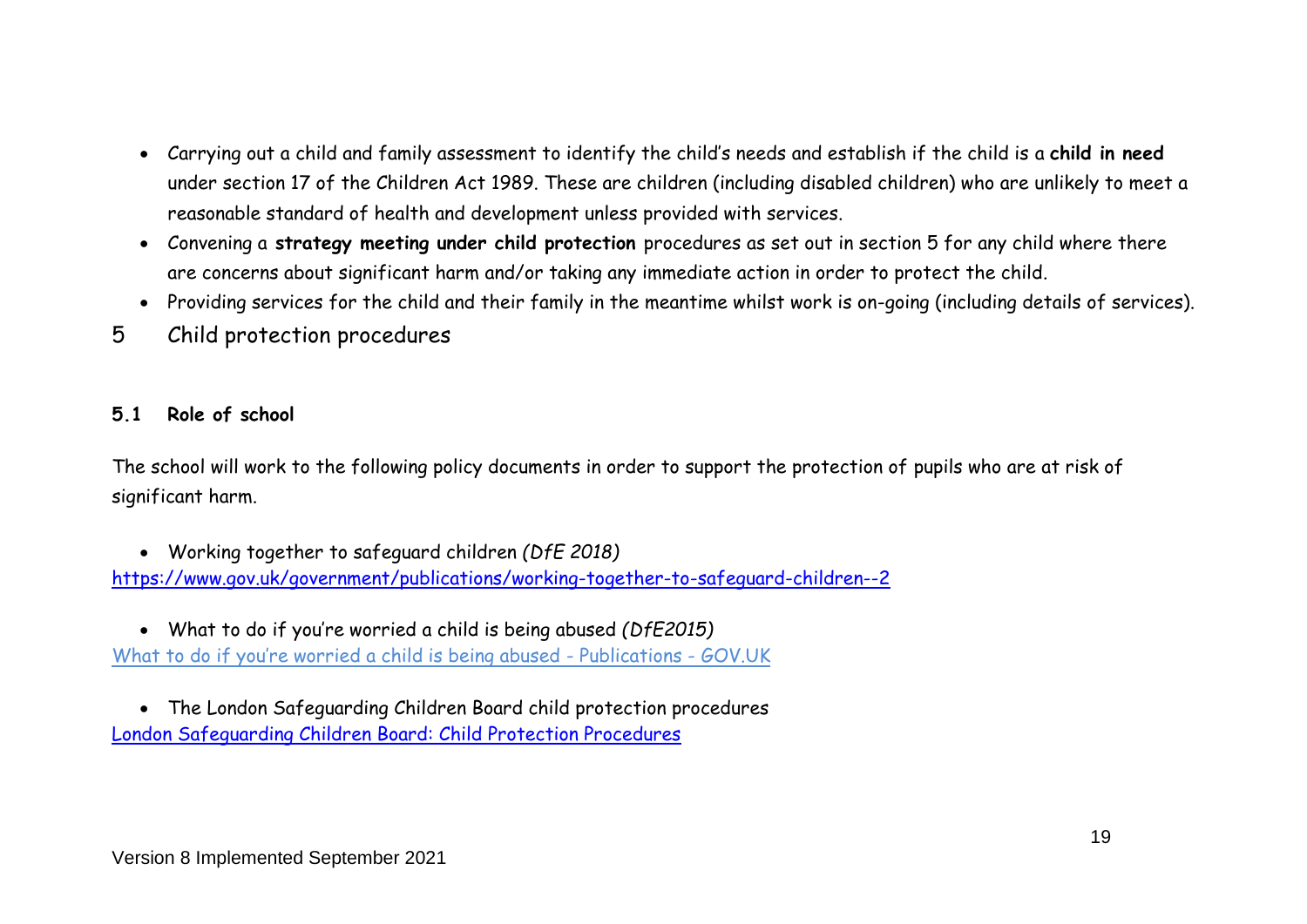Keeping children safe in education (*DFE 2021*)

[https://assets.publishing.service.gov.uk/government/uploads/system/uploads/attachment\\_data/file/999348/Keeping\\_child](https://assets.publishing.service.gov.uk/government/uploads/system/uploads/attachment_data/file/999348/Keeping_children_safe_in_education_2021.pdf) ren safe in education 2021.pdf

In line with these policies and procedures, the school/college will:

- identify those pupils where there are child protection concerns and make a referral to CSSW
- attend child protection case conferences in order to effectively share information about risk and harm
- contribute to the development and monitoring of child protection plans as a member of the core group
- carry out the school's role in implementing the child protection plan and continually monitoring the child's wellbeing and liaising with the allocated social worker as required.

#### **5.2 Recognition**

- Staff have a responsibility to identify those children who are suffering from abuse or neglect and to ensure that any concerns about the welfare of a pupil are reported to the designated safeguarding lead.
- Staff should refer to appendix 1 for a full definition of significant harm and the specific indicators that may suggest a pupil may be at risk of suffering significant harm.
- Any concerns held by staff should be discussed in the first instance with the designated safeguarding lead or their deputy and advice sought on what action should be taken. Where required, advice on thresholds and indicators of harm can be obtained from the MASH social worker on a no-names basis.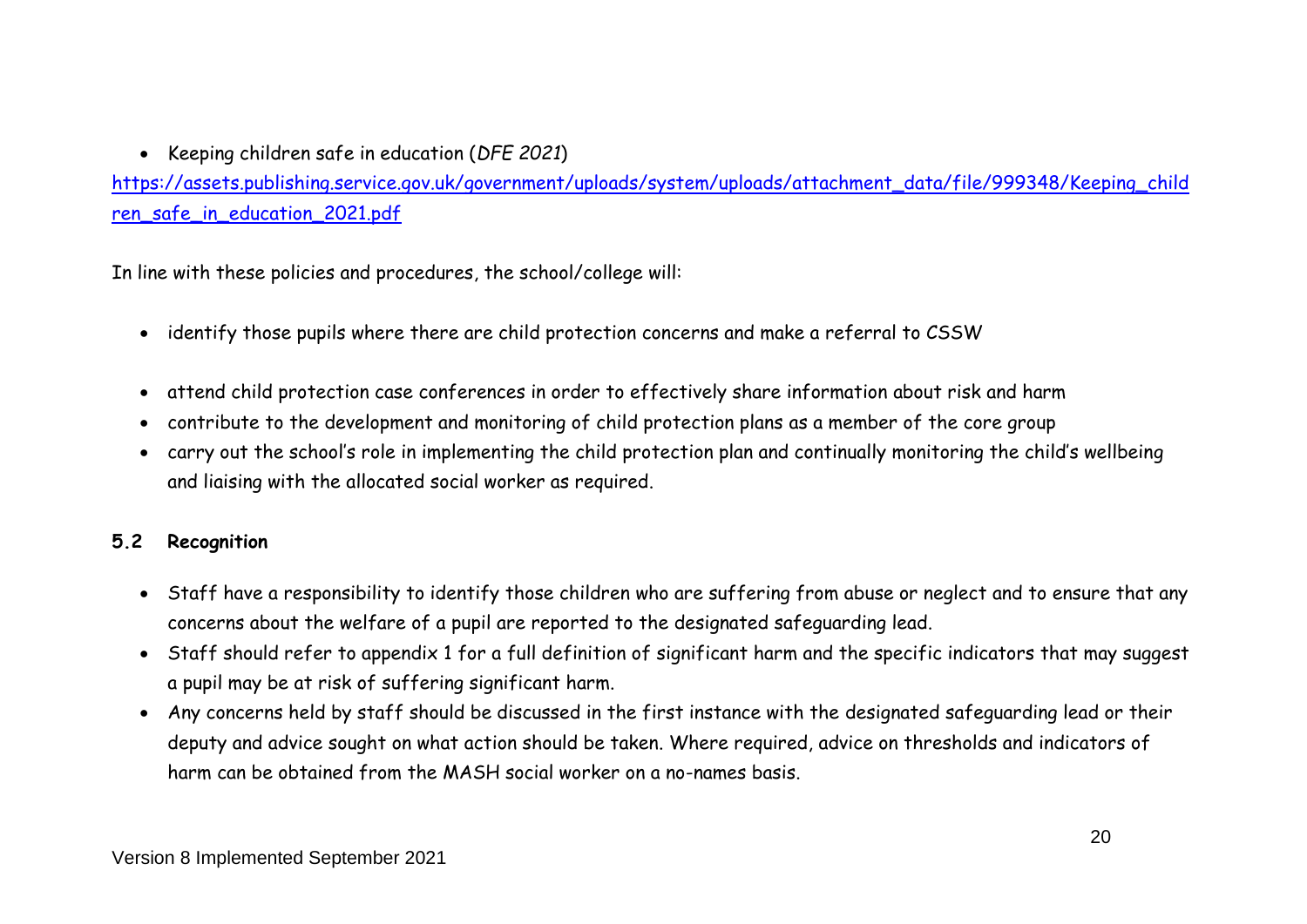Concerns may be monitored over time and recorded on the school proformer. Details of any concerning incidents should also be recorded on this form.

#### **5.3 Dealing with disclosures**

If a pupil discloses to a member of staff that they are being abused, the member of staff should;

- listen to what is said without displaying shock or disbelief and accept what the child is saying;
- allow the child to talk freely;
- reassure the child but not make promises that it may not be possible to keep, or promise confidentiality, as a referral may have to be made to CSSW;
- reassure the child that what has happened is not their fault and that they were right to tell someone;
- not ask direct questions but allow the child to tell their story;
- not criticise the alleged perpetrator;
- explain what will happen next and who has to be told;
- make a formal record and pass this on to the designated safeguarding lead.

# **5.4 Referral**

 Where possible, a decision on whether or not to refer a pupil to CSSW should be made by the designated safeguarding lead or their deputy following a discussion with the member of staff who has raised concerns. However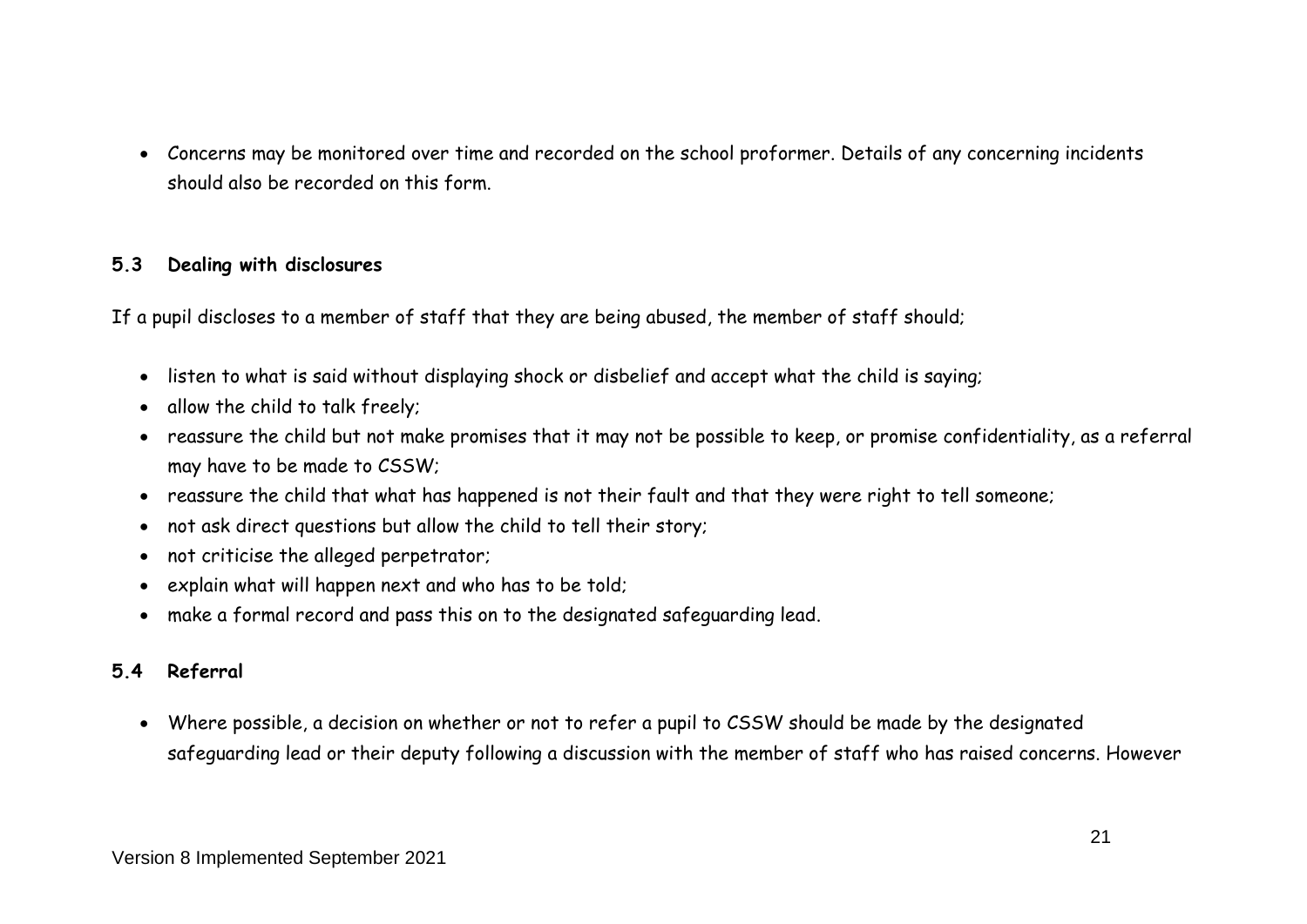this should not delay any referral and any member of staff may make a referral if this is necessary but staff should discuss the matter with a member of the senior management team and take advice from the Children and Families Contact team social worker. The designated safeguarding lead should be informed as soon as possible.

- Referrals should be in writing using an e-CAF referral completed either by the teacher raising concerns or by the designated safeguarding lead. Urgent child protection referrals will be accepted by telephone but must be confirmed in writing via the e-CAF referral within 48 hours.
- Where there is any doubt about whether the concerns raised meet the thresholds for a child protection referral, the designated safeguarding lead may discuss the case on a "no names" basis with the Contact team social worker to obtain advice on how to proceed.
- Parental consent should be sought prior to the referral being made but a referral can be made if parents refuse consent where there are safeguarding concerns about the child and referral is a proportionate response to these concerns. Consent should not be sought if this would place the child at risk of further harm, interfere with a criminal investigation or cause undue delay.
- If the child already has an allocated CSSW social worker, the referral should be made directly to them. If the child is not already known to CSSW, referrals should be made to the Contact team. If the child lives outside Camden, a referral should be made to their home local authority.
- All referrals will be acknowledged by the Children and Families Contact team manager within 24 hours and the referrer informed of what action will be taken.
- If the school does not think the child's situation is improving within a reasonable timescale following referral, this should be taken up with CSSW/Early help services via the designated safeguarding lead.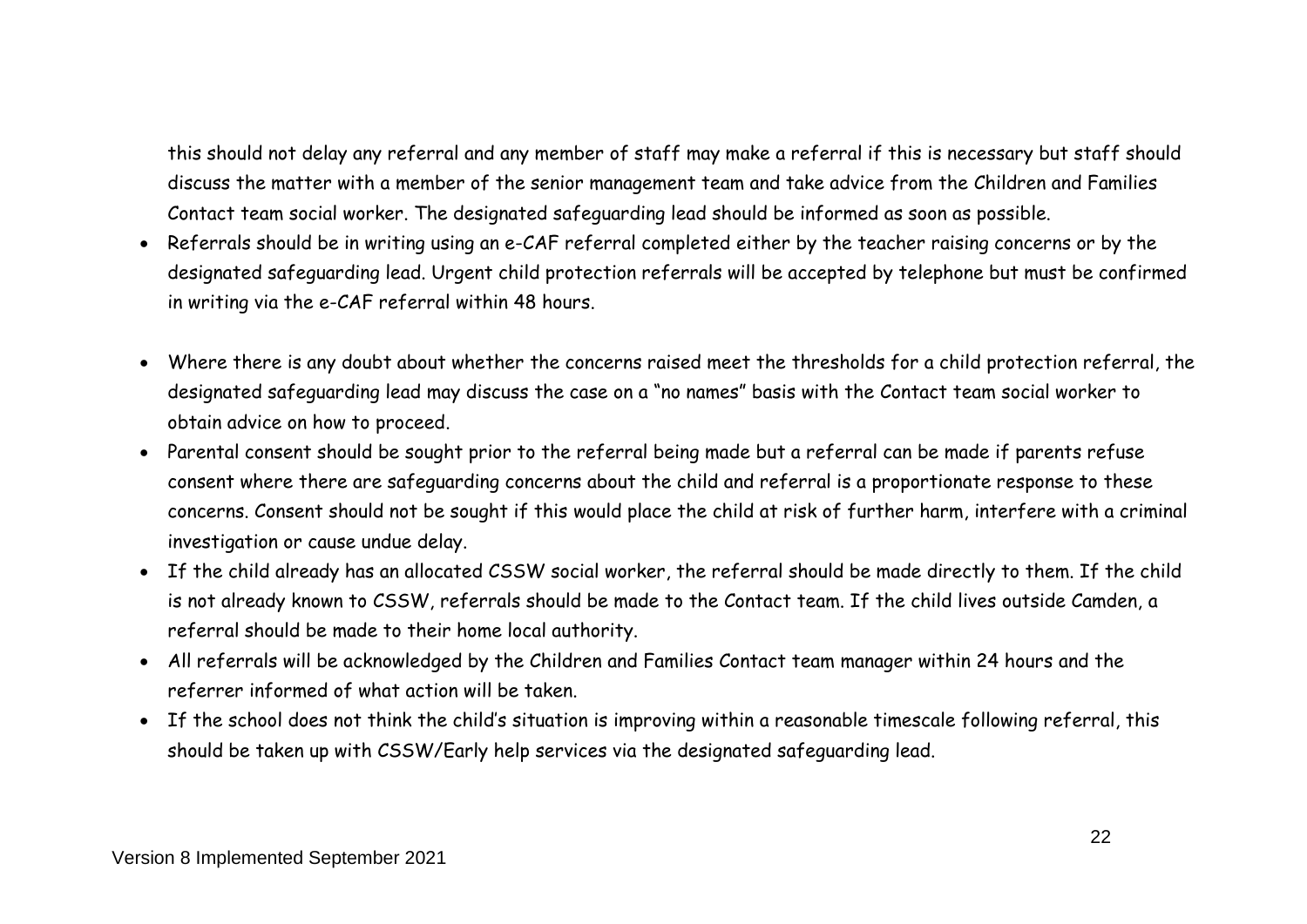#### **5.5 Attendance at case conferences and core groups**

- The designated safeguarding lead will liaise with CSSW to ensure that all relevant information held by the school is provided to CSSW during the course of any child protection investigation.
- The designated safeguarding lead will ensure that the school is represented at child protection case conferences and core group meetings:
	- o the designated safeguarding lead or their deputy will attend, and if necessary the key person
	- o if no-one from the school can attend, the designated safeguarding lead will ensure that a report is made available to the conference or meeting.

#### **5.6 Monitoring**

Where a pupil is the subject of a child protection plan and the school has been asked to monitor their attendance and welfare as part of this plan;

- monitoring will be carried out by the relevant staff member in conjunction with the designated safeguarding lead;
- all information will be recorded on the child protection monitoring/incident form prior to each conference and core group meeting;
- the completed monitoring form will be kept on the pupil's separate child protection file (that should be separate from the school record) and copies made available to all conferences and core group meetings;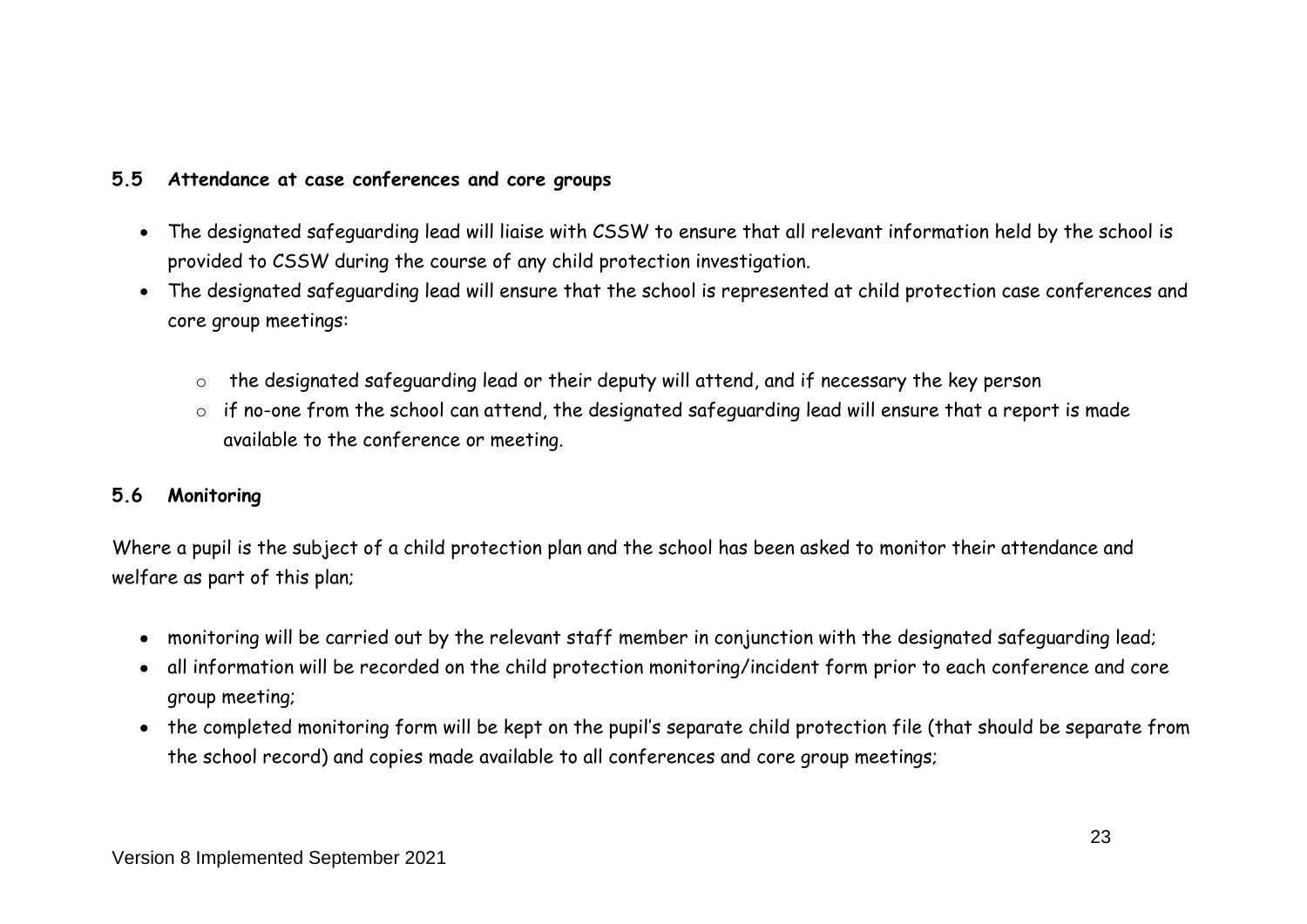the designated safeguarding lead will notify the allocated social worker if the child is removed from the school roll, excluded for any period of time or goes missing.

#### **5.7 Records**

- Child protection records relating to pupils are highly confidential and will be kept in a designated welfare file separate to the pupil's education records. These records will be securely held within the school.
- The designated safeguarding lead is responsible for ensuring that records are accurate, up to date and that recording is of a high standard.
- All information should be recorded on the safeguarding monitoring/incident form and all records should be signed and dated.
- Records should show:
	- $\circ$  what the concerns were:
	- o what action was taken to refer on concerns or manage risk within the school;
	- o whether any follow-up action was taken;
	- o how and why decisions were made.
- Any incidents, disclosures or signs of neglect or abuse should be fully recorded with dates, times and locations. Records should also include a note of what action was taken.
- The monitoring/incident form must be completed;
	- o whenever concerns arise or there is a serious incident **or**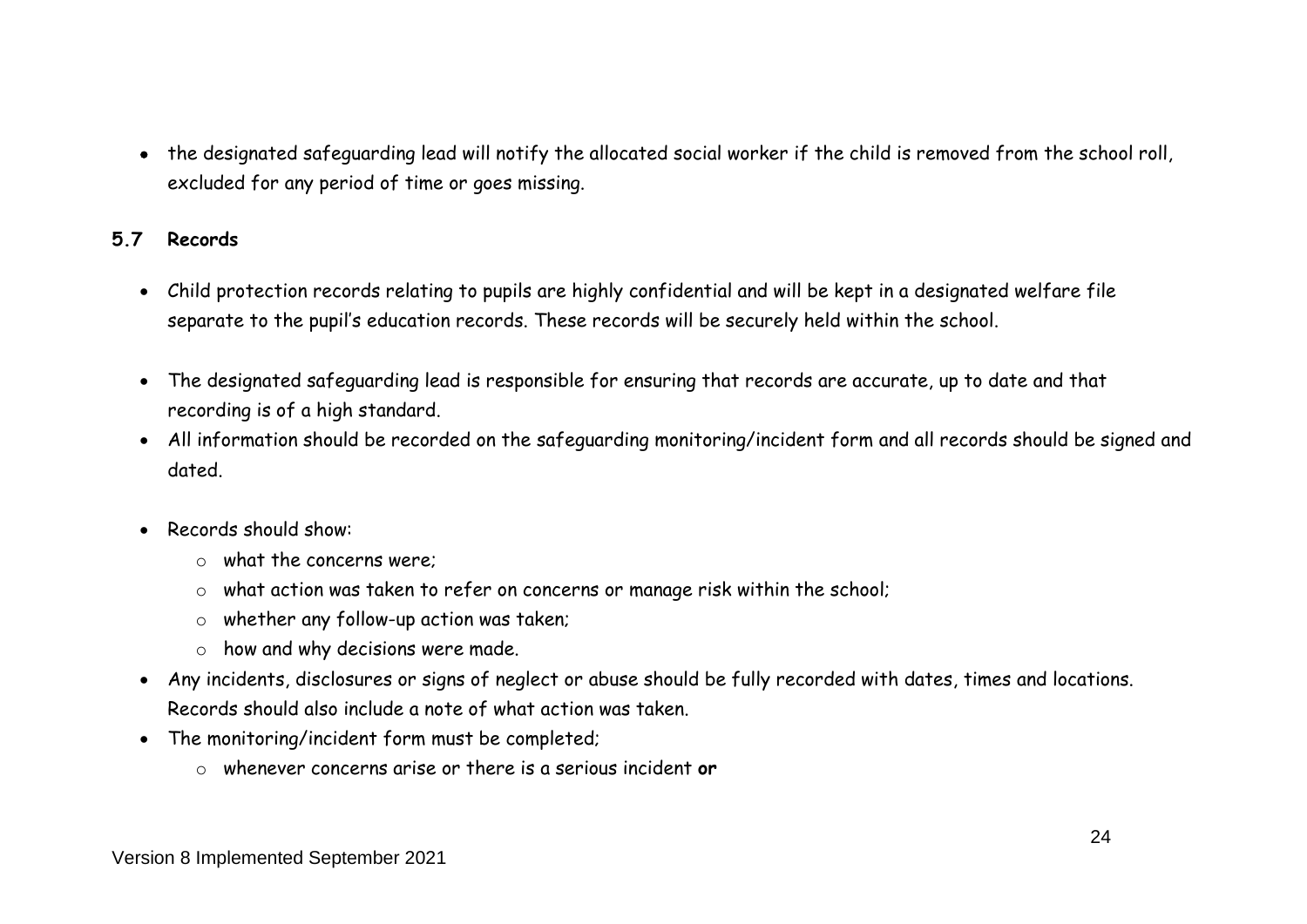o where a child is being monitored, prior to a case conference or core group meeting.

- Child protection files must be accessed and information shared by members of staff on a "need to know" basis only.
- Where a child who is subject to a child protection plan transfers to another school, the designated safeguarding lead is responsible for ensuring that copies of all relevant records are passed to the designated safeguarding lead at the new school within 5 days.
- The designated safeguarding lead may also consider contacting the new school to share relevant information in order to ensure the child receives the support they need as soon as they transfer.
- Child protection records will only be kept until the pupil leaves the school and should be disposed of as confidential waste.

#### **5.8 Confidentiality and information sharing**

- All information obtained by school staff about a pupil will be kept confidential and will only be shared with other professionals and agencies with the family's consent unless there are safeguarding concerns that need to be shared with CSSW and parents refuse consent or seeking consent would place the child at further risk.
- If the child is under 12, consent to share information about them must be obtained from their parents or carers.
- Where a child is at risk of suffering significant harm, schools have a legal duty to share this information with CSSW and make appropriate referrals. Equally, where a child is subject to a child protection investigation, schools must share any information about the child requested by CSSW.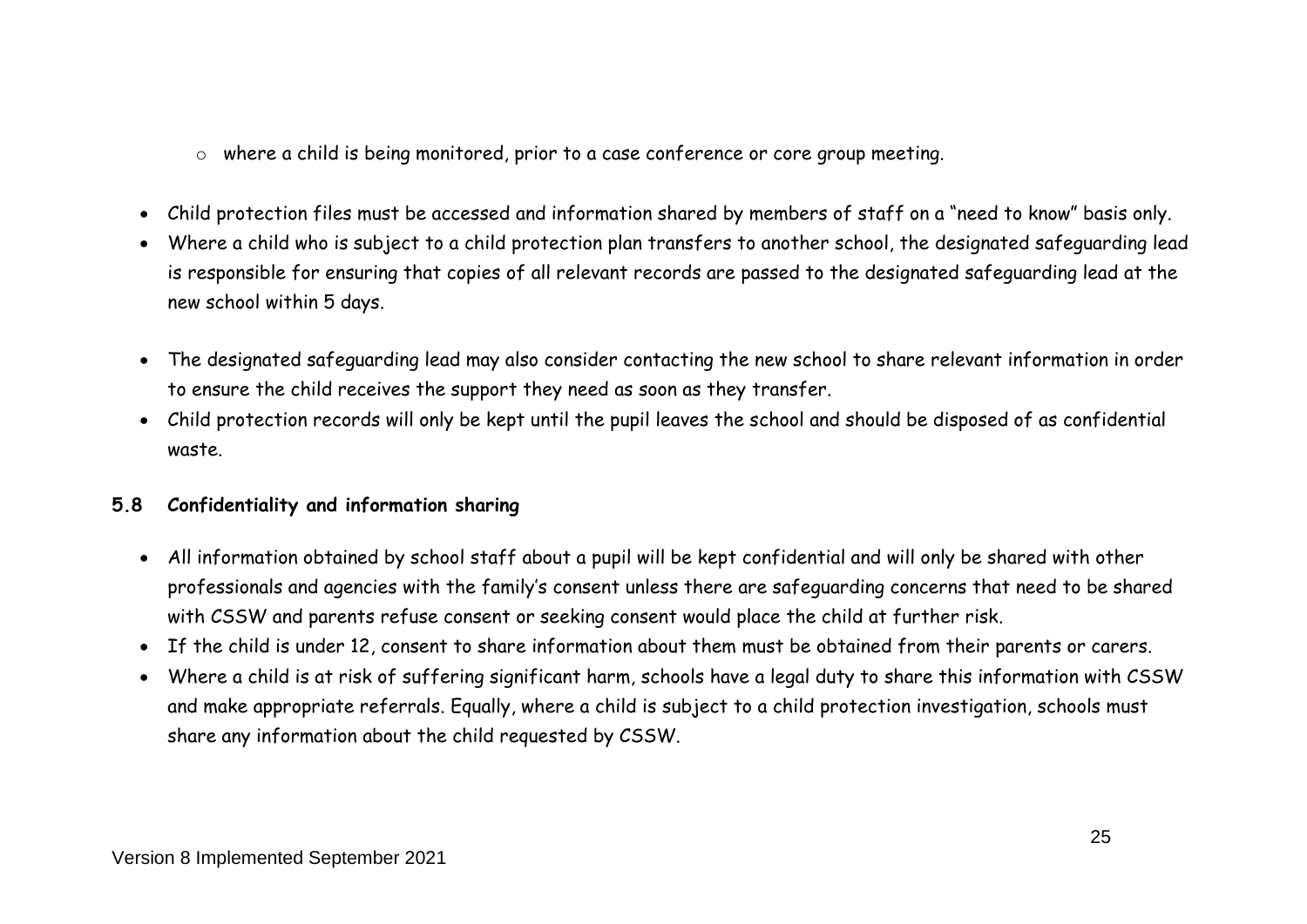- Parental consent to making a child protection referral should be sought but if withheld, the referral must still be made and parents should be made aware of this. Before taking this step, schools should consider the proportionality of disclosure against non-disclosure; is the duty of confidentiality overridden by the need to safeguard the child?
- Parental consent to referral can be dispensed with if seeking consent is likely to cause further harm to the child, interfere with a criminal investigation or cause undue delay in taking action to protect the child. However, schools should discuss this with the Child and Family Contact team social worker on a "no names" basis to gain advice on whether this course of action should be taken.
- Only relevant information should be disclosed, and only to those professionals who need to know. Staff should consider the purpose of the disclosure and remind recipients that the information is confidential and only to be used for the stated purpose.
- In the event that a child makes a disclosure of neglect or abuse, staff cannot guarantee them confidentiality, but must explain why they have to pass the information on, to whom and what will happen as a result. Parents should also be made aware of the school's duty to share information.
- Staff should discuss any concerns or difficulties around confidentiality or information sharing with the designated safeguarding lead or seek advice from the Child and Family Contact team social worker.

# 6 Early Years settings

#### **6.1 Legal and policy framework**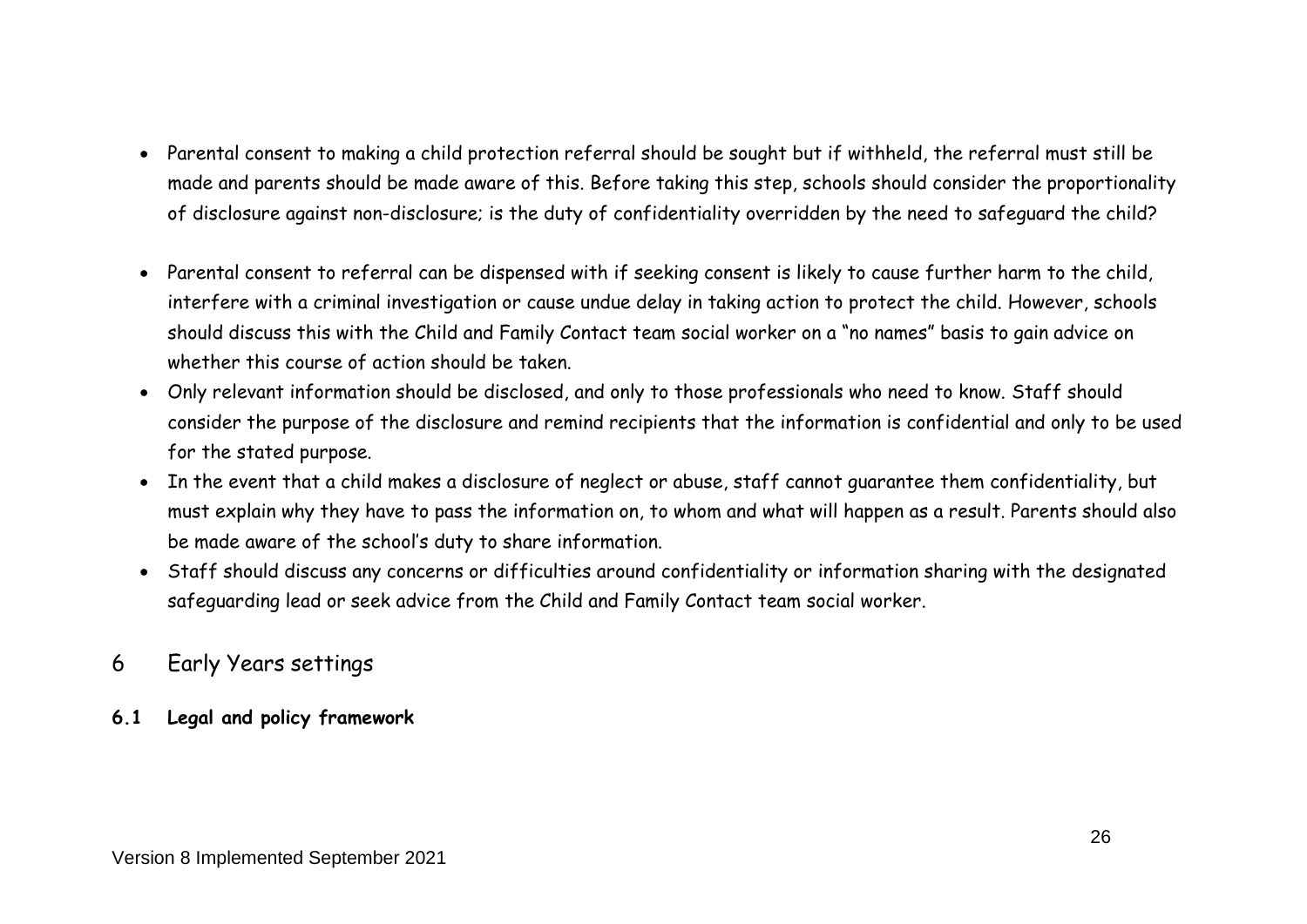As an early years provider delivering the Early Years Foundation Stage (EYFS), the school aims to meet the specific safeguarding and child protection duties set out in the Childcare Act 2006 and related statutory guidance. [https://assets.publishing.service.gov.uk/government/uploads/system/uploads/attachment\\_data/file/974907/EYFS\\_framew](https://assets.publishing.service.gov.uk/government/uploads/system/uploads/attachment_data/file/974907/EYFS_framework_-_March_2021.pdf) ork - March 2021.pdf

The school will ensure that children are able to learn and develop and are kept safe and healthy so that they are ready for school by providing a safe, secure learning environment that safeguards and promotes their welfare, and takes appropriate action where there are child protection concerns.

#### **6.2 Safeguarding and child protection**

The school has the following additional child protection policies:

- a policy on the use of mobile phones and cameras within the early years setting; recommended policies are:
	- o parents and carers are asked to switch off mobile phones if they are coming into the early years setting and leave the setting if they need to use their mobile;
	- o parents are generally prohibited from taking any photographs of children in the early years setting, but for special events such as school performances, may do so on the understanding that the images are not posted onto social media sites or otherwise shared;
	- o staff seek parental permission to take photographs of the children, which must be linked to teaching the curriculum and that they use school equipment only for this purpose;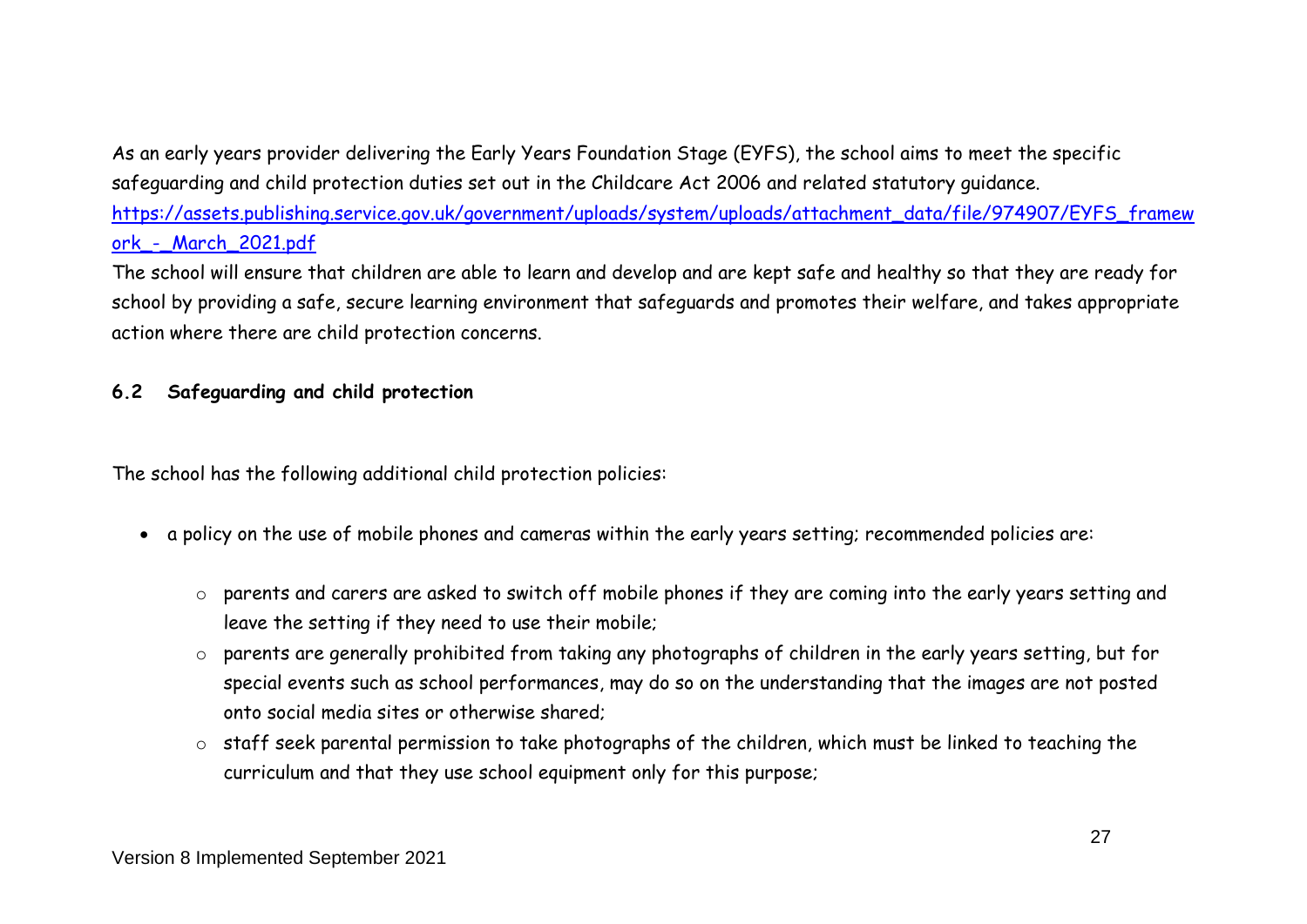- o staff do not bring personal mobile phones into the classrooms and areas where the children frequent and use them only during breaks in the staff room.
- o In the event of an allegation of serious harm or abuse by any person working in the early years setting, and where recommended by the LADO, Ofsted will be informed.

#### **6.3 Suitable people**

The school will follow the *Safer recruitment and staff conduct policy for schools* to ensure that staff and volunteers who are recruited to work in the early years setting are carefully selected and vetted to ensure they are suitable to work with children, have the relevant qualifications and are not disqualified from working in childcare settings.

This policy will apply equally to staff and volunteers in the early years settings, and the school will ensure that they receive proper training and induction so that they are aware of their role and responsibilities, all school policies and the school's expectations regarding conduct and safe teaching practice.

Whenever an allegation is made against a member of staff, the school will follow the Camden policy "*Guidance of the management of an allegation against a member of staff"* as referred to in section 2 of this document.

Where early years staff are taking medication that may affect their ability to care for young children, this will be notified to the head teacher.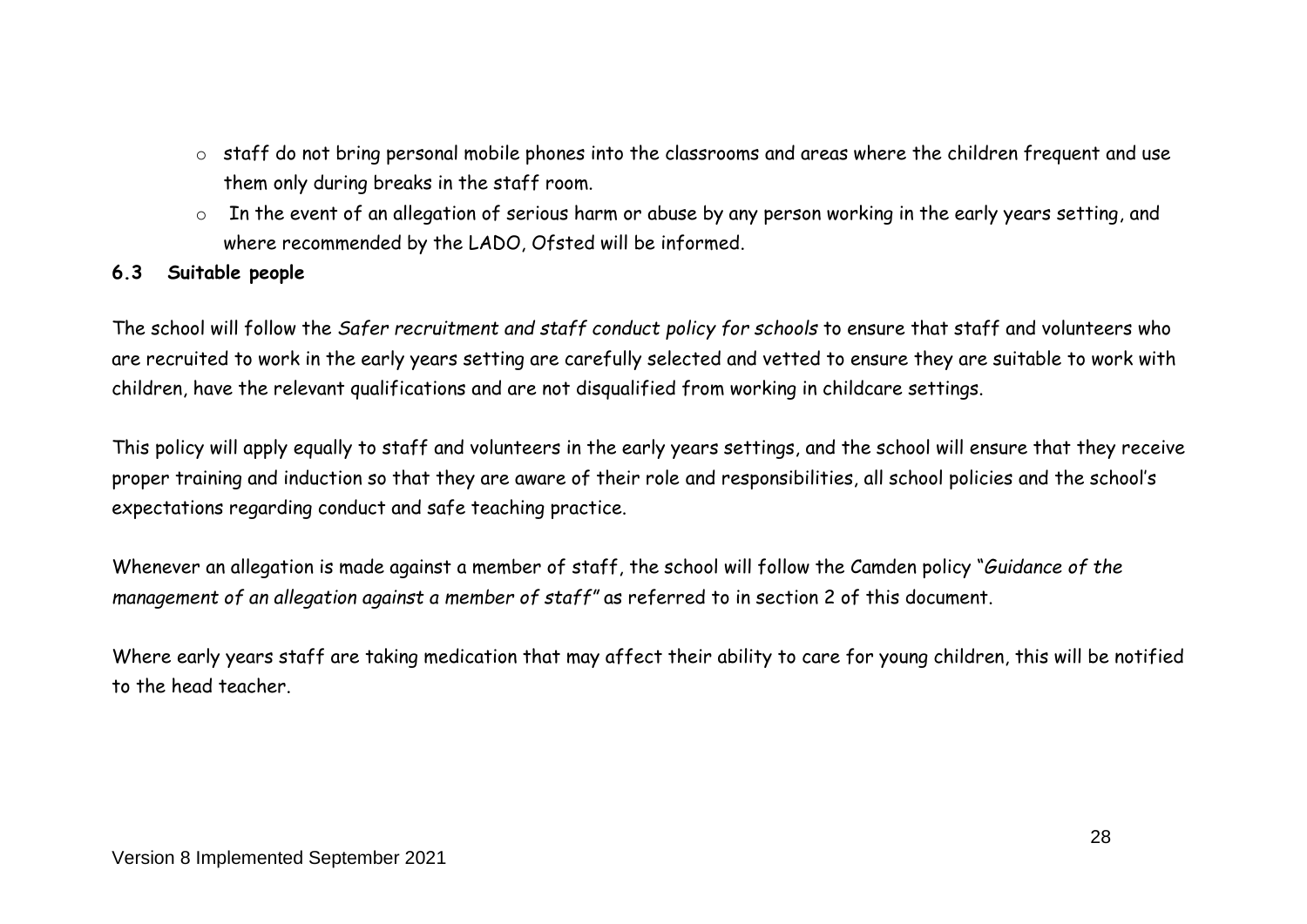#### **6.4 Staff training, skills and supervision**

The school will ensure that:

- all staff have the relevant qualifications and skills for their role and receive the relevant induction, child protection and safeguarding training in line with this policy;
- all early years staff receive supervision that helps them to effectively safeguard children by providing opportunities to discuss issues and concerns and decide on what action to take;
- all early years staff are able to communicate effectively in English both orally and in writing;
- a member of staff who holds a current paediatric first aid certificate is available on the school premises at all times and accompanies children on school trips;
- each child has a designated keyworker who liaises with parents to provide individual support for the child.

#### **6.5 Staff ratios**

The school will ensure that:

- staff levels comply with statutory guidance and can meet the needs of the children, provide suitable levels of supervision and keep them safe;
- there will be at least one member of staff for every 13 children
- one member of staff will be a qualified teacher
- at least one member of staff will hold a full and relevant level 3 qualification.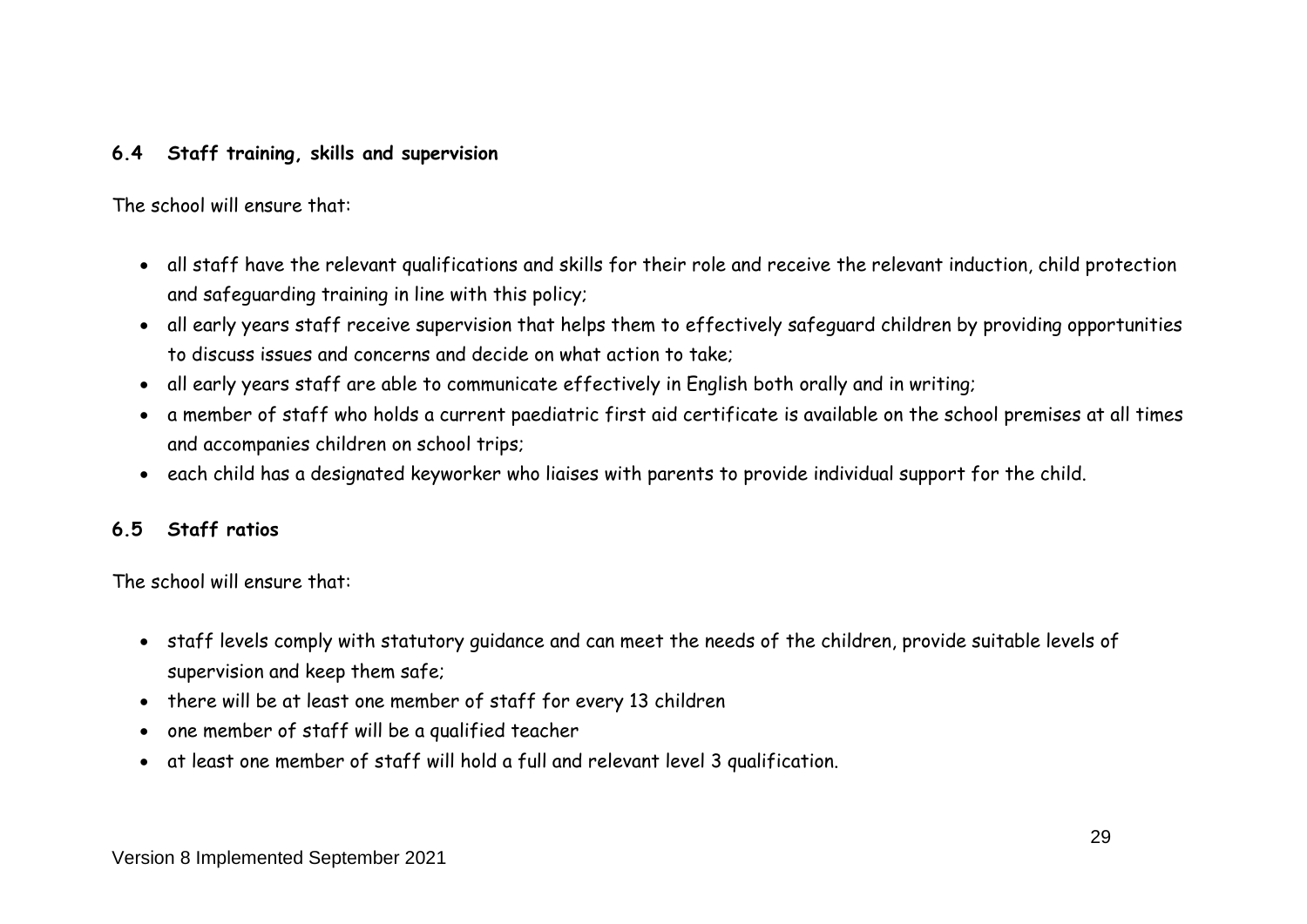- parents are kept informed of staff members and numbers;
- children are kept within staff sight and hearing at all times.

For before and after school provision, schools will decide how many staff will be required for adequate supervision based on the age and needs of the children attending.

#### **6.6 Health**

The school will:

- promote the health of children attending the early years provision
- take necessary steps to stop the spread of infection
- administer medicines only in line with the school's policy
- take appropriate action where children are ill
- ensure meals provided are nutritious and prepared in a hygienic manner
- notify Ofsted of any serious accident, illness or death of any child within 14 days.

#### **6.7 Health and safety and suitability of premises**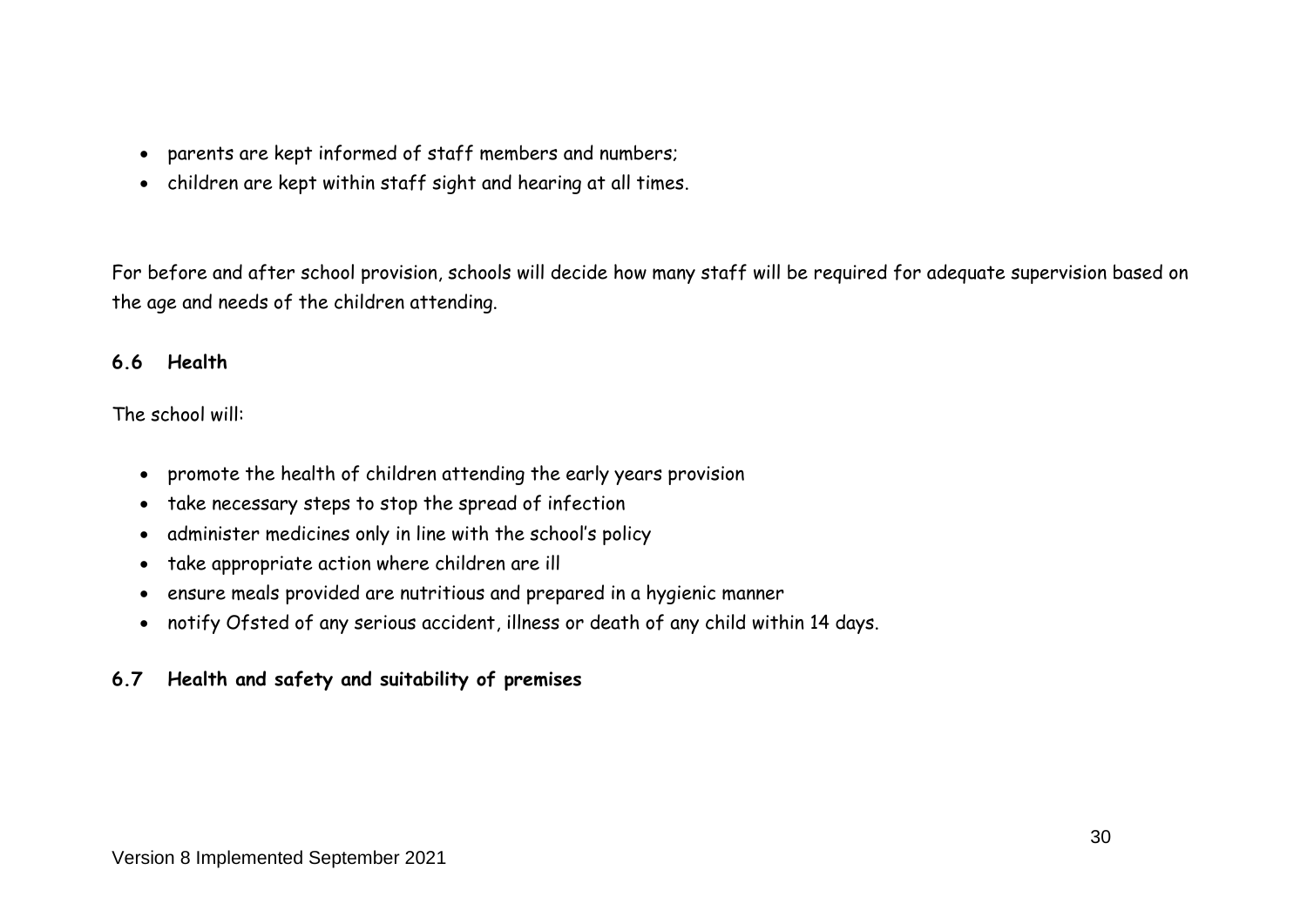The school will ensure that all indoor and outdoor spaces and facilities are safe and fit for purpose and comply with school policies and standards for site safety and health and safety as set out section 8 of this policy. Additionally, the school will ensure that all potential hazards within the school and during school trips are regularly risk assessed.

The school has specific policies for ensuring that records of parents details, and contact numbers for emergencies are kept up to date and that children are released to the care of their parent or other responsible adult with the parent's consent at the end of the day as well as policies for dealing with uncollected children.

Smoking and vaping will not be permitted on the school premises when children are present.

#### **6.8 Managing behaviour**

The school will take all reasonable steps to ensure that behaviour management techniques are appropriate to the child's age and that corporal punishment is not used or threatened. However, staff will be permitted to use appropriate physical intervention in line with Camden's *Physical intervention and restraint* policy. [https://cscp.org.uk/professionals/schools-and](https://cscp.org.uk/professionals/schools-and-nurseries-safeguarding-policies/)[nurseries-safeguarding-policies/](https://cscp.org.uk/professionals/schools-and-nurseries-safeguarding-policies/)

- 7 Health and safety and risk assessments
- **7.1 Responsibility for health and safety**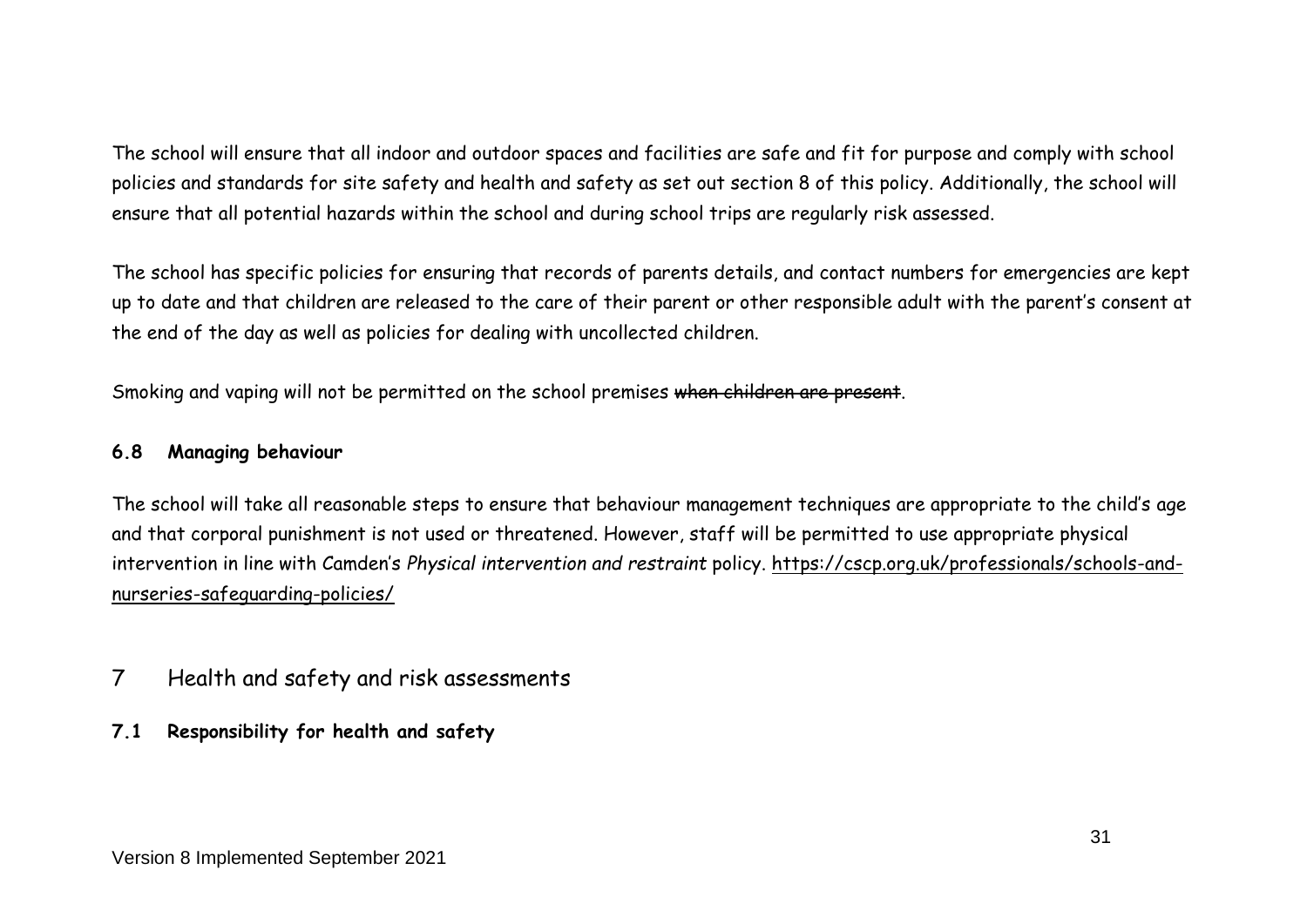The governing body and head teacher will ensure that there is a robust health and safety policy in place in order to meet the statutory responsibility for the safety of pupils and staff within the school environment.

Any health and safety policy adapted by the school will be based on the government guidance (link below) and will seek to balance risk avoidance against providing pupils with opportunities to take part in activities that help them learn to manage risk themselves.

[https://www.gov.uk/government/uploads/system/uploads/attachment\\_data/file/279429/DfE\\_Health\\_and\\_Safety\\_Advice](https://www.gov.uk/government/uploads/system/uploads/attachment_data/file/279429/DfE_Health_and_Safety_Advice_06_02_14.pdf) [\\_06\\_02\\_14.pdf](https://www.gov.uk/government/uploads/system/uploads/attachment_data/file/279429/DfE_Health_and_Safety_Advice_06_02_14.pdf)

Day-to-day responsibility for health and safety issues in the school will be delegated to a member of staff who is competent to carry out these duties and who has received the appropriate training. This is:

**Name: Andrew Bloomer Designation: School Business Manager Contact details:admin@thomascoram.camden.sch.uk**

#### **7.2 Risk assessments**

The school will seek to identify and manage risk through the use of risk assessments. These will be carried out: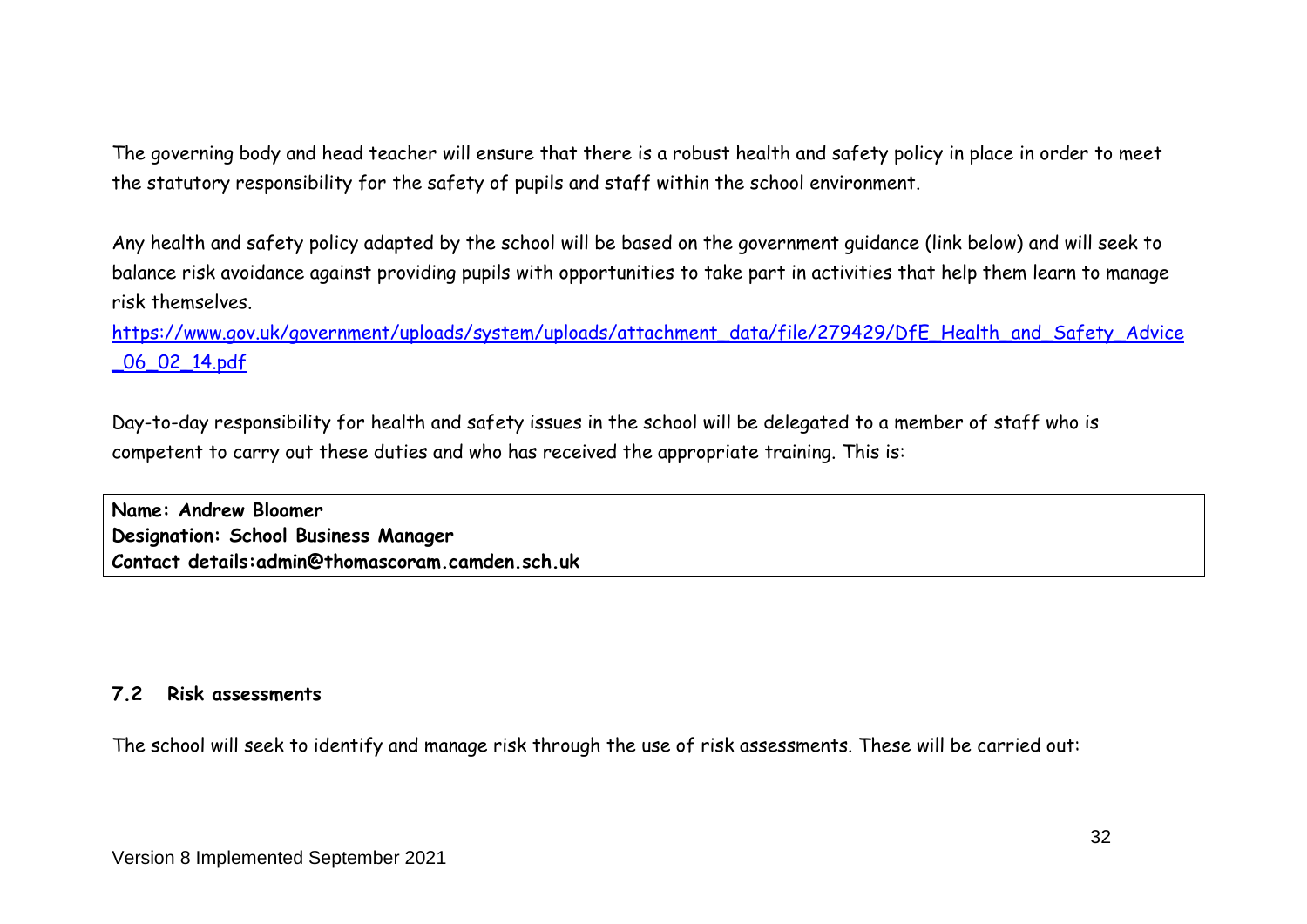- on an annual basis for the school environment as a whole;
- for all school trips;
- for pupils travelling between locations during the school day;
- for all work-based learning or work experience placements;
- whenever there are any changes to the school environment or school practices;
- following any serious incident.

#### **7.3 Working with aggressive and violent parents**

Where schools are working with families who are known to CSSW and there are concerns about the behaviour of parents towards members of school staff, this must be discussed with the head teacher and the designated safeguarding lead and the information shared with CSSW.

If there are high levels of risk involved in contact with parents, CSSW may convene a risk assessment meeting with the network in order to discuss strategies to reduce risk, and it is vital that schools and colleges are part of this process.

#### **7.4 Site security and visitors**

 The board of governors is responsible for the security of the school premises and will take steps to ensure it is a safe environment and securely protected against trespass and/or criminal damage.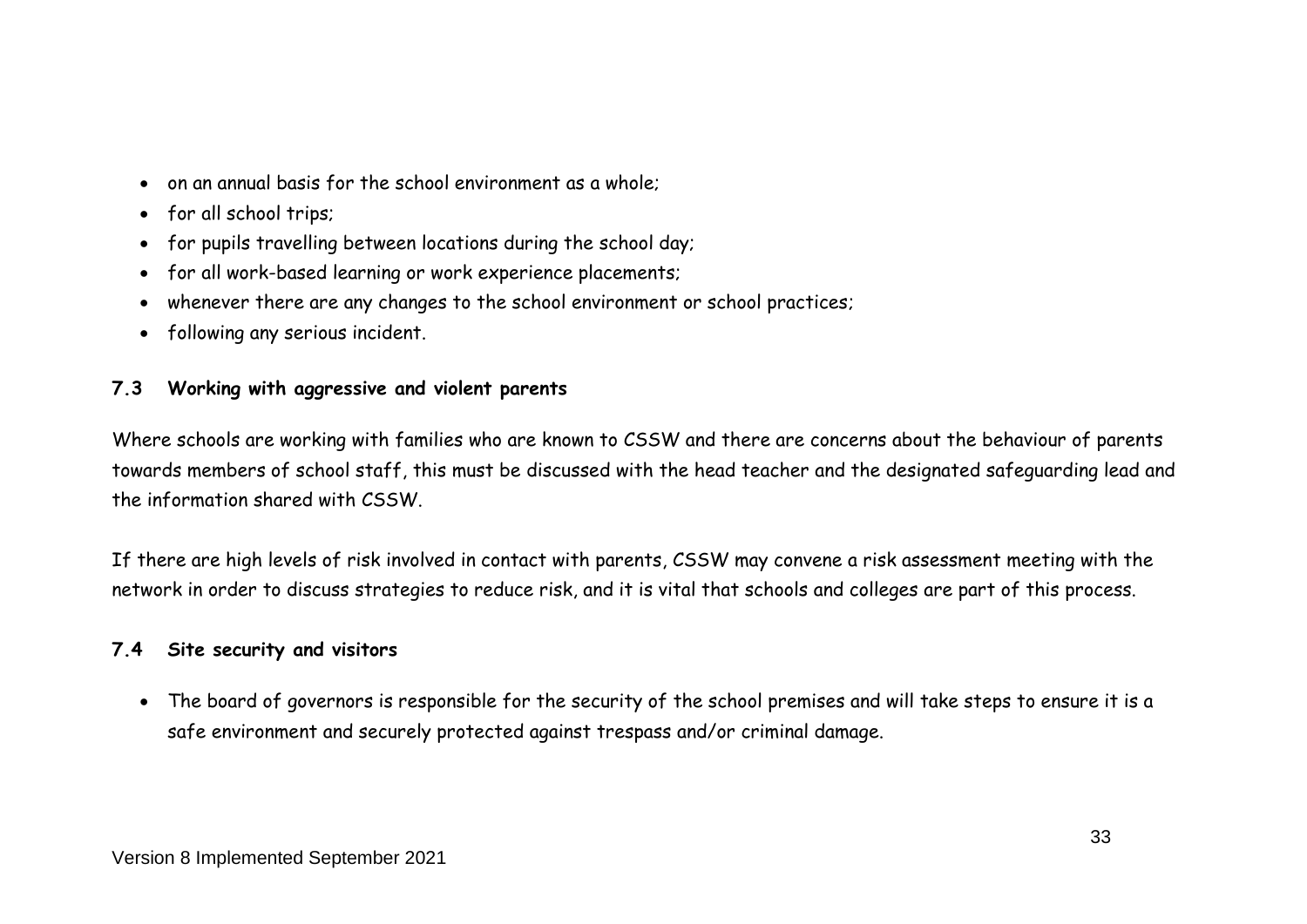- In general, occasional visitors to the school such as parents will not be subject to DBS checks but their movement around the premises will be supervised.
- The head teacher and the board of governors will ensure that any contract entered into with contractors' sets out clearly the expectations for worker's behaviour and the responsibility of contractors to monitor and ensure compliance with school policies.
- The head teacher will decide whether or not contractors should be subject to DBS checks before being allowed access to the building, depending on the level of access they are likely to have to pupils.
- Contracted workers will not be allowed to approach or speak to pupils in any circumstances and must ensure that all equipment and working practices are in line with health and safety standards.
- Where the visitor is employed by an organisation where DBS checks are normally required, for example NHS staff, the School Business Manager-will request written confirmation that relevant checks have been carried out for that individual.
- Visiting organisations such as theatre groups who will be performing for or working directly with pupils will be expected to have adequate child protection procedures in place and must agree with class teachers in advance what level of supervision or contact they will have regarding pupils.
- All visitors and contractors will be:
	- o informed to report to reception on arrival;
	- o expected to provide proof of identity
	- o expected to wear a name-badge or carry some form of identification at all times when on the school premises;
	- o suitably supervised by school/ Coram staff at all times;
	- o made aware of school health and safety procedures.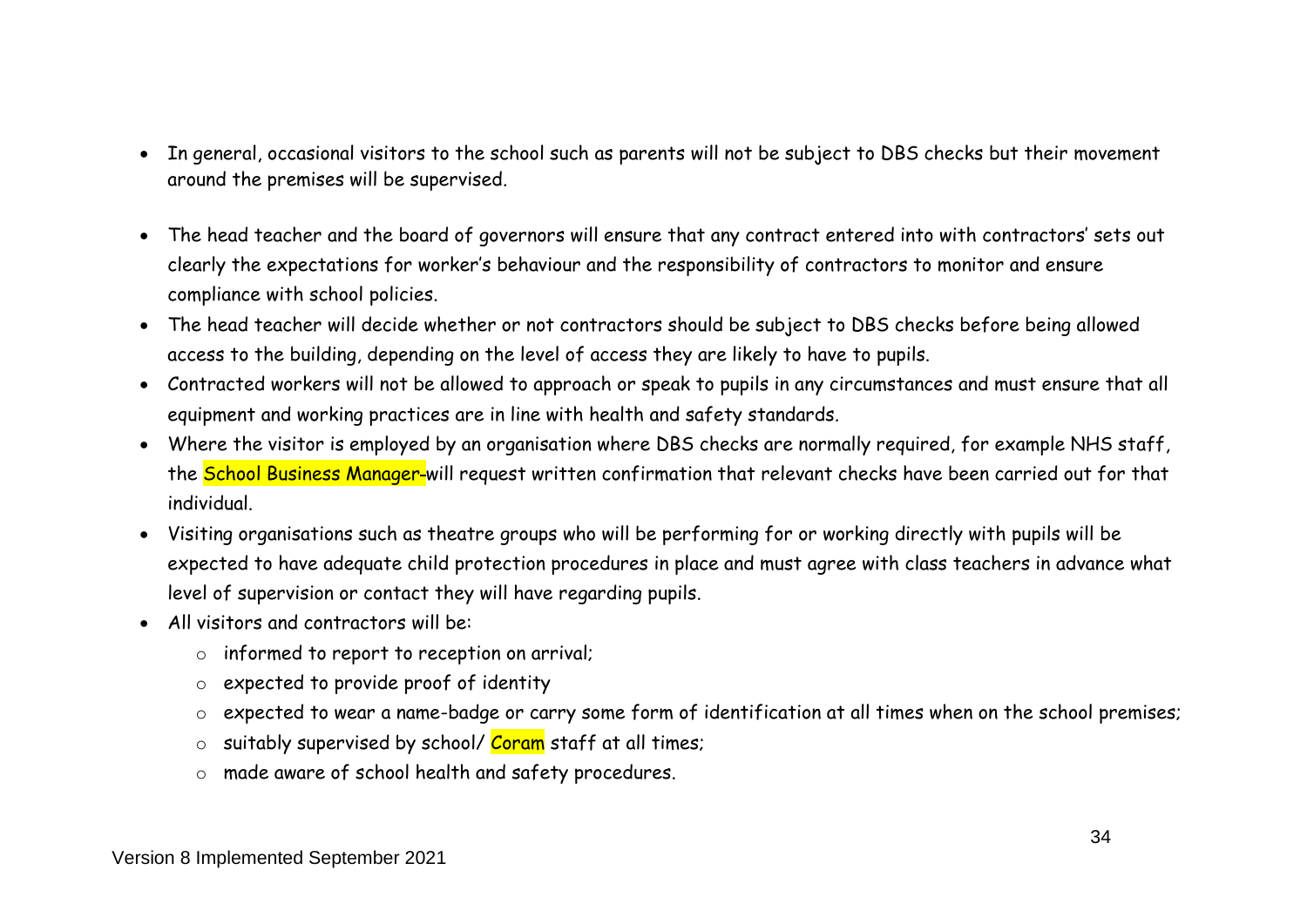#### **7.5 Use of the school premises by other organisations**

As a tenant of Coram the school does not only allow use of the school premises by other organisations outside of school hours for the purposes of providing supplemental schooling if:

- the schools articles of trust or other incorporating document allows this;
- the organisation provides an overview of what it intends to teach so that the board of governors is able to make a judgement on whether this is in line with the promotion of British values;
- the organisation can provide copies of child protection policies and procedures and the school accept these as adequate;
- . the organisation can provide evidence that they have followed safer recruitment practices and that their staff have the requisite DBS checks;
- the following reasonable and due diligence checks are taken out on the organisation by the school;
	- o an internet search on the organisation
	- o checks with Camden's Community Groups and Schools Consultant (020 7974 7319)
	- checks with Prevent Education officer (020 7974 1008)
	- o checks with Camden Community Safety and the local police (020 7974 2915)
	- details of the agreement are recorded on the partnership agreement record with clear provision for the circumstances under which the agreement can be terminated by the school for breach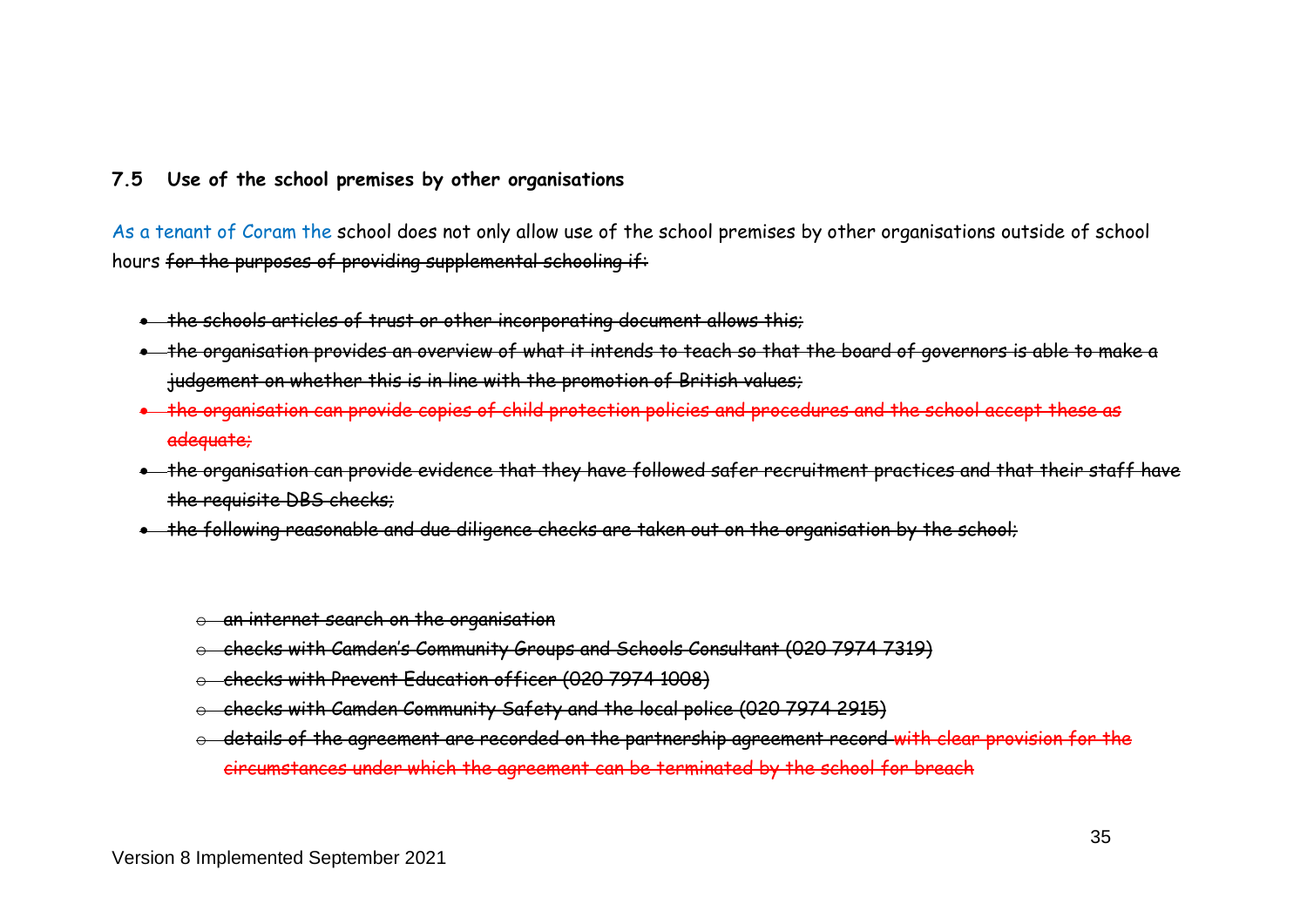#### **7.6 Monitoring and review**

 $\Theta$ 

To enable the school to monitor the safety of the premises and the school environment, as well as the implementation of policies, the head teacher and the board of governors will ensure that;

- all school policies are regularly monitored by the designated safeguarding lead and annually reviewed by the head teacher and governing body;
- the school keeps a central record of all accidents and incidents including what action was taken and by whom;
- staff are aware of their responsibility to record accidents and incidents;
- the head teacher has an overview all accidents/incidents;
- serious accidents and incidents are reported to the board of governors;
- the designated safeguarding lead ensures a high standard of recording of all concerns held about children;
- all accidents and incidents are scrutinised on a regular basis by the board of governors to identify any problems or weaknesses around school safeguarding policies and procedures or any emerging patterns, and agreeing to any course of action.

# **Part B: Additional safeguarding policies and procedures**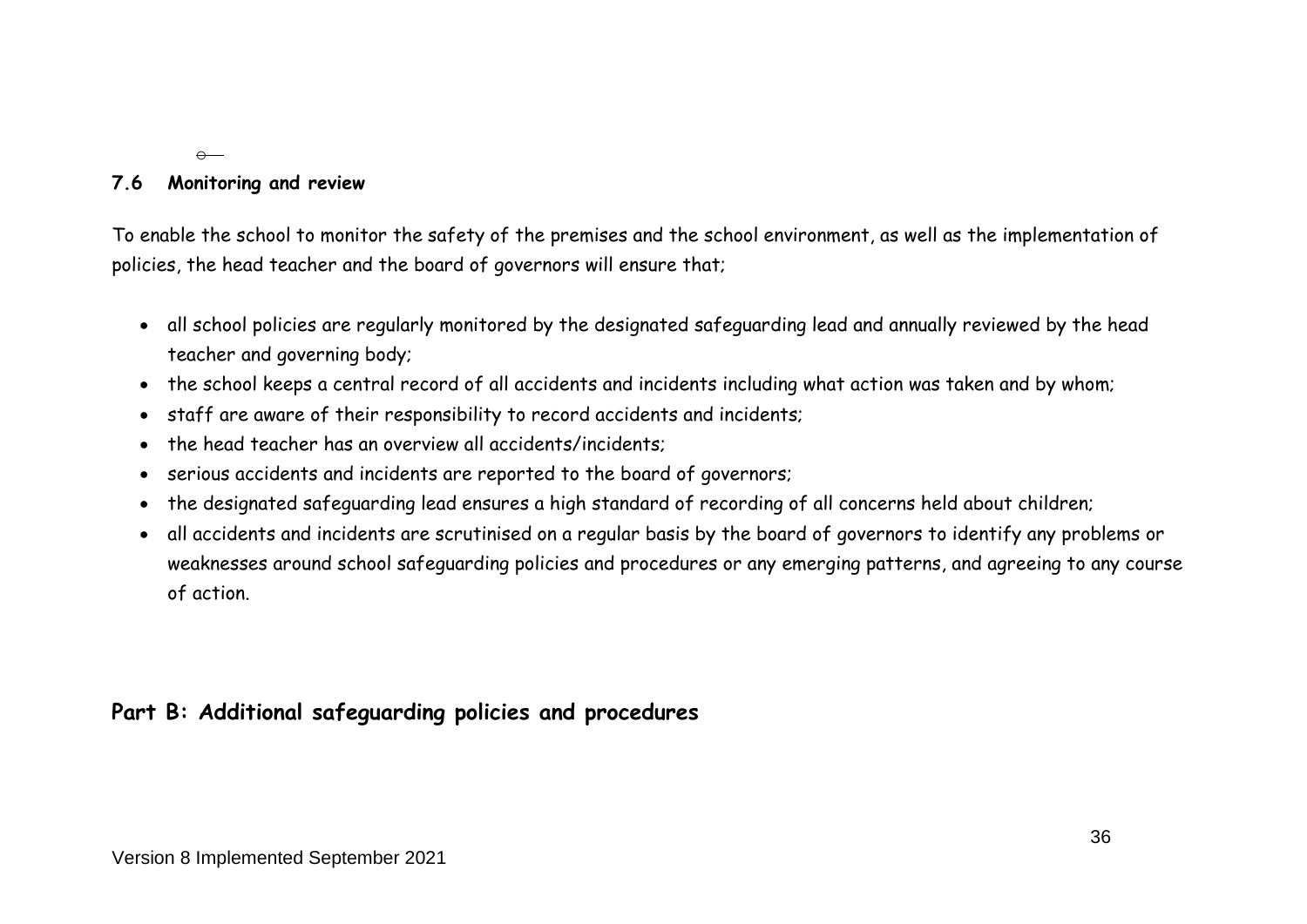# B.1 Non-collection of children from school

The school has a policy regarding handing over children to adults who are not their parent or known carer at the end of the school day. Parents will be asked to provide the details of the person who will normally collect the child and will be informed of the need to notify the school in advance if this changes, giving details of the person authorised to collect the child. The school will also ensure that the details of at least two people who can be contacted in an emergency in the event that the child is uncollected. When another person is going to collect a child as a 'one-off', parents must notify the school themselves and provide the full name and contact number.

Parents will also be asked to inform schools where children are subject to court orders that limit contact with a named individual or when information about the child should not be divulged because it may pose a risk to the child.

In the event that anyone who is not authorised to collect the child, the school will not allow the child to leave but contact the parent immediately.

If a child is uncollected at the end of the school day, the school will follow the procedure agreed with CSSW:

- The schools will check with the child to see if there are any changes to arrangements for collection and try to make contact with the parent or other family members and wait with the child until someone comes to collect them.
- Children will not be released into the care of another parent even where they offer to take the child home.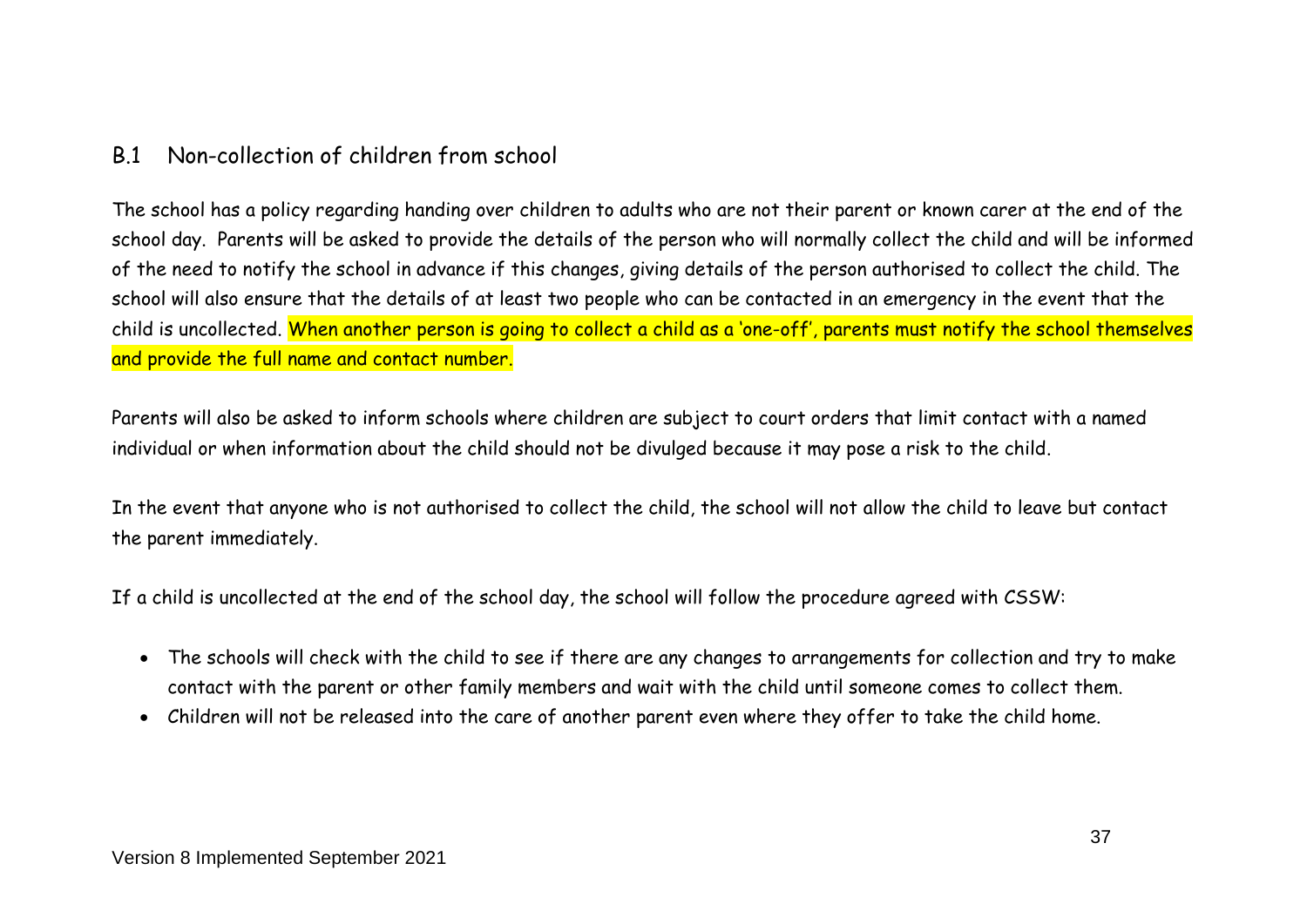- The school will contact the Children and Families Contact Service to put CSSW on notice at  $\frac{4.00 \text{ pm}}{5.30 \text{pm}}$  if there are difficulties in contacting parents or other family members.
- If no contact can be made with the parent by  $4.30$ pm/  $5.45$ pm, the school will contact the Children and Families Contact Service who will arrange for a social worker to collect the child or make arrangements for the child to be transported to the CSSW office.
- The school will regularly ask parents to confirm and update contact details and to nominate a family member or friend who can collect the child in the event that they are unable to do so.
- Where children are regularly uncollected or collected late, this should be discussed with the designated safeguarding lead and reported to the Pupil Attendance Service. If there are also child protection concerns, a referral should be made to CSSW.

# B2 Children who are missing from education or home educated

*Schools need to be aware of those children who are persistently absent or missing from school as this may be an indicator of welfare concerns.* 

*Attendance policies should state clearly who needs to be notified and what action should be taken and any relevant timescales. Parents should be asked to provide contact details for at least 2 or more people who can be contacted in the event that a child does not attend school. Schools should refer to Camden's "Children missing from education" policy and the CSCP missing children protocol for further details available at:* [Schools and Nurseries Safeguarding Policies | Camden](http://www.cscb-new.co.uk/?page_id=7882)  [Safeguarding Children Board](http://www.cscb-new.co.uk/?page_id=7882)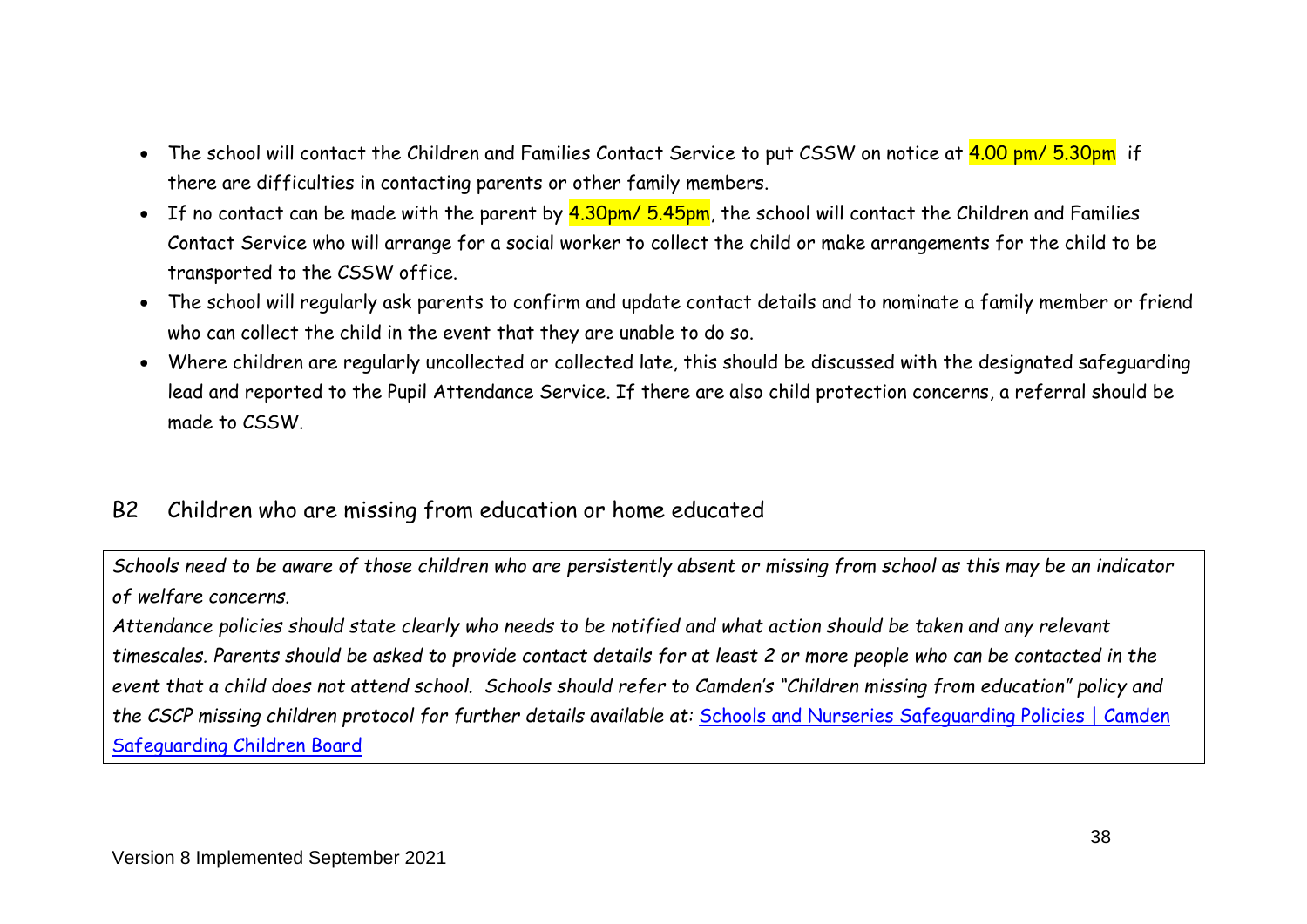# B3 Peer on peer (child on child) abuse

The school will ensure that all staff are aware of peer on peer abuse and know what action to take when a pupil's behaviour is likely to cause harm to other pupils. This may be through:

- bullying and cyberbullying
- physical violence
- **•** sexual violence and sexual harassment
- **•** upskirting
- **•** sexting
- **•** initiation rites (hazing).

All incidents of peer on peer abuse will be dealt with under the *Peer on peer and sexual violence and harassment guidance* 

*for schools and colleges* 

available at: <https://cscp.org.uk/professionals/schools-and-nurseries-safeguarding-policies/>

# B4 Harmful sexual behaviour, sexual violence and harassment

The school recognises that sexual violence and sexual harassment between pupils is a serious safeguarding issue and such behaviour will not be tolerated.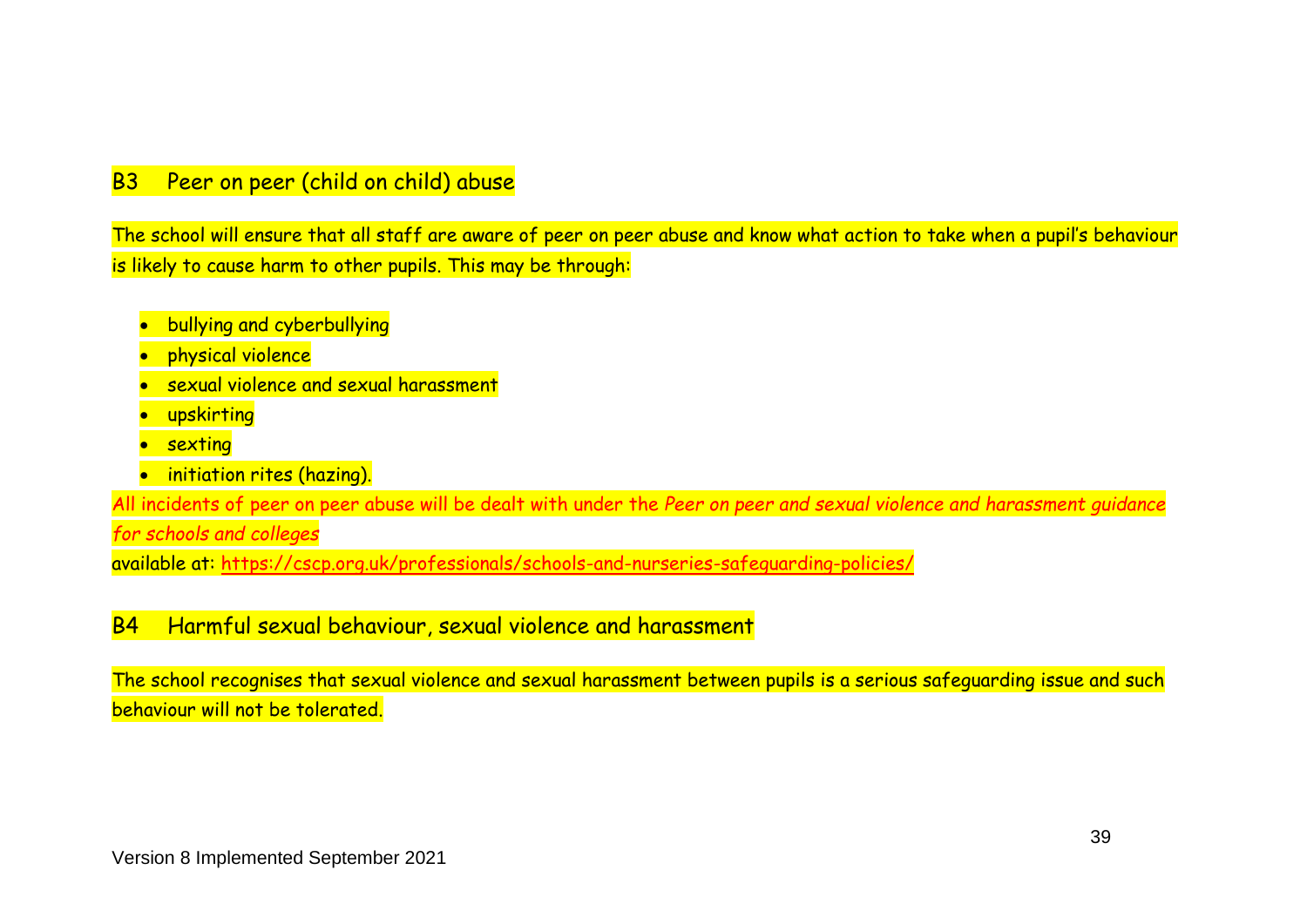The school will follow the statutory guidance *Sexual violence and sexual harassment between pupils* and will work with relevant agencies to safeguard and support victims, take appropriate action against alleged perpetrators and ensure a safe learning environment for all pupils. [https://www.gov.uk/government/publications/sexual-violence-and-sexual-harassment-between-children-in-schools-and](https://www.gov.uk/government/publications/sexual-violence-and-sexual-harassment-between-children-in-schools-and-colleges)[colleges](https://www.gov.uk/government/publications/sexual-violence-and-sexual-harassment-between-children-in-schools-and-colleges)

All incidents involving sexual violence or sexual harassment between pupils will be dealt with under the *Peer on peer and sexual violence and harassment guidance for schools and colleges* guidance and the *Harmful sexual behaviour* protocol. https://cscp.org.uk/resources/sexual-harmful-behaviours/

# B5 Prevention of radicalisation

The school's safeguarding duty includes the duty to promote British values in order to counter the extremist narrative and prevent young people from being radicalised and drawn into terrorism.

[https://www.gov.uk/government/uploads/system/uploads/attachment\\_data/file/380595/SMSC\\_Guidance\\_Maintained\\_Sch](https://www.gov.uk/government/uploads/system/uploads/attachment_data/file/380595/SMSC_Guidance_Maintained_Schools.pdf) [ools.pdf](https://www.gov.uk/government/uploads/system/uploads/attachment_data/file/380595/SMSC_Guidance_Maintained_Schools.pdf)

Under Counter-Terrorism and Security Act 2015, the school/college also has a duty to refer young people on to Camden's Channel Panel under the Prevent strategy where there are concerns that they are being radicalised. <https://www.gov.uk/government/publications/prevent-duty-guidance/revised-prevent-duty-guidance-for-england-and-wales>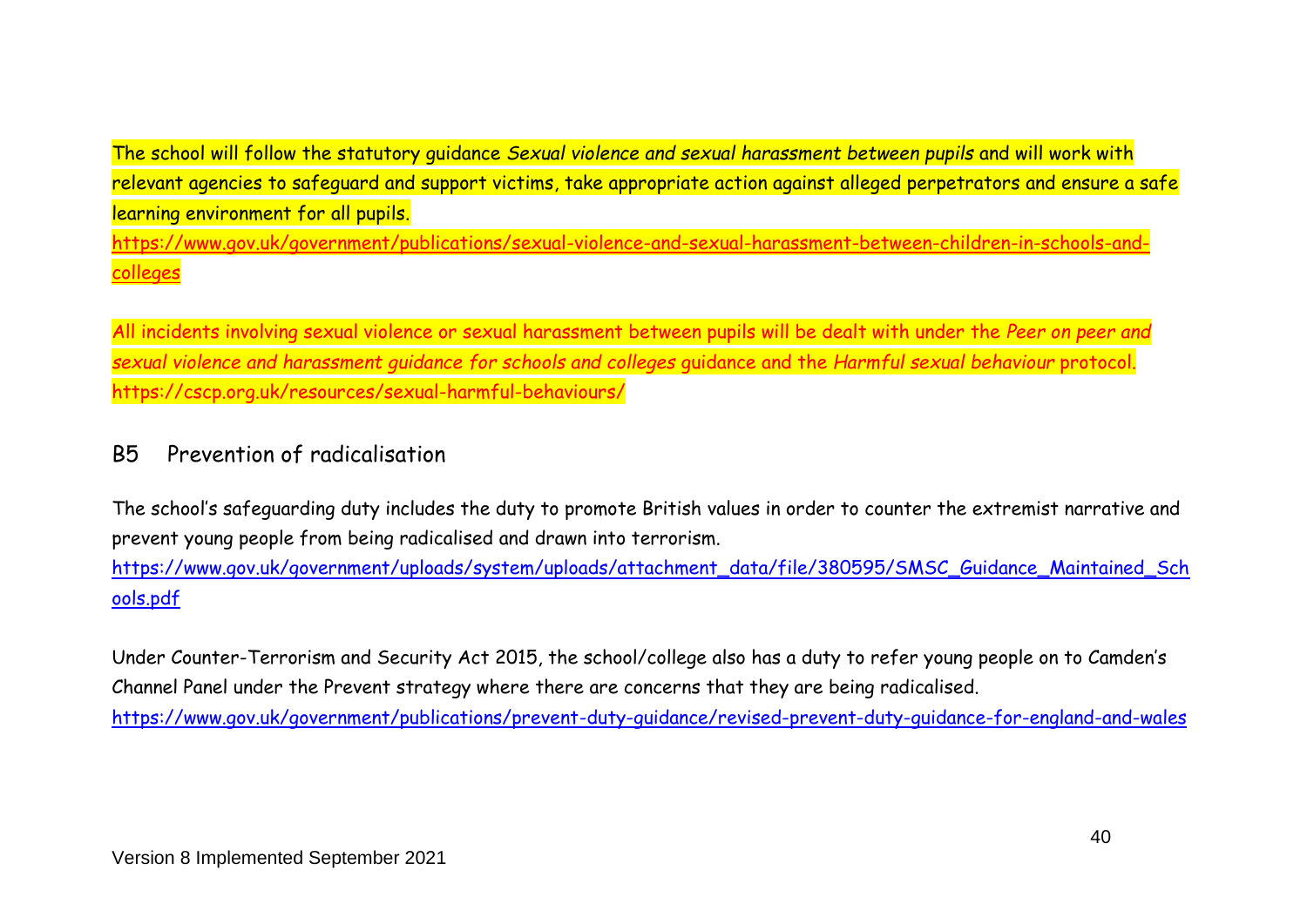The school will follow the guidance set out in the CSCP guidance "Safeguarding children and young people from radicalisation and extremism" where:

- a school has concerns that a young person might be considering extremist ideologies and/or may be radicalised and would benefit from specialist support to challenge extremist ideologies, or
- that a younger pupil may be at risk due to their parent's radicalisation.

The guidance is available at: [https://cscp.org.uk/wp-content/uploads/2019/06/CSCB-guidance-on-radicalisation-and](https://cscp.org.uk/wp-content/uploads/2019/06/CSCB-guidance-on-radicalisation-and-extremism.pdf)[extremism.pdf](https://cscp.org.uk/wp-content/uploads/2019/06/CSCB-guidance-on-radicalisation-and-extremism.pdf)

*Schools should always be a safe space for young people to explore new ideas and perspectives, and develop their critical thinking skills. Where there are concerns about radicalisation and a referral under the Prevent duty to Channel Panel is being considered the school/college should discuss these concerns internally and also consider external advice and guidance where necessary and appropriate.*

*The school designated safeguarding lead should be consulted for internal advice on making a referral. Prior to making a referral the school may also speak to and get advice from Camden's Prevent co-ordinator (Albert Simango, [albert.simango@camden.gov.uk](mailto:albert.simango@camden.gov.uk) or call 020 7974 2010) or the Prevent Education Officer (Jane Murphy, [jane.murphy@camden.gov.uk](mailto:jane.murphy@camden.gov.uk) or call 020 7974 1008).*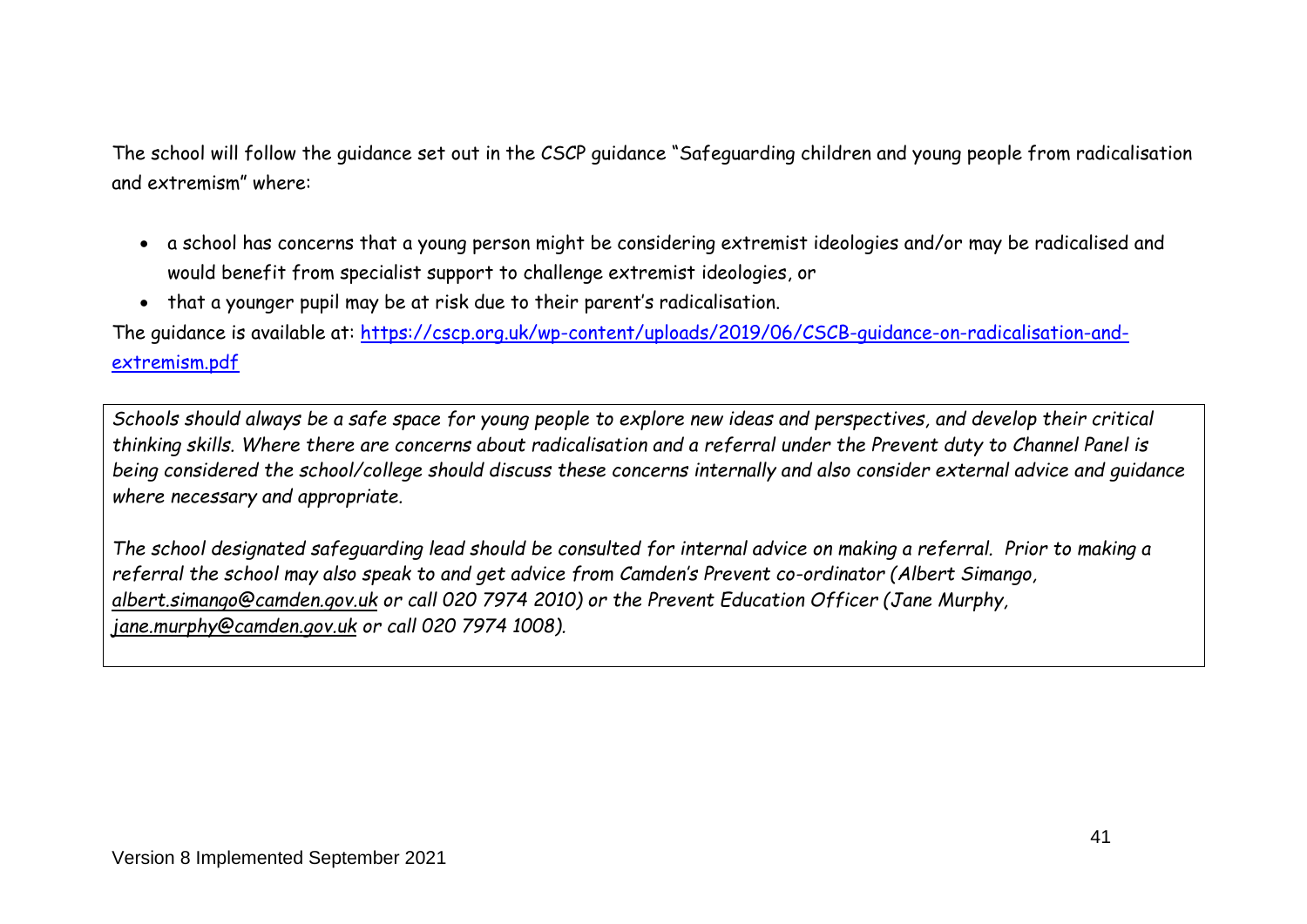# B6 Mandatory reporting of Female Genital Mutilation (FGM)

The school will follow the statutory guidance on FGM in order to safeguard girls who are at risk of FGM: [Multi-agency statutory guidance on female genital mutilation -](https://www.gov.uk/government/publications/multi-agency-statutory-guidance-on-female-genital-mutilation) Publications - GOV.UK

Where a pupil makes a disclosure of FGM, the school will follow the mandatory reporting rules and make appropriate referrals to the police as set out in the CSCP guidance available at: [https://cscp.org.uk/wp-content/uploads/2019/06/FGM](https://cscp.org.uk/wp-content/uploads/2019/06/FGM-mandatory-reporting-guide.pdf)[mandatory-reporting-guide.pdf](https://cscp.org.uk/wp-content/uploads/2019/06/FGM-mandatory-reporting-guide.pdf)

All concerns around FGM, including any disclosure made by a pupil, will be discussed with the designated safeguarding lead before any action is taken.

# B7 Online safety

As part of its duty to provide a safe learning environment and ensure pupils are taught how to remain safe online, the school will implement the recommendations of Camden's model schools online policy available at: <https://cscp.org.uk/professionals/schools-and-nurseries-safeguarding-policies/>

# B8 Looked after and previously looked after children and care leavers

The school recognises that looked after and previously looked after children and care leavers are particularly vulnerable due to their status and their pre-care experiences.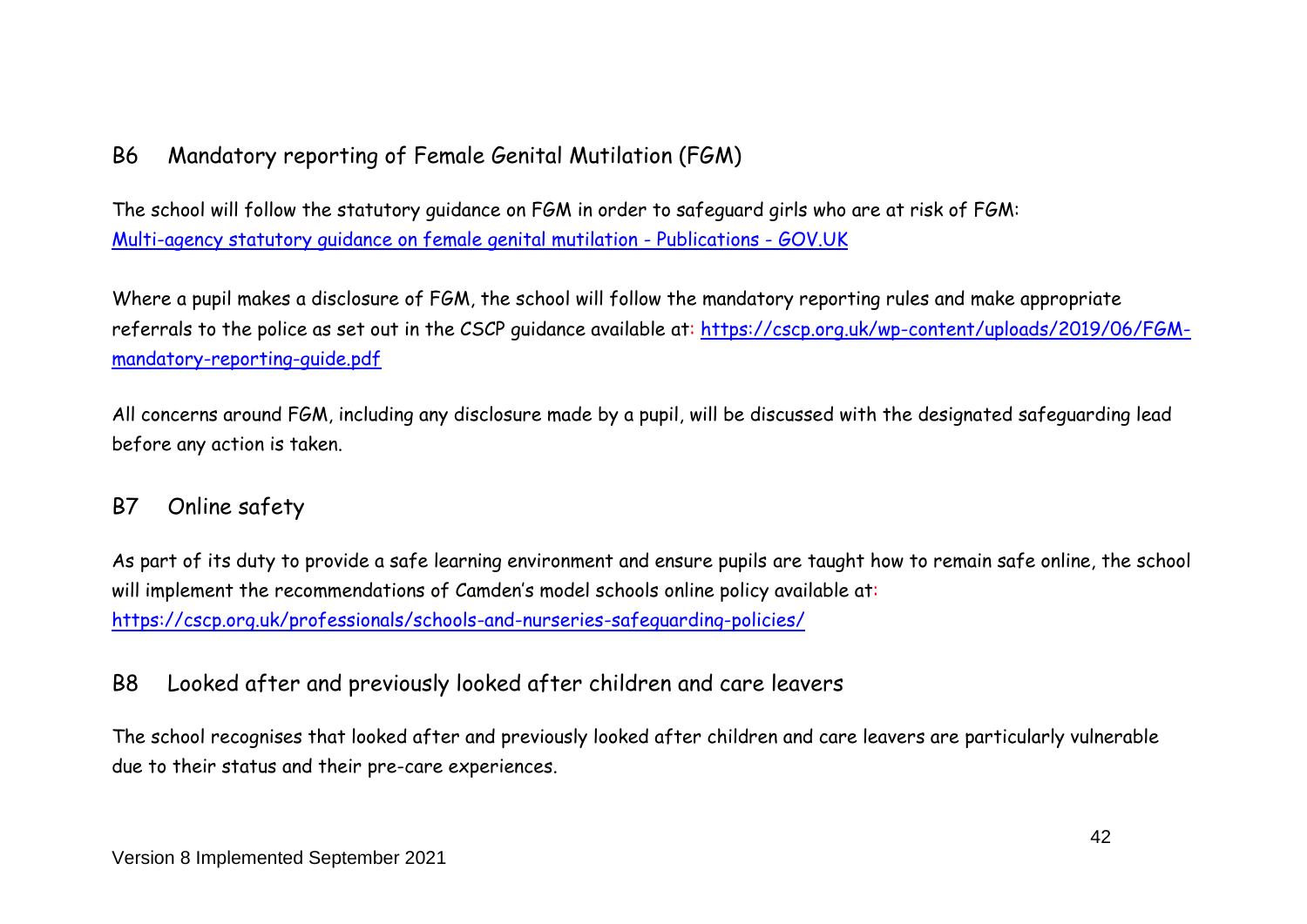The school's designated teacher for LAC and care leavers has specialist knowledge of the issues faced by this cohort and for this reason, the designated safeguarding lead will consult with the designated teacher to seek advice whenever there are concerns about the welfare of a looked after or previously looked after child or care leaver.

#### **Additional procedures**

*Schools should be aware of the duty to promote the education of previously looked after children; these are defined as children who have left the care system as a result of adoption or special guardianship order. It is recognised that these children may face the same difficulties and have the same vulnerabilities as looked after children.*

# B9 Children with special education needs or disabilities (SEND)

The school is aware that children with special education needs or disabilities may be more vulnerable to harm and abuse and may be more likely to experience bullying. They may also have difficulty in reporting harm and abuse due to communications difficulties and professionals may miss vital indicators.

School policies reflect these issues and recognise that staff need to be able to help this group to overcome barriers to seeking help. The school will follow the CSCP guidance *Safeguarding children with disabilities* available at: <https://cscp.org.uk/wp-content/uploads/2019/06/Safeguarding-children-and-young-people-with-disabilities-guidance.pdf>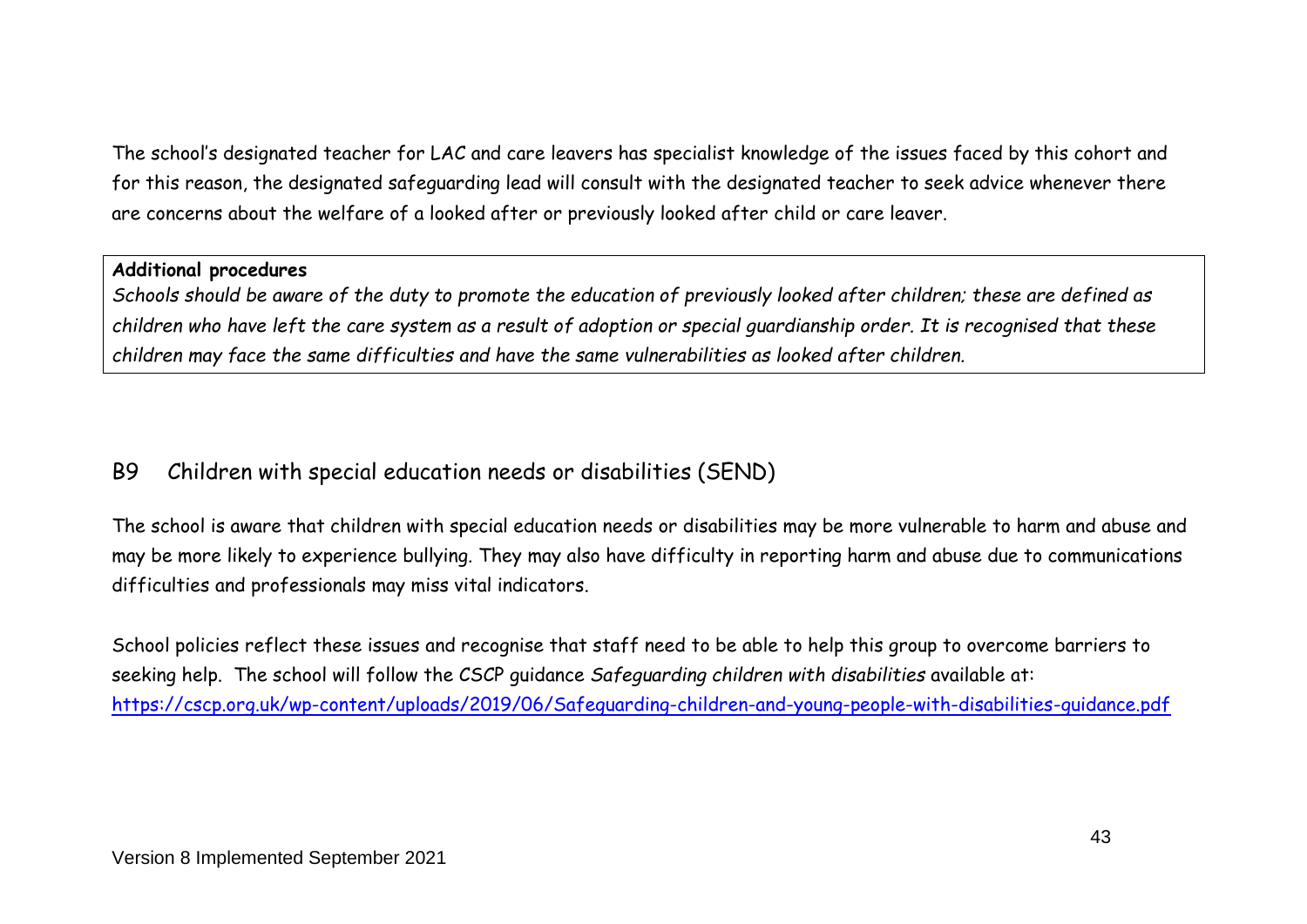# B10 Safeguarding vulnerable groups

The school is aware that some pupils may be living in circumstances that may make them more vulnerable to abuse, neglect or poor outcomes and who may need help or intervention from Early Help Services, CSSW or other agencies in order to overcome problems or keep them safe.

The school will adhere to the following policies in order to respond to the needs of these vulnerable groups.

#### **Children who have a social worker**

The school recognises that children who are receiving a social work service from CSSW and who are subject to child in need or child protection plans are likely to have experienced abuse, neglect and trauma and that this could have a negative effect on their behaviour and learning.

CSSW social workers will inform schools whenever a child is receiving a service and the designated safeguarding lead will keep a record of all pupils who have an allocated social worker.

The school and will work in partnership with social workers to implement the child's plan in order to support their education and safeguard and promote their welfare. A representative of the school who knows the pupil well will become part of the professional network and will share information about safeguarding risks and attend planning meetings. In their absence, a suitable colleague will deputise for the member of staff or a written report will be provided for meetings.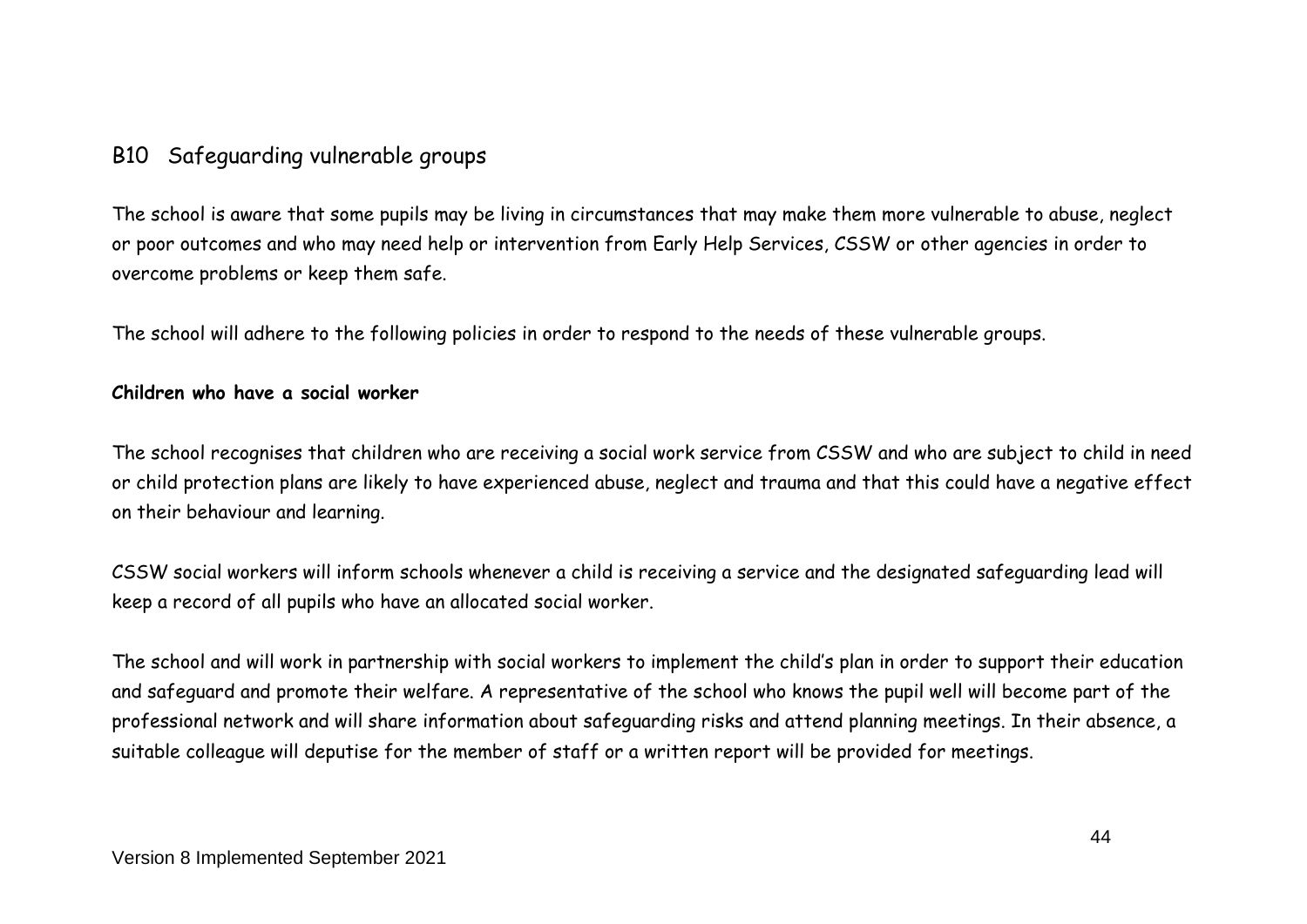#### **Children at risk of forced marriage**

*Forced marriage - [Detailed guidance -](https://www.gov.uk/forced-marriage) GOV.UK*

#### **Domestic abuse and/or sexual violence**

<https://cscp.org.uk/wp-content/uploads/2019/06/CSCB-domestic-abuse-guidance.pdf>

*Schools can refer young people affected by domestic or sexual violence to the specialist worker based in the Camden Safety Net on 020 7974 1864 for advice and support.*

#### *Privately fostered children*

*<https://cscp.org.uk/resources/private-fostering-resources/>*

*Schools have a legal duty to notify Camden of any pupil they know to be privately fostered. Schools should contact the Fostering team on 020 7974 6783 to notify Camden of any private fostering arrangements that come to their notice*.

#### *Young carers*

*<https://cscp.org.uk/resources/young-carers/>*

*If schools have concerns about a pupil they believe to be a young carer, they can contact Family Action on 020 7272 6933 for advice and can refer the pupil on for services and support. Further details can be found on the website.*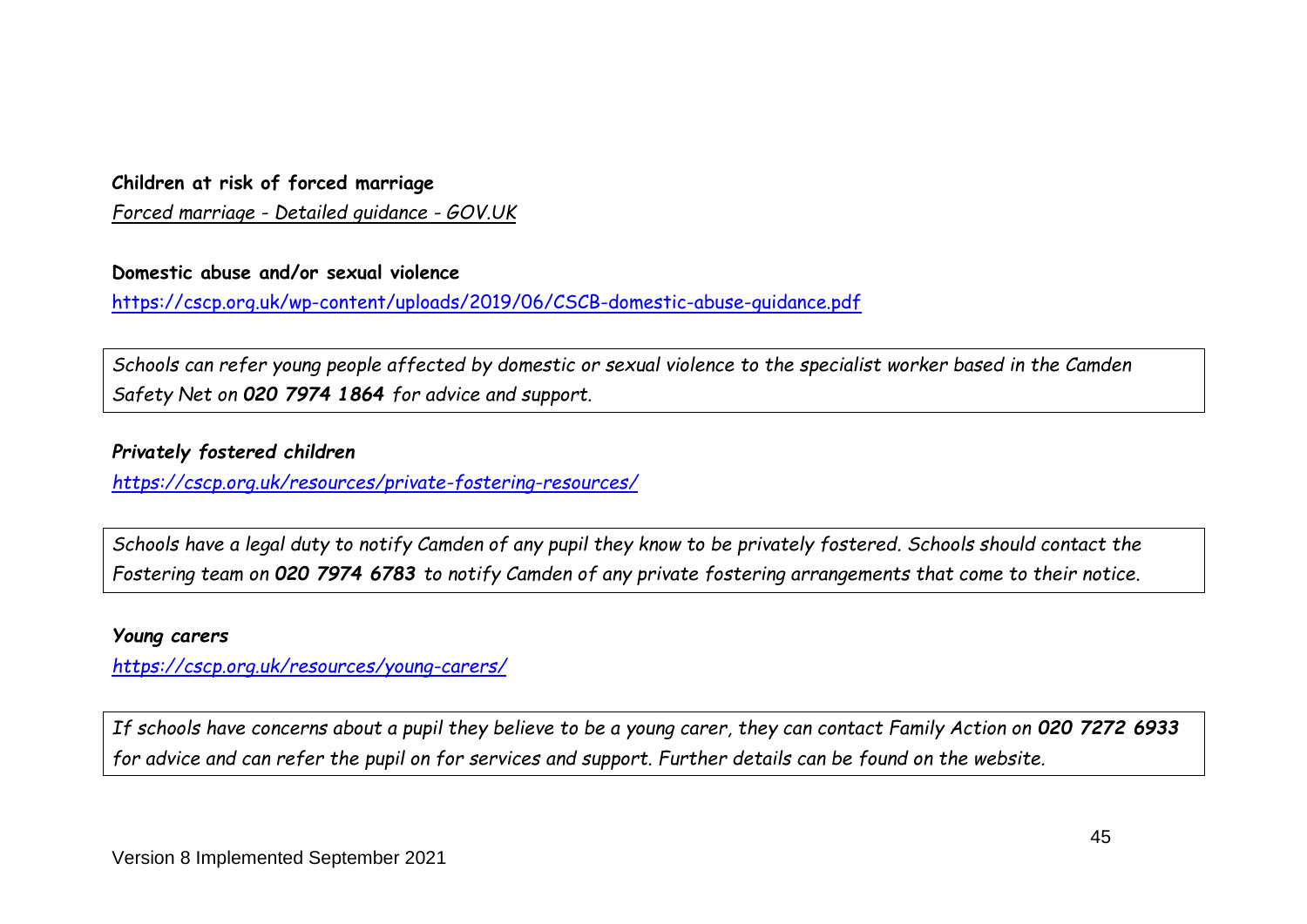# B11 Extra-familial harm and exploitation

The school is aware of the risk to children and young people from extra-familial harm and staff will be vigilant to the indicators of extra-familial harm in relation to pupils at all times.

Whenever staff are made aware of any safeguarding incident or concerning behaviour that has taken place out of the home and that has put a pupil at risk, staff will discuss the matter with the designated safeguarding lead and consider the level and nature of the risk before making decisions on referrals.

*Sources of harm and exploitation include;*

- *child sexual exploitation*
- *child criminal exploitation including county lines*
- *modern slavery and trafficking*
- *gang activity and youth violence*
- *radicalisation.*

*Exploitation is a form of abuse involving an imbalance of power within a relationship that allows one party to use this power to manipulate another to carry out an act. The victim may believe that they are acting on their own accord but in fact their consent has been obtained through deception, duress or force and threats of violence.*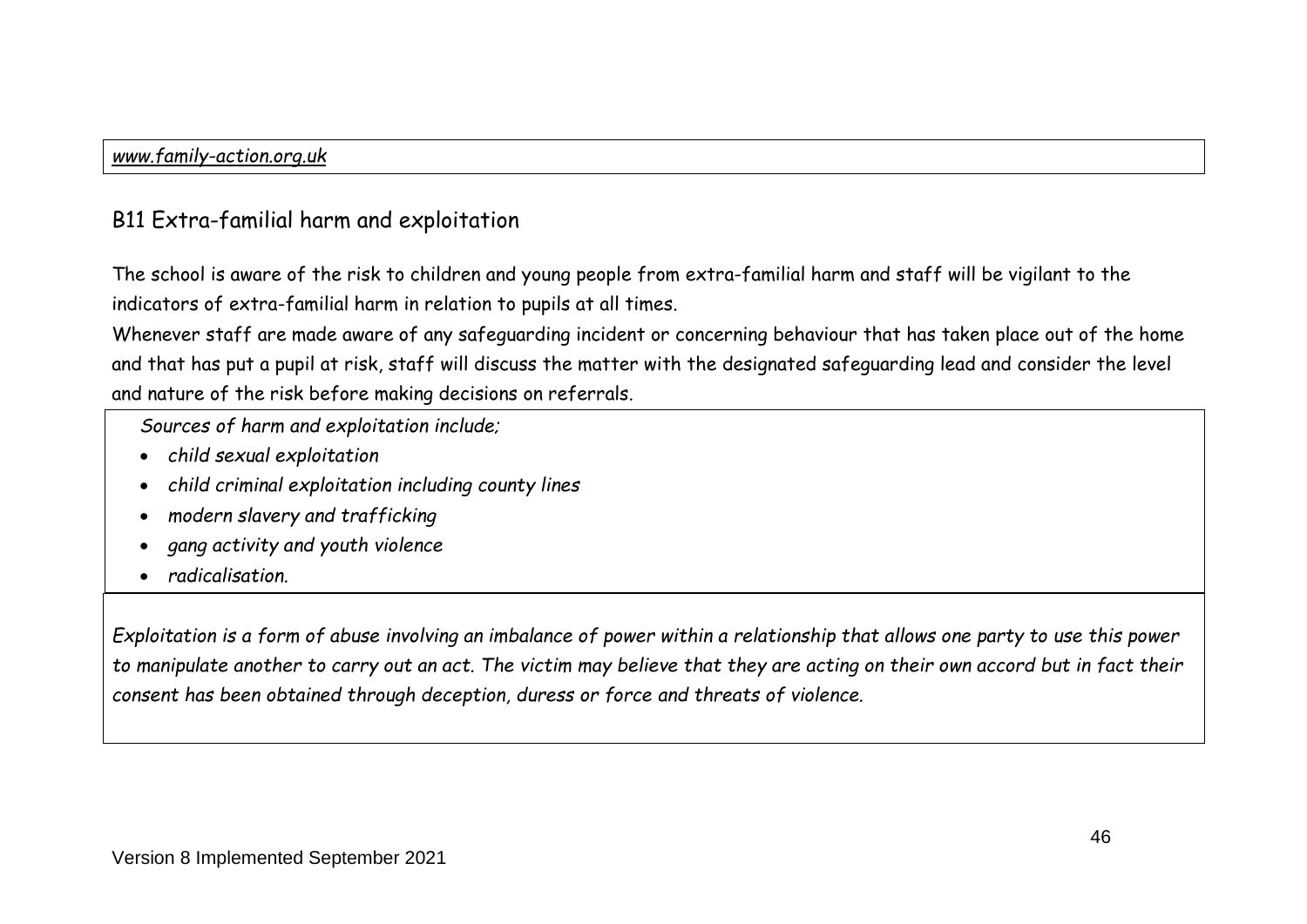*Factors such as substance misuse and periods of going missing from home or school can also add to young people's vulnerability to extra-familial harm and are often indications that exploitation may be taking place.*

The school will adhere to the following policies whenever there are concerns that young people are at risk from extrafamilial harm:

#### **Children at risk of sexual exploitation**

<https://cscp.org.uk/wp-content/uploads/2019/06/CSCB-multi-agency-guidance-on-child-sexual-exploitation.pdf> **County lines and criminal exploitation**

*<https://www.gov.uk/government/publications/criminal-exploitation-of-children-and-vulnerable-adults-county-lines>*

*Criminal exploitation occurs where a person or a group of people takes advantage of their contact with and influence over a young person to coerce or manipulate them into carrying out a criminal act. Examples of criminal exploitation are:*

- *county lines*
- *benefit fraud*
- *forced theft*
- *forced begging*
- *cannabis cultivation*
- *money mule (where the young person's bank account is used by others for money laundering).*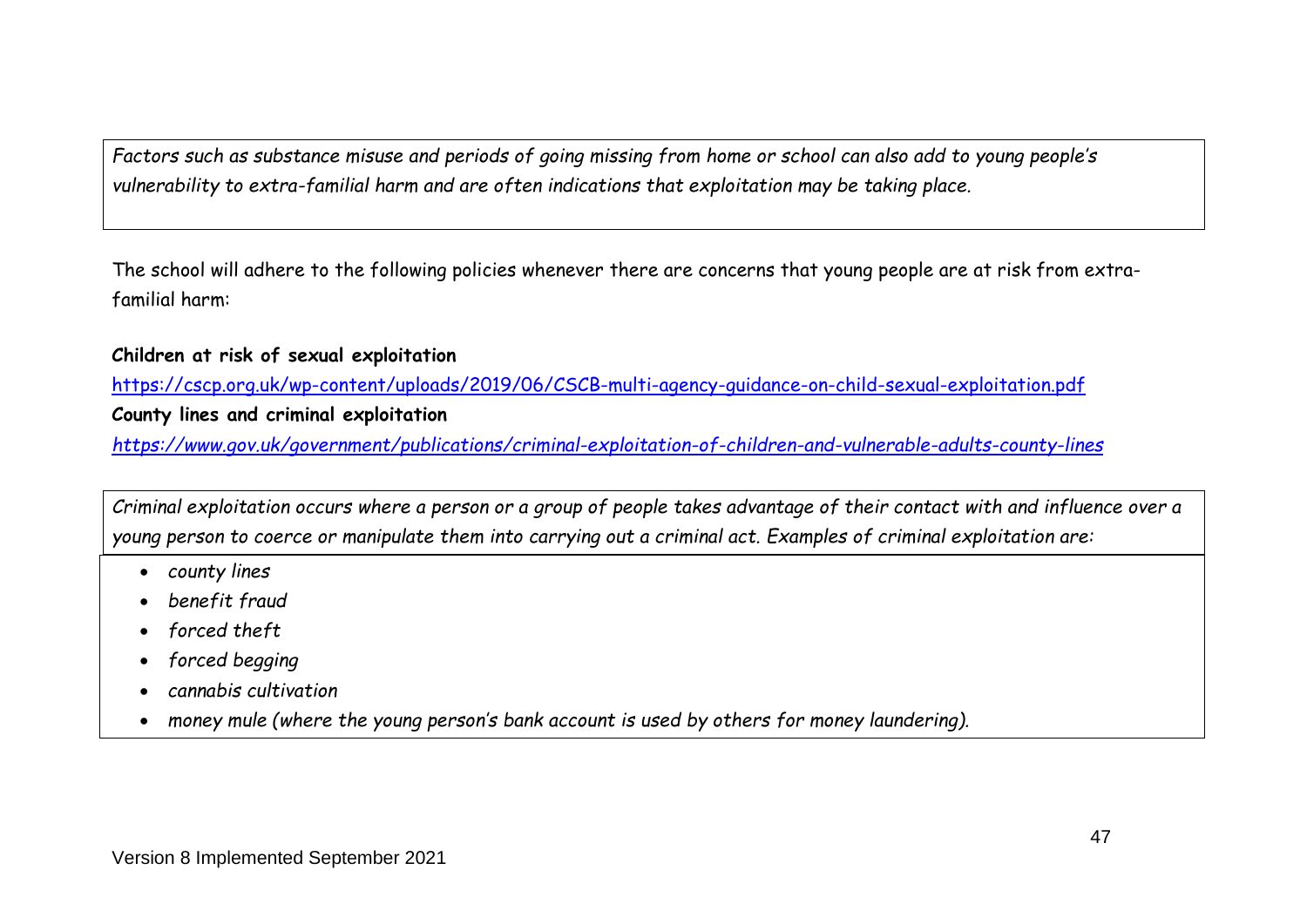*County lines is the most common form of criminal exploitation in Camden and describes when gangs and organised crime groups exploit young people to transport and sell drugs, sometimes across county boundaries but also locally and within the borough. The young people have dedicated mobile phone 'lines' for taking orders for drugs and are used as they are less likely to be stopped by police, allowing adult dealers to avoid the risk of arrest.* 

*Indicators include unexplained money, having several mobile phones, frequent calls, being in trouble with the police for possession of drugs, being found in an area to which they have no connection.*

#### **Modern slavery and trafficked children**

<https://cscp.org.uk/resources/child-trafficking-and-modern-slavery/>

*The CSCP protocol provides guidance for agencies where it is thought children have been trafficked into or within the UK or where they are vulnerable to modern slavery/forced labour. This includes young people who are criminally exploited under the county lines model.* 

#### **Young people at risk from gang activity or serious violence**

[Safeguarding children and young people who may be affected by gang activity -](https://www.gov.uk/government/publications/safeguarding-children-and-young-people-who-may-be-affected-by-gang-activity) Publications - Inside Government - GOV.UK

*Schools should be aware of the indicators that a young person may be involved in violent crime or may be being criminally exploited and as such at risk from becoming a victim of violence. Indicators include absenteeism, changes in friendship groups, declining academic performance, changes in emotional welfare and signs of physical assault.*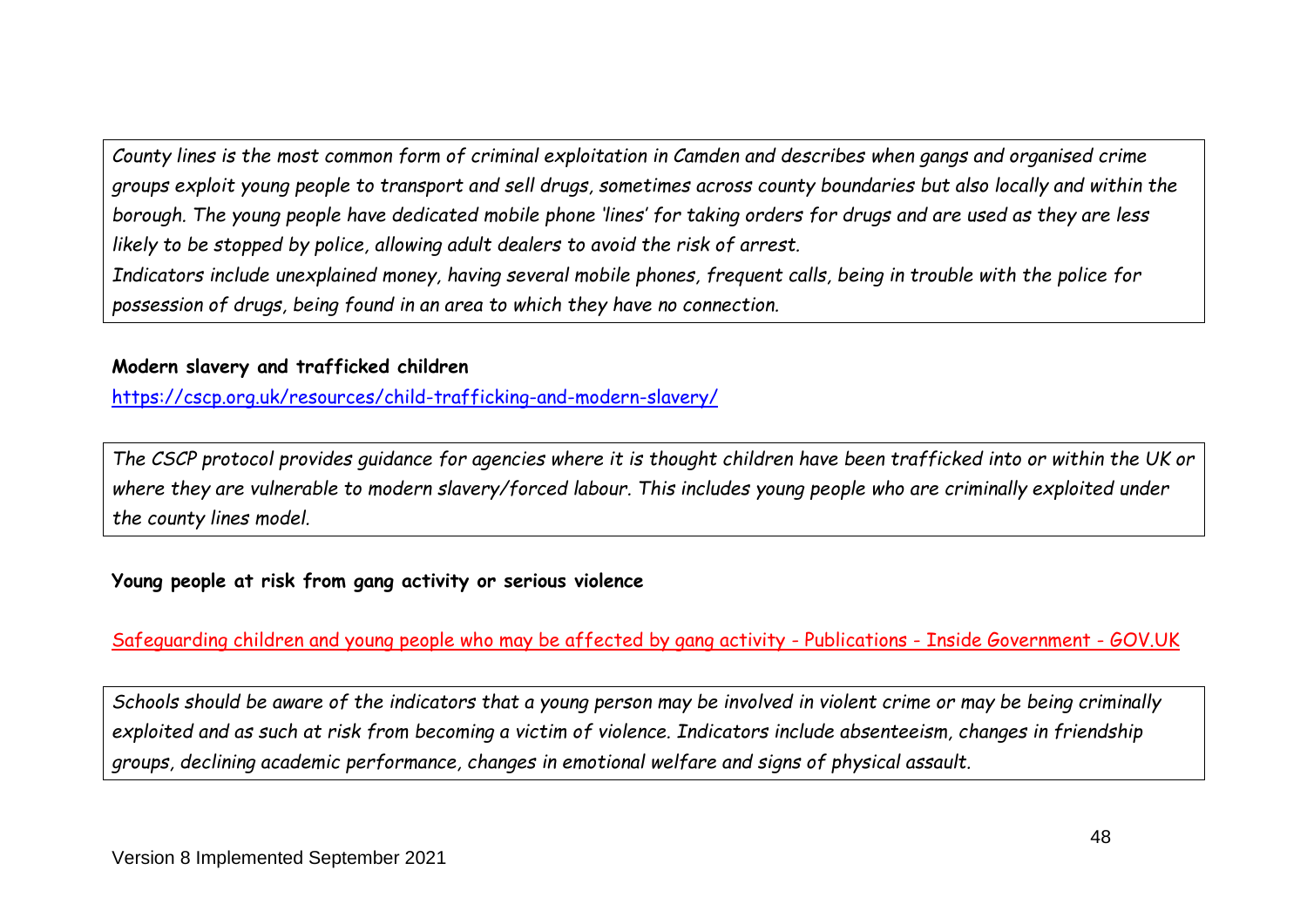*Camden has a comprehensive strategy for reducing the risks posed by gang activity, and schools can refer young people to the Young Person's Advocate based in the Youth Offending Service on 020 7974 6174 for advice.*

#### **Children who run away/go missing**

<https://cscp.org.uk/resources/missing-children-from-home-and-care/>

# B12 Children and young people experiencing mental health issues

The school recognises that some pupils may experience mental health issues that can negatively affect their behaviour and their ability to participate fully in education.

The school is party to the multi-agency protocol on children and young people's mental health and will carry out its responsibilities under that protocol where there are concerns about a pupil's mental and emotional wellbeing. [https://cscp.org.uk/wp-content/uploads/2021/05/Interim-multi-agency-protocol-on-children-and-young](https://cscp.org.uk/wp-content/uploads/2021/05/Interim-multi-agency-protocol-on-children-and-young-people%E2%80%99s-mental-health-2021.pdf)[people%E2%80%99s-mental-health-2021.pdf](https://cscp.org.uk/wp-content/uploads/2021/05/Interim-multi-agency-protocol-on-children-and-young-people%E2%80%99s-mental-health-2021.pdf)

Where there are safeguarding concerns arising from a pupil's mental health issues, staff will discuss concerns with the designated safeguarding lead to agree any actions to be taken.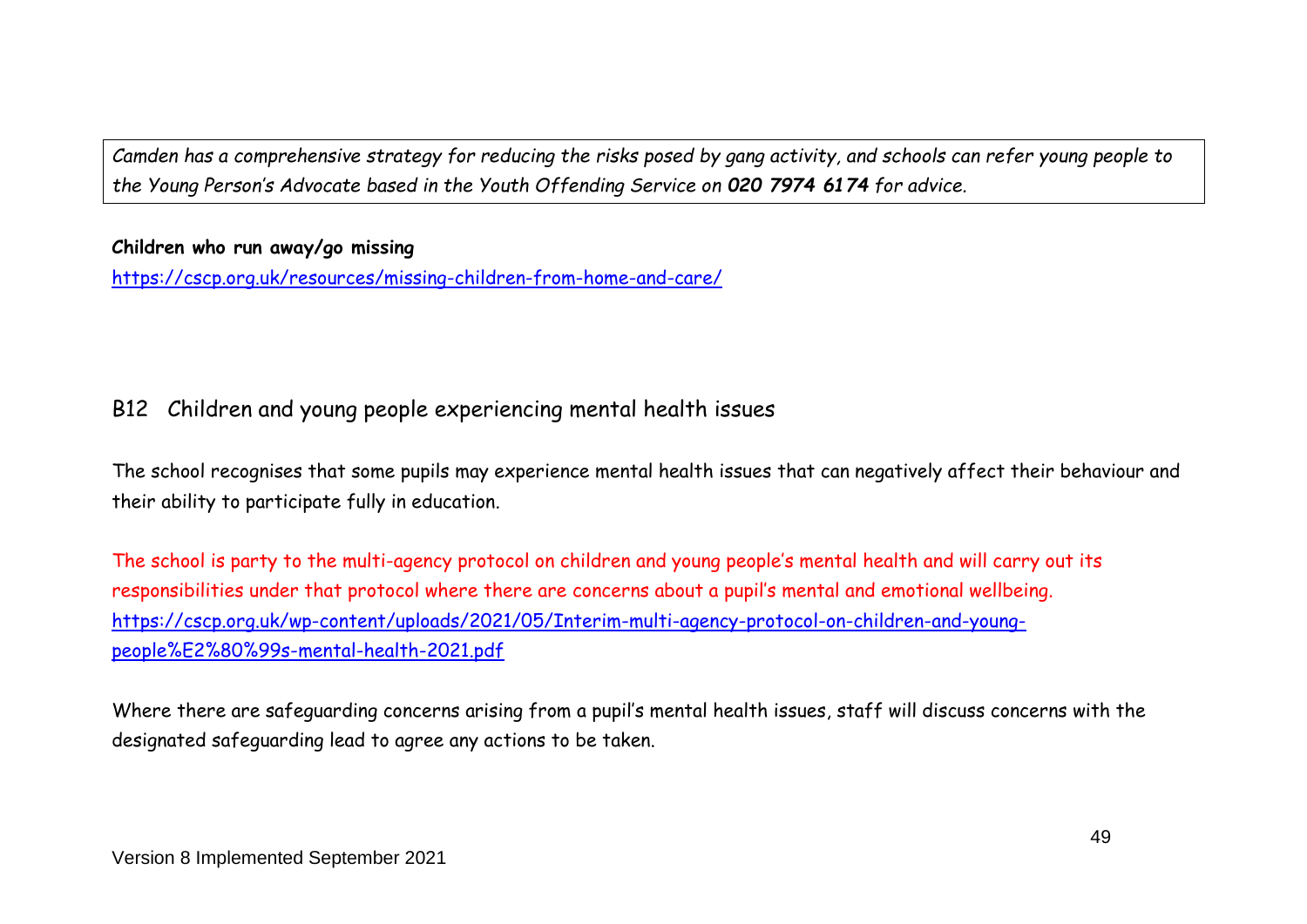The school will ensure that staff have an understanding of trauma informed practice and its link with mental health and are able to recognise pupils who are experiencing mental health issues and help them to access the most appropriate help.

The school will ensure that staff are teaching about mental wellbeing to help reduce the stigma attached to mental and emotional problems and ensure pupils know how to keep themselves mentally healthy.

The school will also ensure early identification of pupils who have mental health needs and put in place appropriate support and interventions, including specialist services, where needed.

The school will take account of the government guidance *Mental health and behaviour in schools.* [https://assets.publishing.service.gov.uk/government/uploads/system/uploads/attachment\\_data/file/755135/Mental\\_health](https://assets.publishing.service.gov.uk/government/uploads/system/uploads/attachment_data/file/755135/Mental_health_and_behaviour_in_schools__.pdf) [\\_and\\_behaviour\\_in\\_schools\\_\\_.pdf](https://assets.publishing.service.gov.uk/government/uploads/system/uploads/attachment_data/file/755135/Mental_health_and_behaviour_in_schools__.pdf)

# **B13 Other relevant safeguarding policies**

*Schools can access guidance on the following policies at [www.nspcc.org.uk](http://www.nspcc.org.uk/) and [Department for Education -](https://www.gov.uk/government/organisations/department-for-education) GOV.UK*

*Alternative provision <https://www.gov.uk/government/publications/alternative-provision>* Anti-discrimination & harassment Attendance <https://www.gov.uk/government/publications/parental-responsibility-measures-for-behaviour-and-attendance>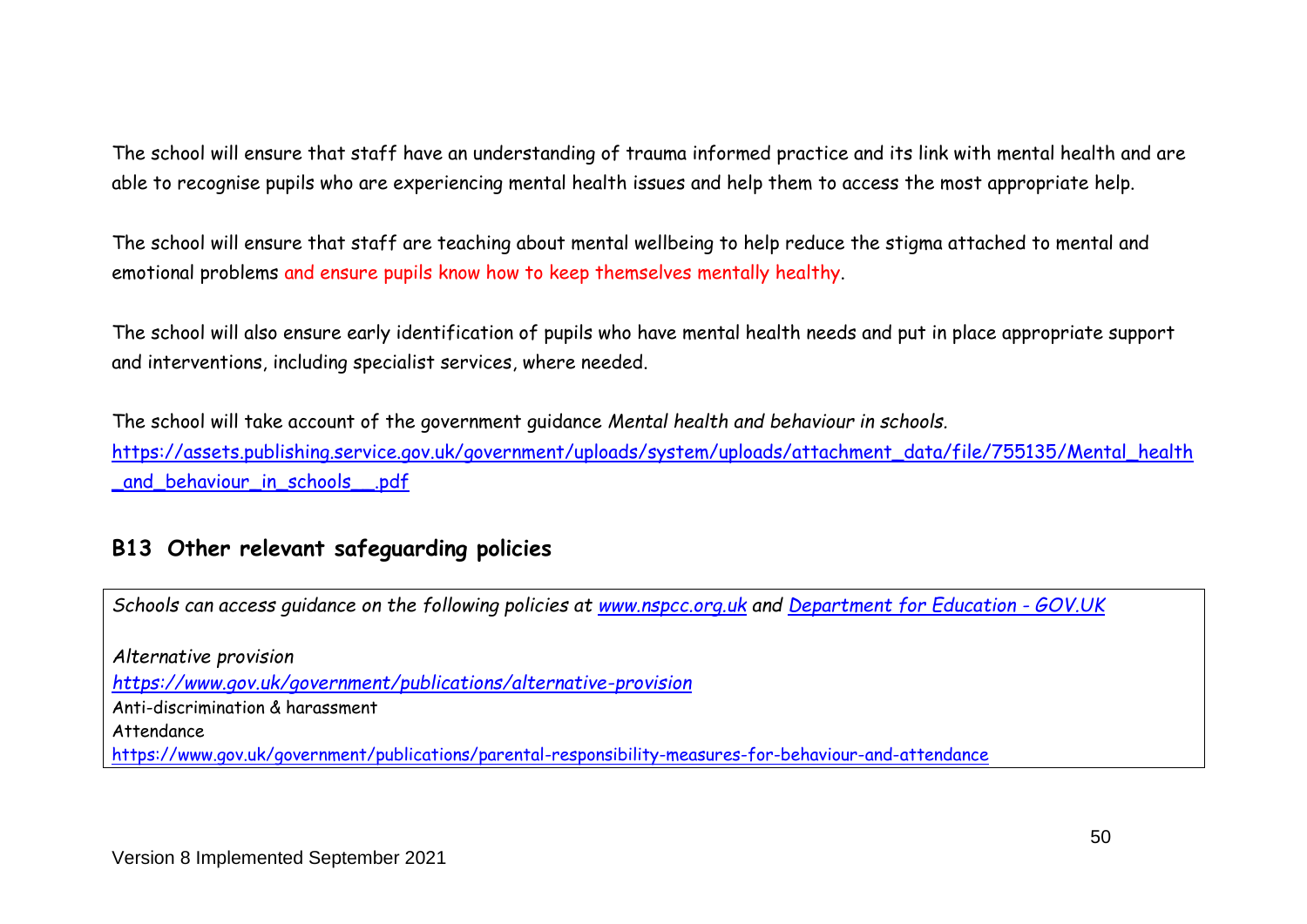| Behaviour and discipline                                                                                             |  |  |
|----------------------------------------------------------------------------------------------------------------------|--|--|
| <u> https://www.gov.uk/government/publications/behaviour-and-discipline-in-schools-guidance-for-governing-bodies</u> |  |  |
| Bullying (including cyberbullying)                                                                                   |  |  |
| https://www.gov.uk/government/uploads/system/uploads/attachment_data/file/288444/preventing_and_tackling_bullying    |  |  |
| _march14.pdf                                                                                                         |  |  |
| Children missing from school                                                                                         |  |  |
| https://www.gov.uk/government/uploads/system/uploads/attachment_data/file/268987/cme_guidance.pdf                    |  |  |
| Complaints                                                                                                           |  |  |
| Drugs/substance misuse                                                                                               |  |  |
| Drugs: advice for schools - Publications - GOV.UK                                                                    |  |  |
| <b>Educational visits</b>                                                                                            |  |  |
| Equality and diversity                                                                                               |  |  |
| Exclusion of pupils                                                                                                  |  |  |
| https://www.gov.uk/government/publications/school-exclusion                                                          |  |  |
| Fabricated or induced illness                                                                                        |  |  |
| https://www.londoncp.co.uk/fab_ind_ill.html                                                                          |  |  |
| Faith abuse                                                                                                          |  |  |
| https://www.gov.uk/government/publications/national-action-plan-to-tackle-child-abuse-linked-to-faith-or-belief      |  |  |
| First aid and administration of medicines                                                                            |  |  |
| Supporting children with medical conditions                                                                          |  |  |
| Supporting pupils at school with medical conditions - Publications - GOV.UK                                          |  |  |
| No smoking (EYFS)                                                                                                    |  |  |
| Mental health                                                                                                        |  |  |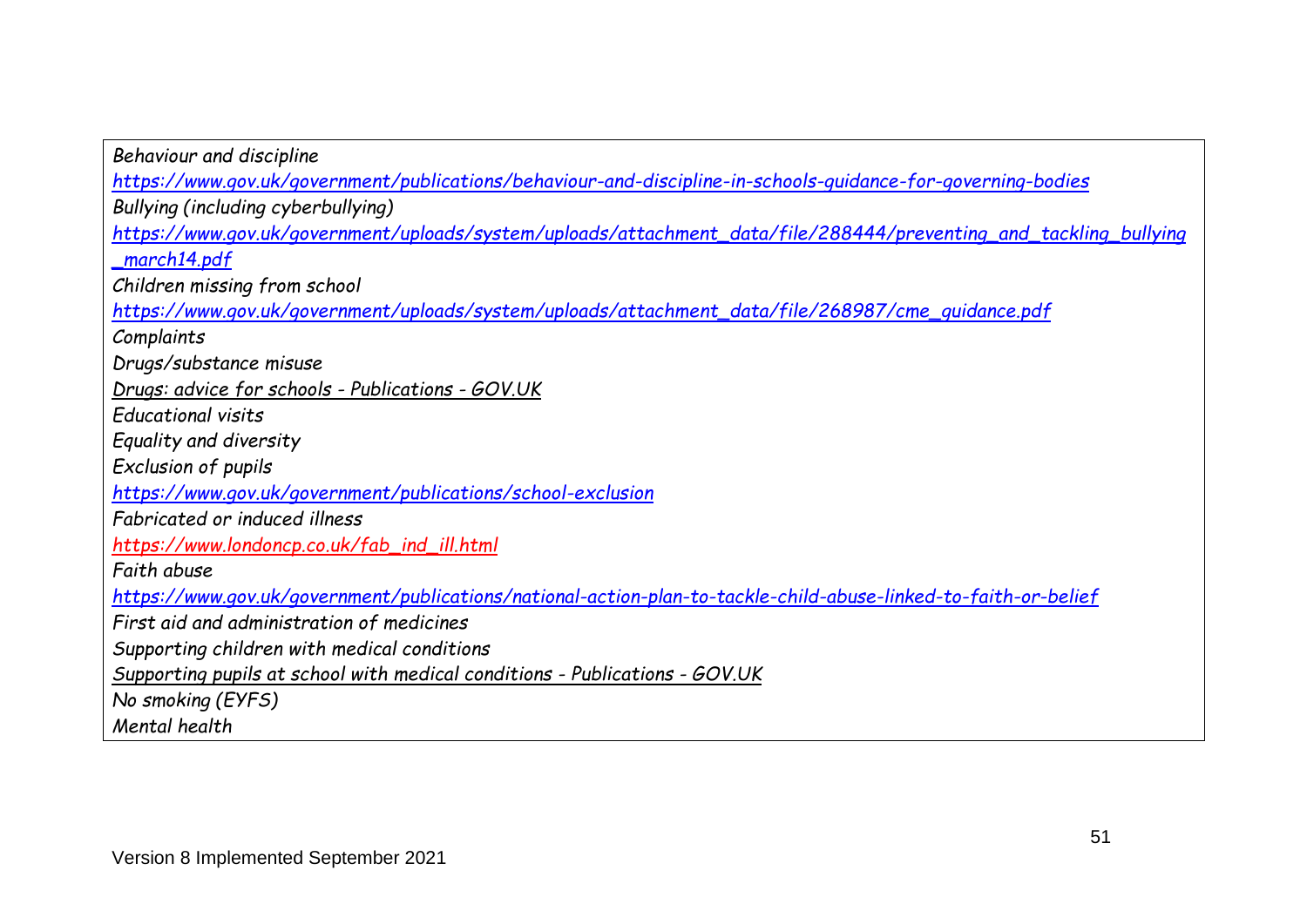| https://www.gov.uk/government/uploads/system/uploads/attachment_data/file/508847/Mental_Health_and_Behaviour_-      |  |  |
|---------------------------------------------------------------------------------------------------------------------|--|--|
| _advice_for_Schools_160316.pdf                                                                                      |  |  |
| Physical intervention                                                                                               |  |  |
| https://www.gov.uk/government/uploads/system/uploads/attachment_data/file/268771/use_of_reasonable_force_-          |  |  |
| _advice_for_headteachers_staff_and_governing_bodies__-_final_july_2013_001.pdf                                      |  |  |
| Private fostering                                                                                                   |  |  |
| Promoting British values/Radicalisation and violent extremism                                                       |  |  |
| Promoting fundamental British values through SMSC - Publications - GOV.UK                                           |  |  |
| <b>SRE</b>                                                                                                          |  |  |
| https://www.gov.uk/government/publications/relationships-education-relationships-and-sex-education-rse-and-health-  |  |  |
| education                                                                                                           |  |  |
| Sexting                                                                                                             |  |  |
| https://www.gov.uk/government/publications/sharing-nudes-and-semi-nudes-advice-for-education-settings-working-with- |  |  |
| children-and-young-people                                                                                           |  |  |
| Gender-based violence/teenage relationship abuse                                                                    |  |  |
| Trafficking https://www.gov.uk/government/uploads/system/uploads/attachment_data/file/177033/DFE-00084-2011.pdf     |  |  |
| Health and safety                                                                                                   |  |  |
| https://www.gov.uk/government/collections/health-and-safety-in-schools                                              |  |  |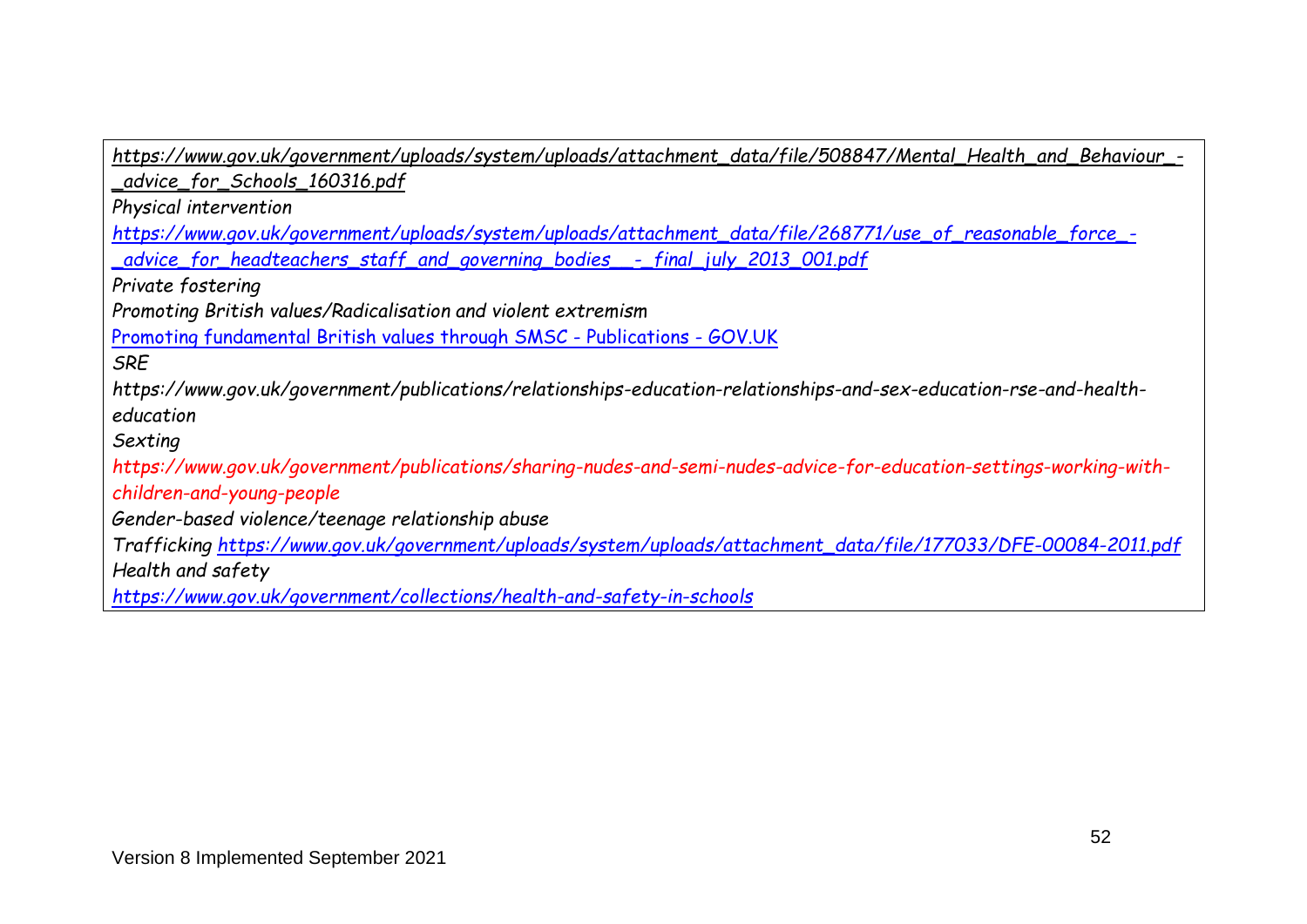Appendix 1:

# **CHILD PROTECTION; DEFINITIONS AND INDICATORS**

#### **Definitions**

Child protection is part of the safeguarding agenda that focuses on preventing maltreatment and protecting children at risk of neglect or abuse. Under the Children Act 1989, CSSW have a legal duty to investigate and take any action to protect children where there are concerns that they are at risk of suffering **significant harm**, which is defined as:

**Neglect**: failure to provide basic care to meet the child's physical needs, such as not providing adequate food, clothing or shelter; failure to protect the child from harm or ensure access to medical care and treatment.

**Physical abuse:** causing physical harm or injury to a child.

**Sexual abuse:** involving children in sexual activity, or forcing them to witness sexual activity, which includes involving children in looking at or the production of pornography.

**Emotional abuse:** failure to provide love and warmth that affects the child's emotional development; psychological ill treatment of a child through bullying, intimidation or threats.

| Neglect        | Inadequate or inappropriate clothing                                                                         |
|----------------|--------------------------------------------------------------------------------------------------------------|
|                | Appears underweight and unwell and seems constantly hungry                                                   |
|                | Failure to thrive physically and appears tired and listless<br>$\bullet$                                     |
|                | Dirty or unhygienic appearance<br>$\bullet$                                                                  |
|                | Frequent unexplained absences from school                                                                    |
|                | Lack of parental supervision                                                                                 |
| Physical abuse | Any injury such as bruising, bite marks, burns or fractures where the explanation given is inconsistent with |
|                | the injury                                                                                                   |
|                | Injuries in unexpected places or that are not typical of normal childhood injuries or accidents              |

#### **Possible indicators of abuse and neglect**